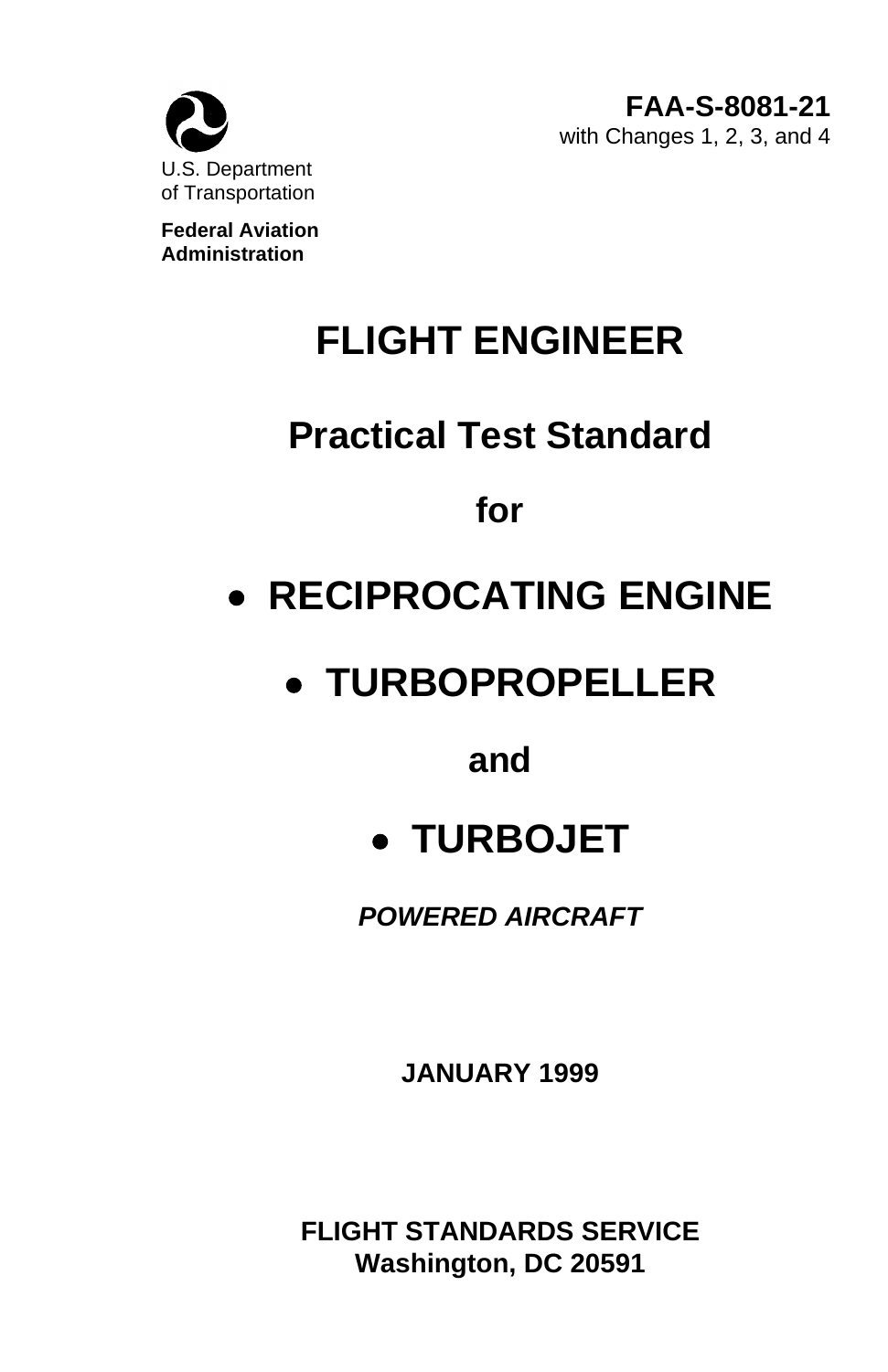# **FLIGHT ENGINEER**

# **Practical Test Standard**

**for**

# **Reciprocating Engine**

**Turbopropeller**

**and**

**Turbojet**

*POWERED AIRCRAFT*

**1999**

**FLIGHT STANDARDS SERVICE WASHINGTON, DC 20591**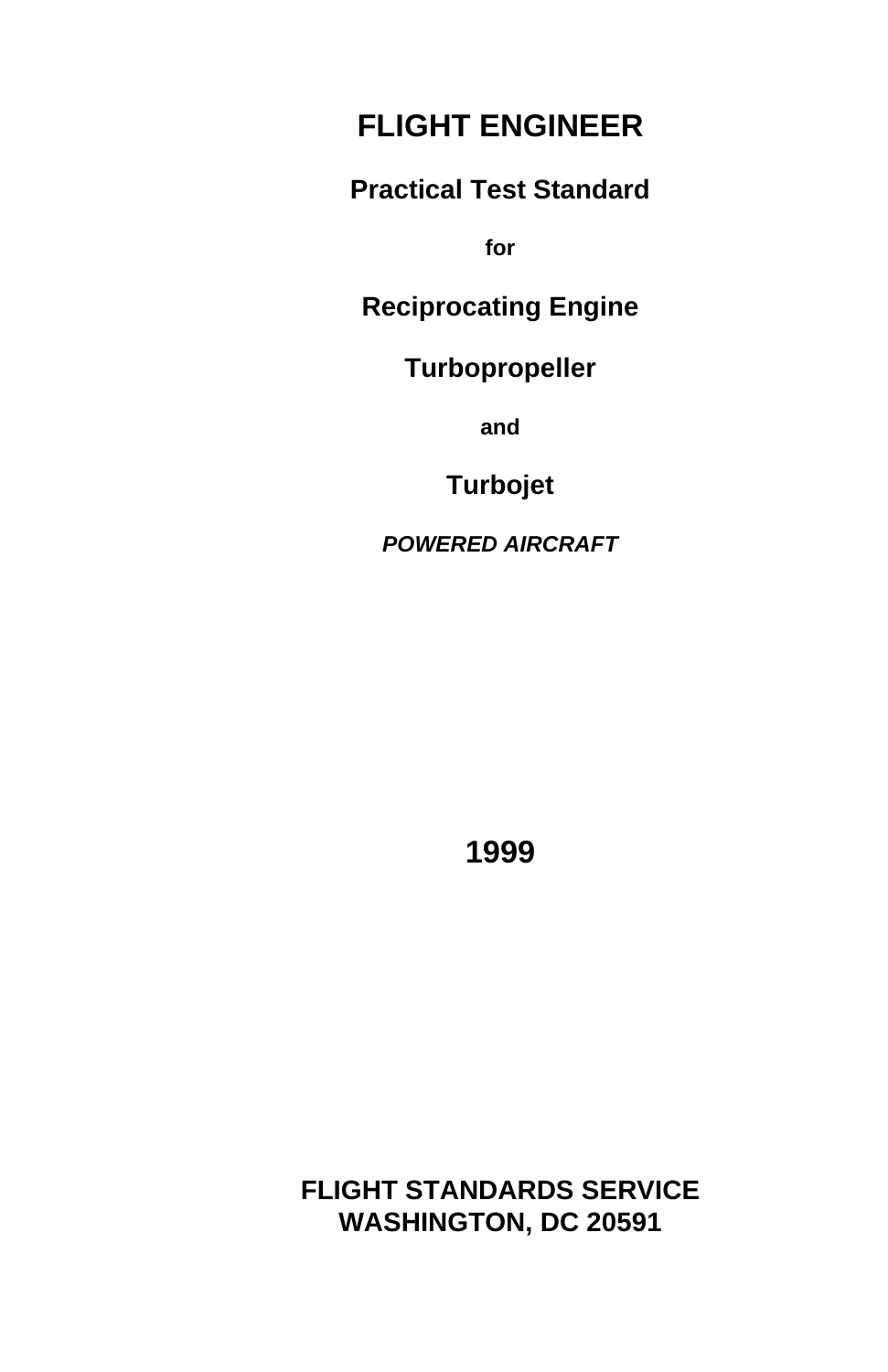#### **NOTE**

This book establishes the flight engineer—reciprocating engine, turbopropeller (turboprop), and turbojet powered aircraft practical test standard. This standard is to be used for flight engineer certification. Material in FAA-S-8081-21 will be effective January 1, 1999.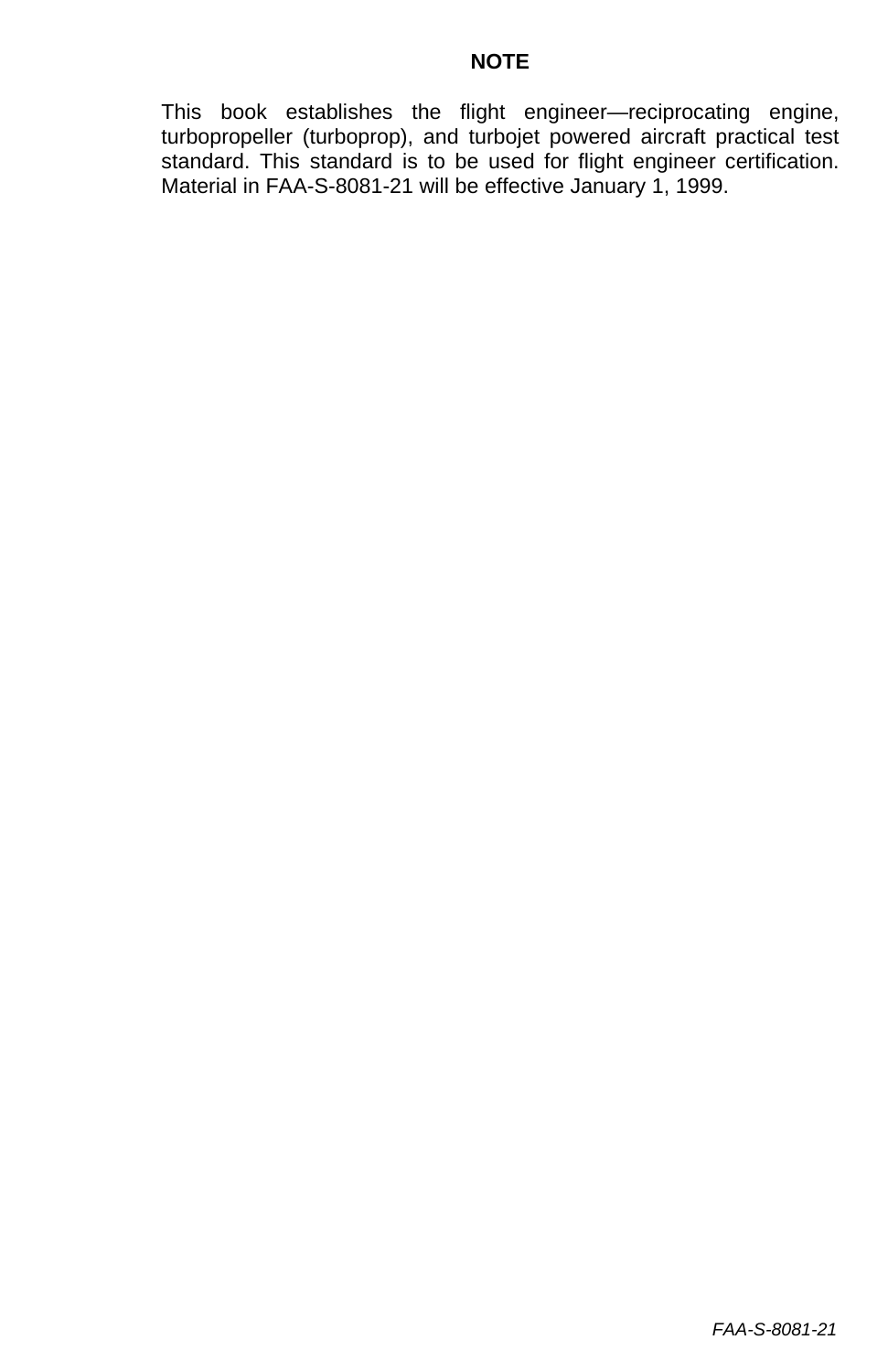#### **RECORD OF CHANGES**

#### **Change 1—2/8/2011**

Added English Language proficiency requirements.

#### **Change 2—5/4/2011**

Appendix 1:

Table 2 – Task Authorization for Applicants Eligible for Exemption 4901, as amended

#### **Change 3—5/3/2012**

Appendix 1:

Table 1 and 2 – Removed FSTD levels 1, 2, and 3.

#### **Change 4—1/8/2018**

Introduction:

Practical Test Standard Concept – Removed reference to SFAR 58.

Practical Test Book Description – Updated list of references.

Use of FAA-Approved Flight Simulators and Flight Training Devices for Testing – Removed paragraph referencing Exemption No. 4901.

Testing in TASKS and in Normal, Abnormal, and Emergency Procedures – Changed "Aircraft Flight Manual" to "Airplane Flight Manual."

Inspector and Examiner Responsibility: Practical Test Administered To Applicants Eligible Under 14 CFR part 63, section 63.37(b)(1), (2), (3), or (4) or Otherwise Not Eligible For Use of Exemption 4901, As Amended – Removed reference to Exemption No. 4901.

Inspector and Examiner Responsibility: Practical Test Administered to Applicants Eligible Under 14 CFR part 63, section 63.37(b)(7) or Otherwise Eligible For Use of Exemption 4901, As Amended – Removed entire subsection.

Section 2: Preflight, Ground, Flight, and Postflight Procedures:

Area of Operation II: Preflight Procedures: Task B: Preflight Inspection – Exterior – Revised Note to remove reference to unrestricted flight engineer certificate.

Appendix 1 – Task vs. Simulation Device Credit

Table 1 – Task Authorization for Applicants Not Eligible for Exemption 4901, as Amended – Revised title to "Task Authorization".

Table 2 – Task Authorization for Applicants Eligible for Exemption 4901, as Amended – Removed table.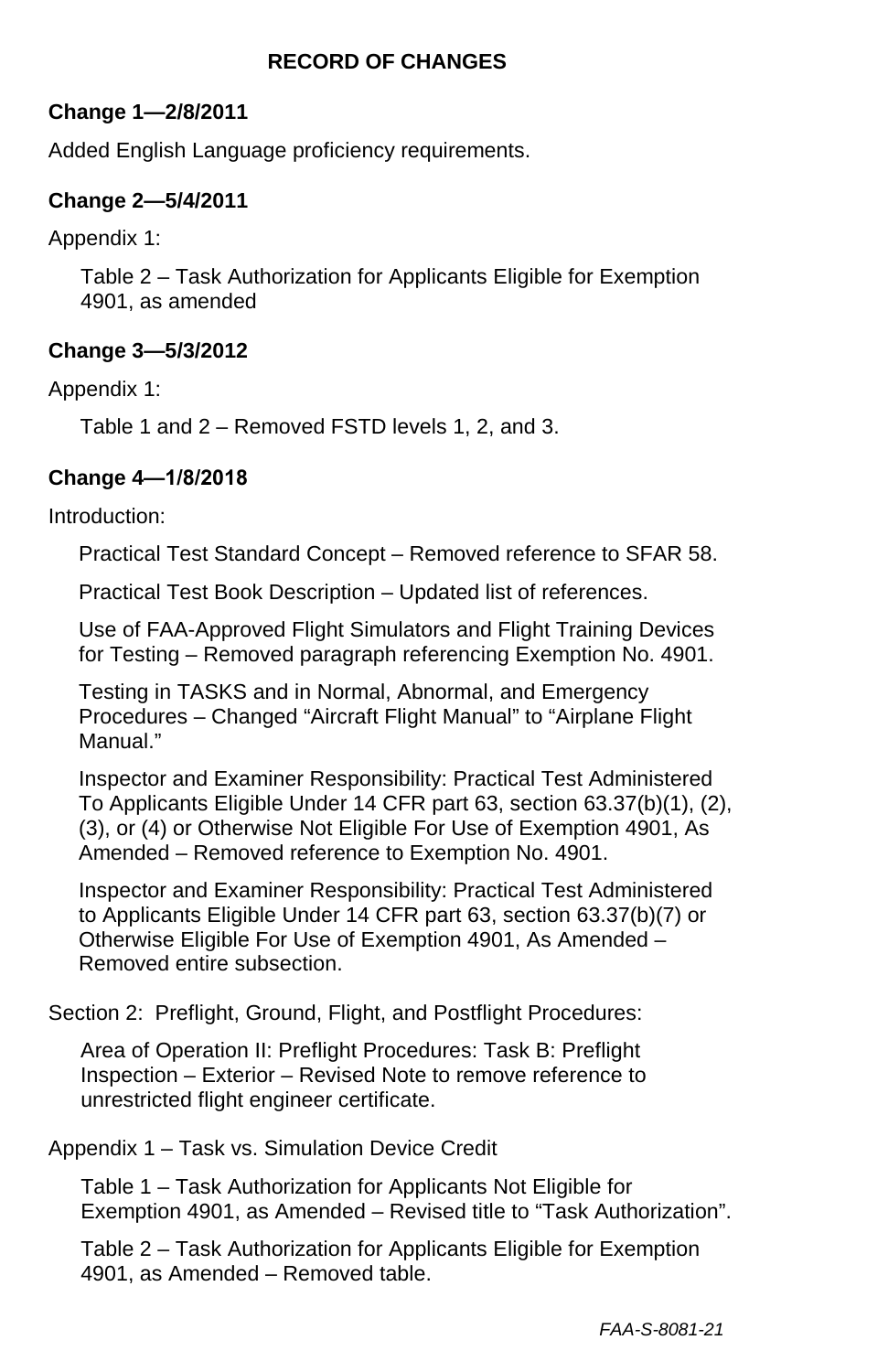#### **FOREWORD**

The Flight Engineer Practical Test Standard for Reciprocating Engine, Turbopropeller, and Turbojet Powered Aircraft is published by the Federal Aviation Administration (FAA) to establish the standard for flight engineer practical tests. FAA inspectors and designated examiners (referred to as examiners throughout this book) shall conduct practical tests in compliance with this standard. Flight engineers exercising instructor privileges and applicants should find this standard helpful during training and when preparing for practical tests.

Richard O. Gordon Acting Director, Flight Standards Service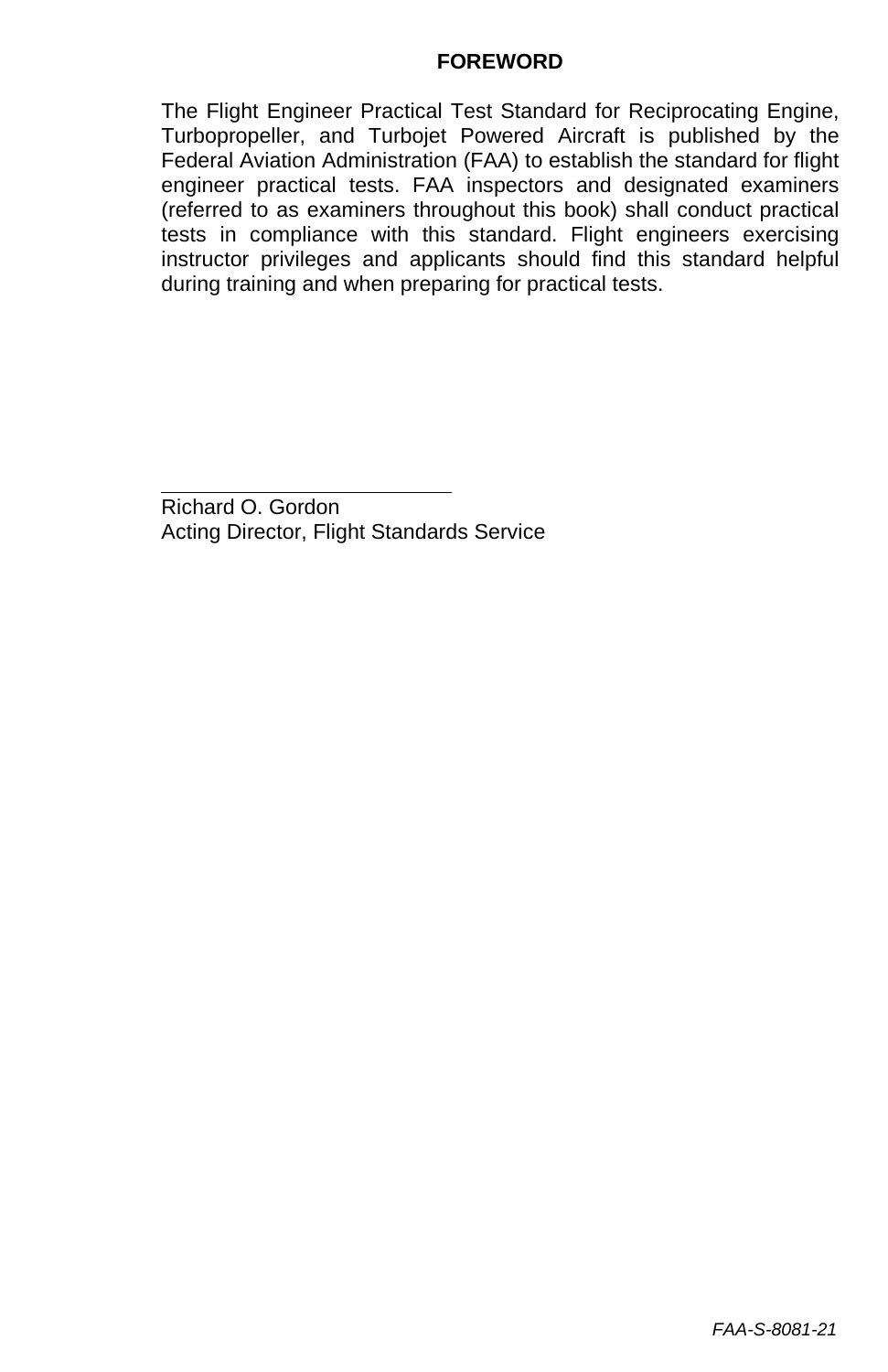*FAA-S-8081-21*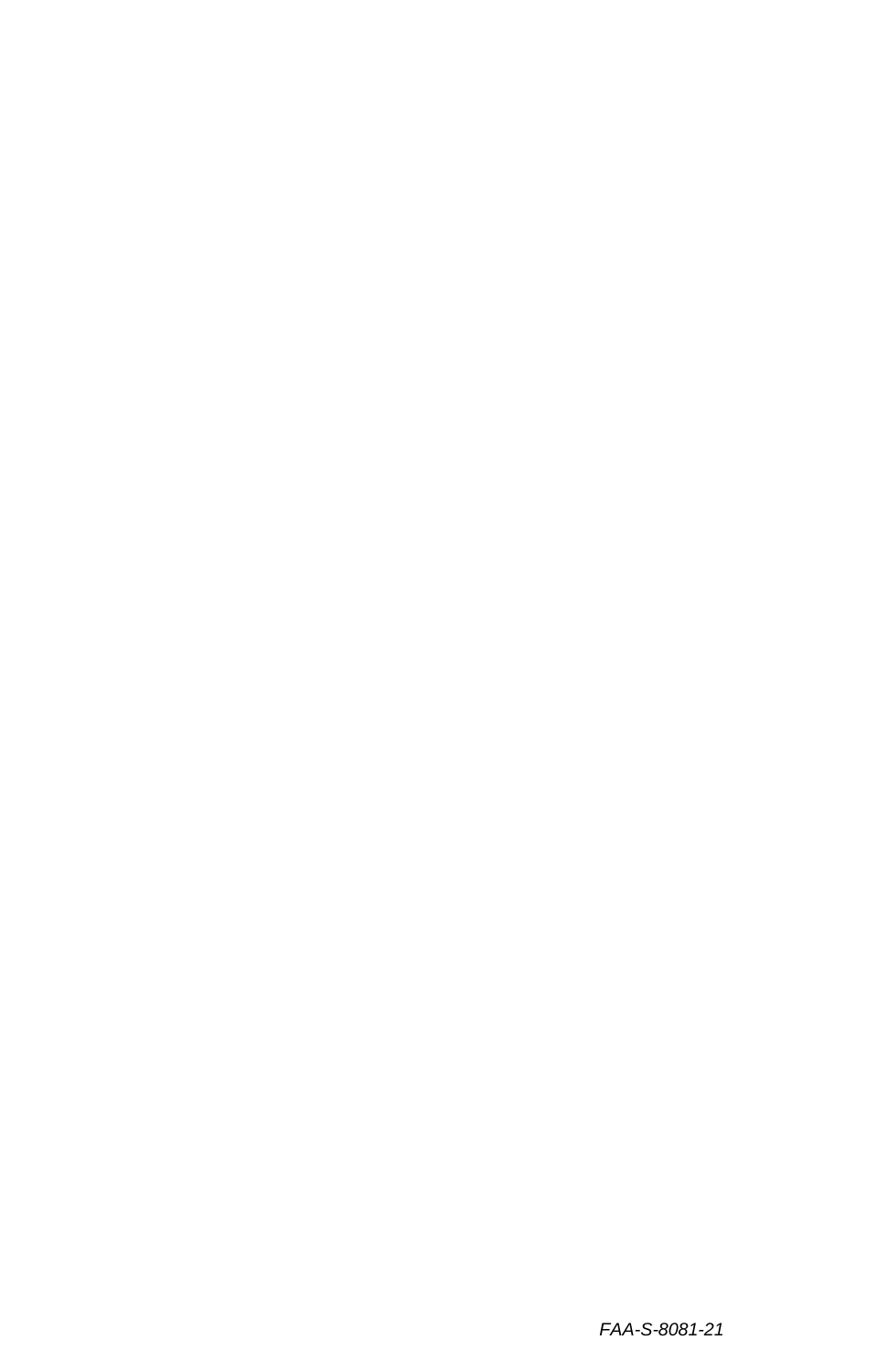# **CONTENTS**

| Extended Test Report Validity: Documentation6               |  |
|-------------------------------------------------------------|--|
| Completed FAA Form 8400-3, Application for an Airman        |  |
|                                                             |  |
| Other Practical Test Prerequisites: Documentation 7         |  |
|                                                             |  |
|                                                             |  |
|                                                             |  |
| Adding a Class Rating to an Existing Flight Engineer        |  |
|                                                             |  |
| Aircraft and Equipment Requirements for the Practical Test9 |  |
| Use of FAA-Approved Flight Simulators and Flight Training   |  |
|                                                             |  |
| Testing in TASKS and in Normal, Abnormal, and               |  |
|                                                             |  |
|                                                             |  |
| Practical Test Administered to Applicants Eligible Under    |  |
| 14 CFR part 63, section 63.37(b)(1), (2), (3), or (4) 11    |  |
|                                                             |  |
|                                                             |  |
|                                                             |  |
|                                                             |  |
|                                                             |  |
|                                                             |  |
|                                                             |  |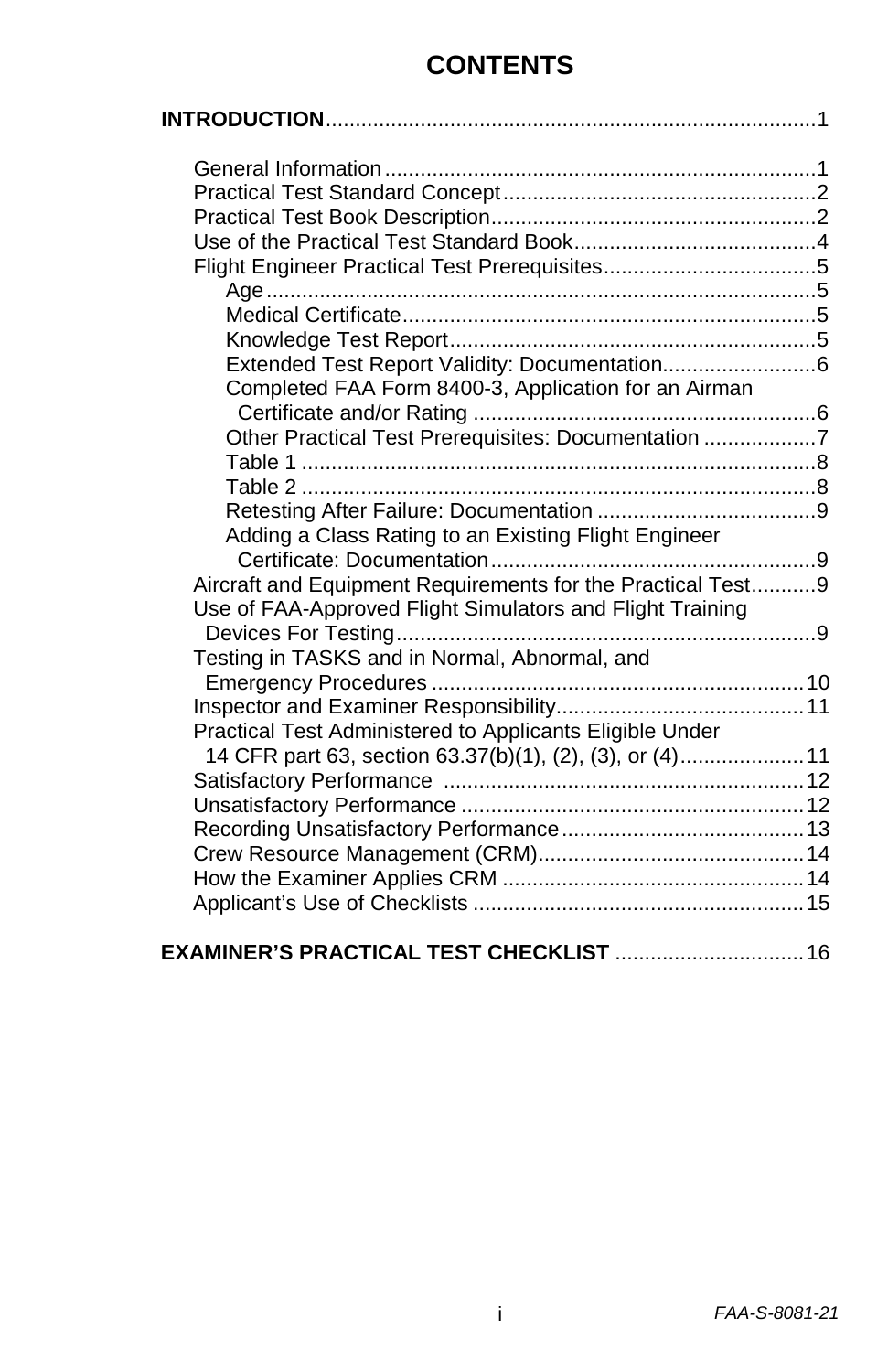## **SECTION 1: PREFLIGHT PREPARATION**

| AREA OF OPERATION:                                                         |  |
|----------------------------------------------------------------------------|--|
|                                                                            |  |
| SECTION 2:  PREFLIGHT. GROUND. FLIGHT. AND POSTFLIGHT<br><b>PROCEDURES</b> |  |
|                                                                            |  |
| AREAS OF OPERATION:                                                        |  |
| V. ABNORMAL AND EMERGENCY PROCEDURES 2-10                                  |  |

## **APPENDIX 1—TASK VS. SIMULATION DEVICE CREDIT**

| TASK VS. SIMULATION DEVICE CREDITAppendix 1-1 |  |
|-----------------------------------------------|--|
|                                               |  |
|                                               |  |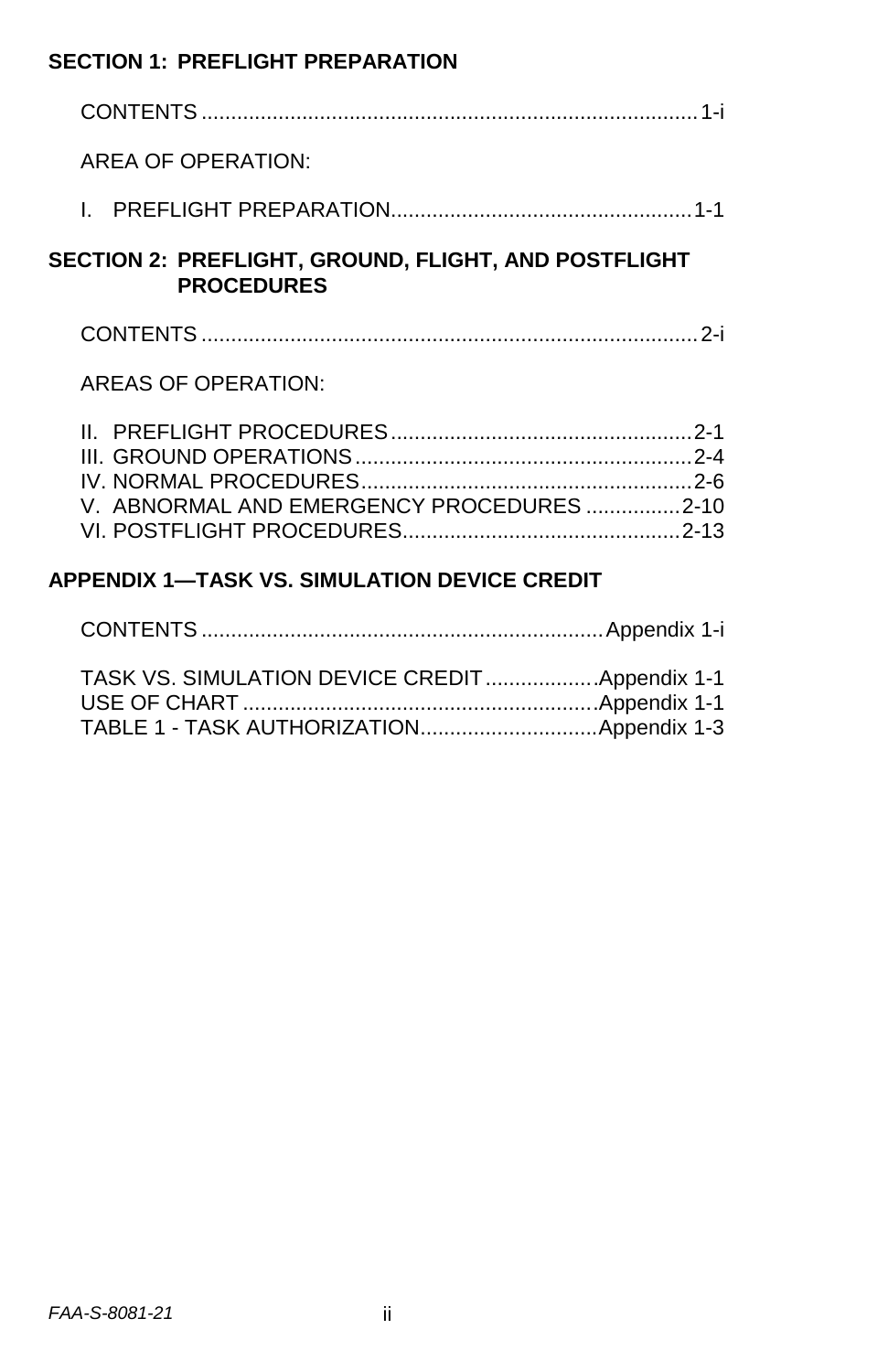## **General Information**

The Flight Standards Service of the Federal Aviation Administration (FAA) has developed this practical test standard (PTS) for use by FAA inspectors and examiners when conducting flight engineer practical tests. Instructors and applicants are expected to be guided by this standard when preparing for practical tests.

**NOTE:** Throughout this practical test standard, when the term "examiners" is used, "inspectors and examiners" should be understood.

Information considered directive in nature is described in this practical test book in terms, such as "shall" and "must" indicating the actions are mandatory. Guidance information is described in terms, such as "should" and "may" indicating the actions are desirable or permissive, but not mandatory.

The FAA gratefully acknowledges the valuable assistance provided by the many individuals who contributed their time and talent in assisting with the development of this practical test standard.

This practical test standard is accessible through the Internet at www.fedworld.gov/pub/faa-att/faa-att.htm, or by modem at 703-321-3339. You may purchase this standard from the Superintendent of Documents, U.S. Government Printing Office, Washington, DC 20402.

Changes to this standard, in accordance with AC 60-27, Announcement of Availability: Changes to Practical Test Standards, will be available through the Internet and then later incorporated into a printed revision. For a listing of changes, AFS-600's Internet web site may be accessed at www.mmac.jccbi.gov/afs/afs600.htm.

Comments regarding this publication should be sent to:

U.S. Department of Transportation Federal Aviation Administration Flight Standards Service Airman Testing Standards Branch, AFS-630 P.O. Box 25082 Oklahoma City, OK 73125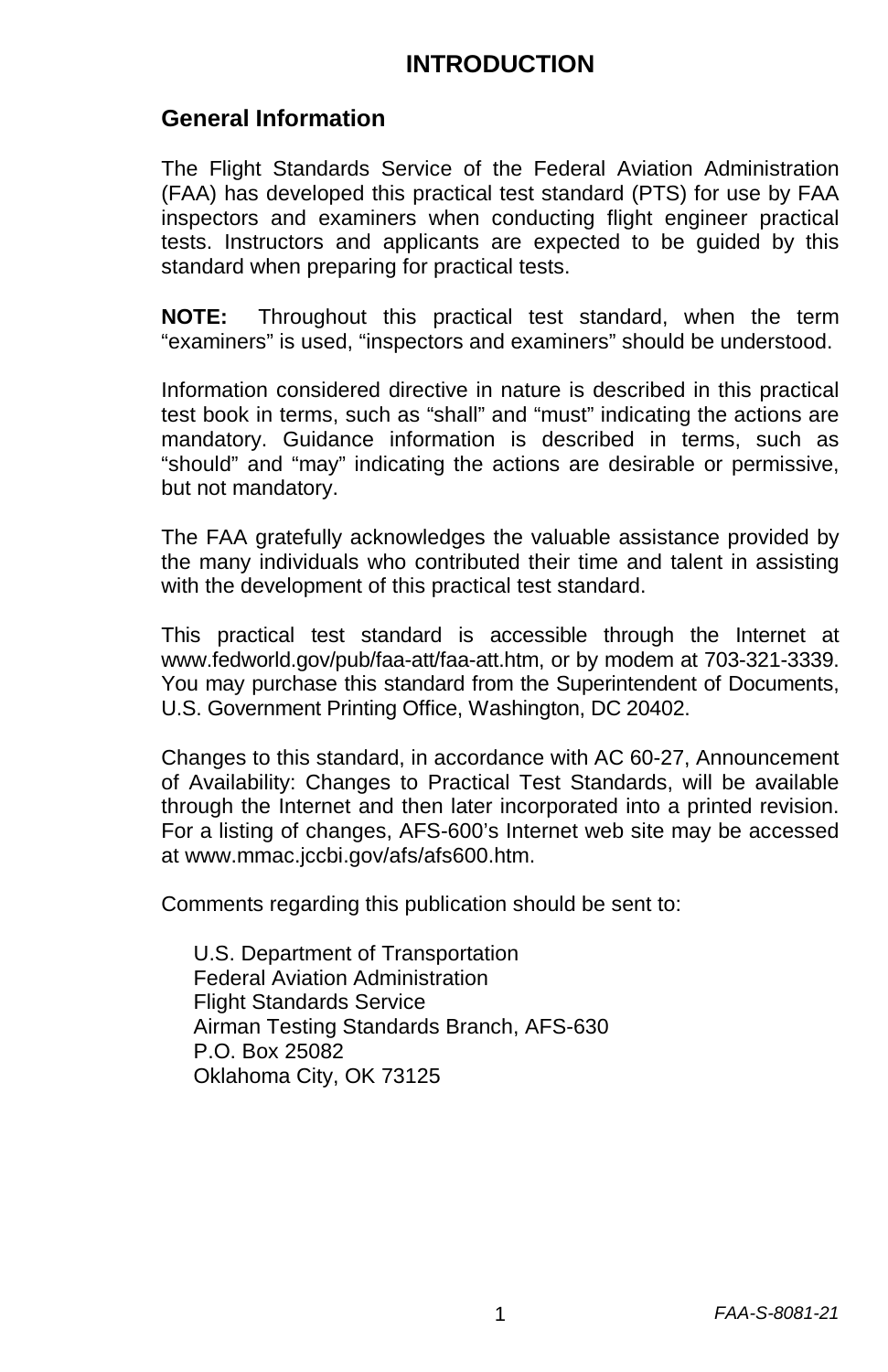## **Practical Test Standard Concept**

Title 49, United States Code, empowers the Administrator of the FAA to promote safety. Specifically, section 44701(a)(5) states: "The Administrator of the Federal Aviation Administration shall promote safe flight of civil aircraft in air commerce by prescribing – regulations and minimum standards...." Title 14 of the Code of Federal Regulations (14 CFR) specifies areas of knowledge and skill that shall be demonstrated by an applicant before issuance of a flight engineer certificate. The standards for airman certificates are published in this practical test standard and contain specific TASKS in which competency shall be demonstrated. The FAA will revise this PTS whenever it is determined that changes are needed in the interest of safety. Adherence to provisions of the regulations and the practical test standard is mandatory for evaluation of flight engineer applicants.

For some aircraft types, provisions of FAA Flight Standardization Board Reports (FSB) may specify details as to how 14 CFR and this practical test standard apply to certain TASKS, procedures, or knowledge areas.

## **Practical Test Book Description**

This book contains the practical test standard for the initial issuance of a flight engineer certificate and for the addition of class ratings to that certificate. The flight engineer practical test standard includes the AREAS OF OPERATION and TASKS.

AREAS OF OPERATION are phases of the practical test arranged in a logical sequence in two sections within this standard. Section One is conducted on the ground and contains TASKS to determine the applicant's knowledge of the aircraft, applicable equipment, documents, operating manuals, performance, and limitations. Section Two contains TASKS to determine the applicant's knowledge and skill during preflight, ground, flight, and postflight procedures. The examiner may conduct the practical test in any sequence that results in an efficient and valid test.

TASKS list the required knowledge and skills appropriate to an AREA OF OPERATION.

NOTE is used to emphasize special considerations required in the AREA OF OPERATION or TASK.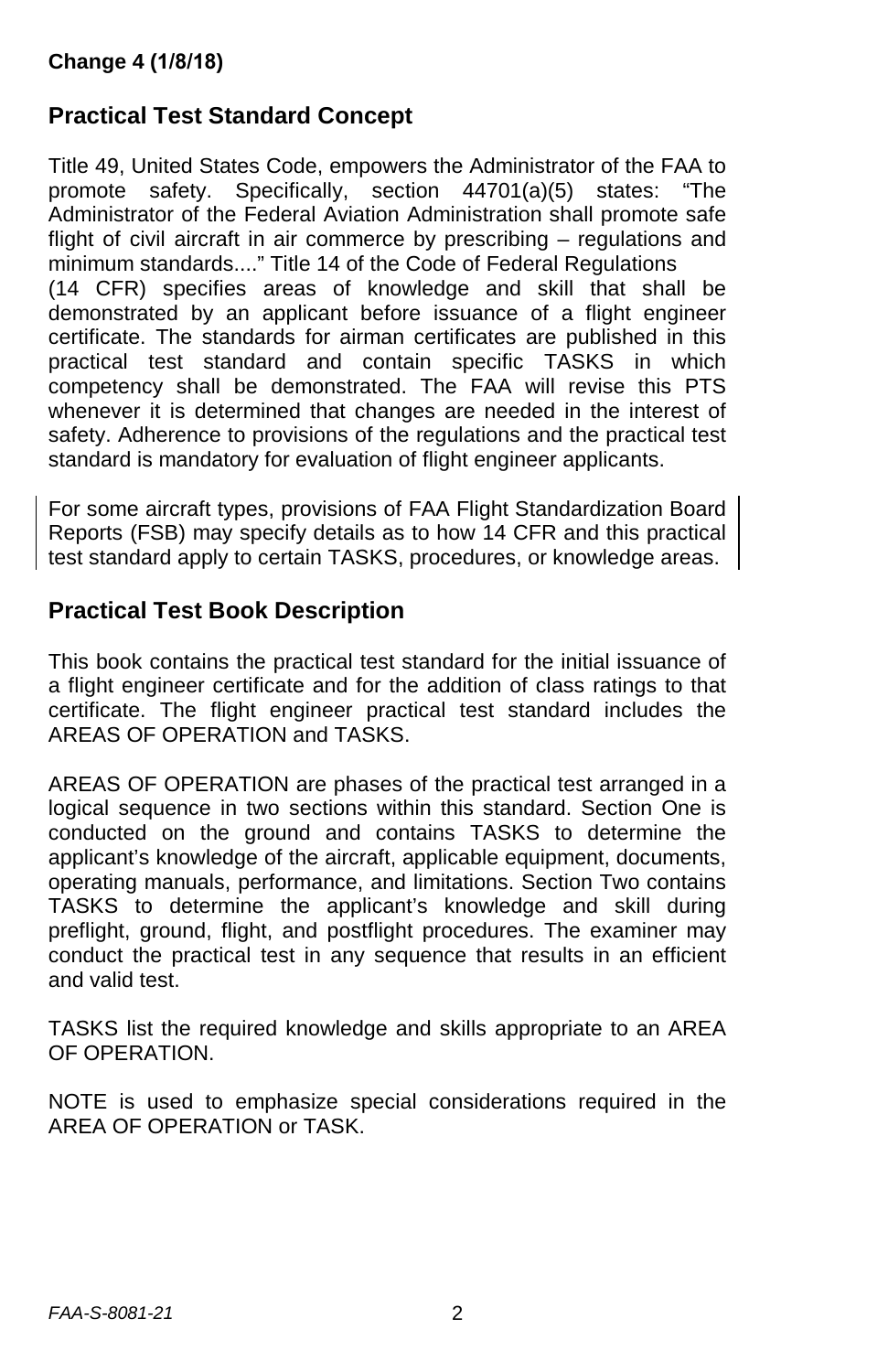The TASK's Objective lists the important elements that must be satisfactorily performed to demonstrate competency in a TASK. The Objective includes:

- 1. specifically what the applicant should be able to do;
- 2. the conditions under which the TASK is to be performed; and
- 3. the minimum acceptable standards of performance.

The REFERENCE identifies the publication(s) that describe(s) the TASK. Descriptions of TASKS are not included in this standard because this information can be found in the current issue of the listed references. Materials other than those listed may be used for reference if their content conveys substantially the same meaning as the referenced materials.

This practical test standard is based on the following references.

| 14 CFR part 1         | Definitions and Abbreviations                                                                                                                                |  |  |  |  |  |  |
|-----------------------|--------------------------------------------------------------------------------------------------------------------------------------------------------------|--|--|--|--|--|--|
| <b>14 CFR part 60</b> | Flight Simulation Training Device Initial<br>and Continuing Qualification and Use                                                                            |  |  |  |  |  |  |
| <b>14 CFR part 63</b> | Certification: Flight Crewmembers Other<br><b>Than Pilots</b>                                                                                                |  |  |  |  |  |  |
| <b>14 CFR part 91</b> | General Operating and Flight Rules                                                                                                                           |  |  |  |  |  |  |
| 14 CFR part 121       | Operating Requirements: Domestic,<br>Flag, and Supplemental Operations                                                                                       |  |  |  |  |  |  |
| AC 00-6               | <b>Aviation Weather</b>                                                                                                                                      |  |  |  |  |  |  |
| AC 00-45              | <b>Aviation Weather Services</b>                                                                                                                             |  |  |  |  |  |  |
| AC 120-27             | Aircraft Weight and Balance Control                                                                                                                          |  |  |  |  |  |  |
| AC 120-35             | Flightcrew Member Line Operational<br>Simulations: Line Oriented<br>Flight<br>Training, Special Purpose Operational<br>Training, Line Operational Evaluation |  |  |  |  |  |  |
| AC 120-40             | Airplane Simulator Qualification                                                                                                                             |  |  |  |  |  |  |
| AC 120-45             | Airplane Flight Training<br>Device<br>Qualification                                                                                                          |  |  |  |  |  |  |
| AC 120-51             | Crew Resource Management Training                                                                                                                            |  |  |  |  |  |  |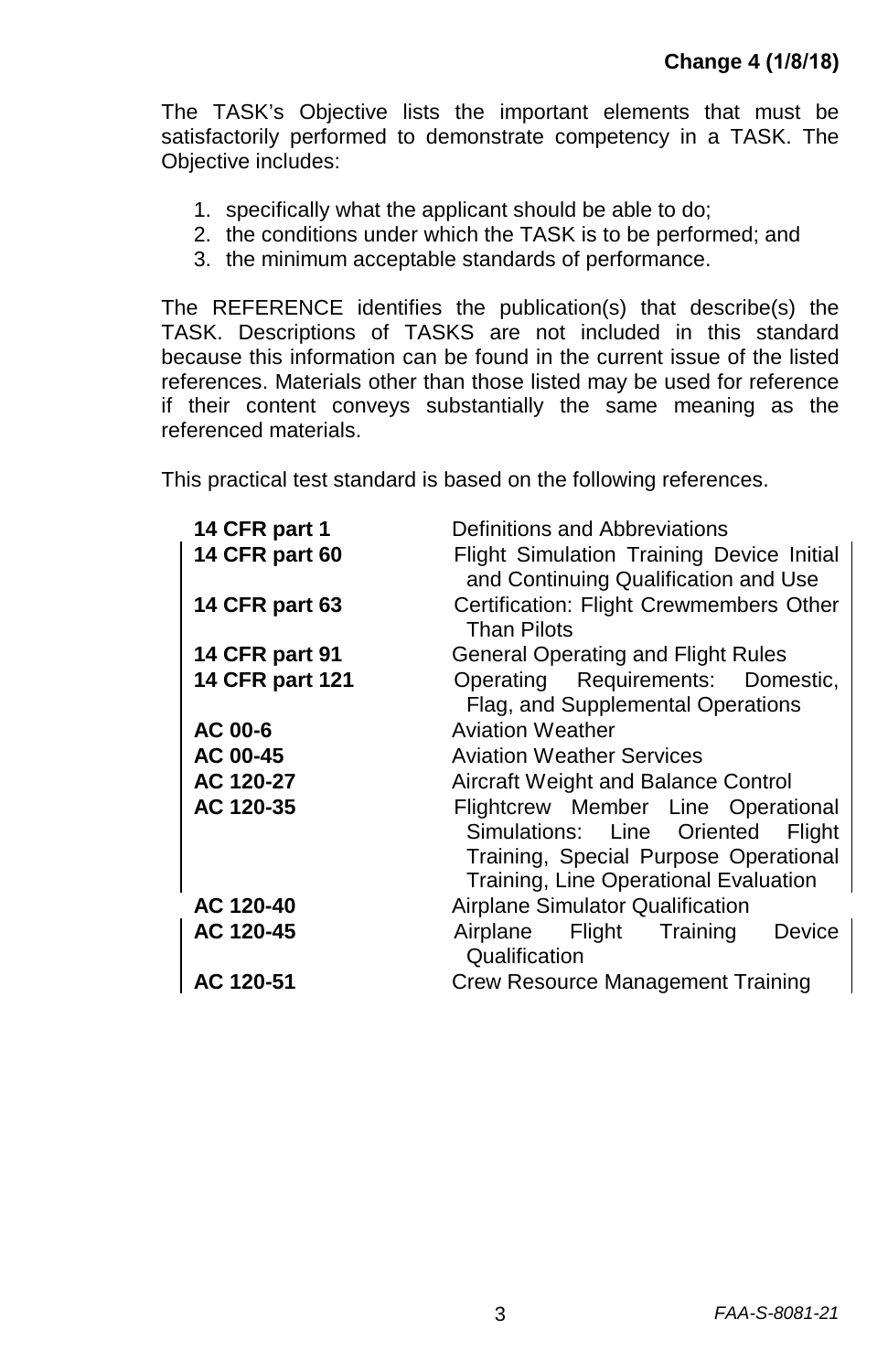#### **Change 4 (1/8/18)**

| AC 120-53          | Guidance for Conducting and Use of<br>Flight Standardization<br><b>Board</b><br>Evaluations |  |  |  |  |
|--------------------|---------------------------------------------------------------------------------------------|--|--|--|--|
| AC 120-54          | <b>Advanced Qualification Program</b>                                                       |  |  |  |  |
| AIM                | Aeronautical Information Manual                                                             |  |  |  |  |
| <b>FDC NOTAM</b>   | National Flight Data Center Notices to<br>Airmen                                            |  |  |  |  |
| AFM                | FAA-Approved Airplane Flight Manual                                                         |  |  |  |  |
| MEL                | Minimum Equipment List                                                                      |  |  |  |  |
| <b>FSB Reports</b> | <b>Flight Standardization Board Reports</b>                                                 |  |  |  |  |
| <b>OTHER</b>       | <b>Aircraft Operating Manual</b>                                                            |  |  |  |  |
|                    | <b>Flight Manuals</b>                                                                       |  |  |  |  |
|                    | Master and Company Minimum<br><b>Equipment Lists</b>                                        |  |  |  |  |
|                    | <b>Configuration Deviation List</b>                                                         |  |  |  |  |
|                    | Manufacturer's MEL Procedures                                                               |  |  |  |  |
|                    | Manual/Dispatch Deviation Guide                                                             |  |  |  |  |
|                    | <b>Chart Supplements</b>                                                                    |  |  |  |  |

## **Use of the Practical Test Standard Book**

The TASKS contained in this practical test standard apply to applicants for an initial flight engineer certificate or when adding a class rating to an existing flight engineer certificate. With certain exceptions, some described by NOTES, all TASKS are required; however, when a particular element is not appropriate to the aircraft or its equipment, that element, at the discretion of the examiner, may be omitted.

It is not intended that the examiner follow the precise order that the AREAS OF OPERATION and TASKS appear in this practical test standard. The examiner may change the sequence or combine TASKS with similar Objectives to conserve time. Although TASKS with similar Objectives may be combined to conserve time, the Objectives of all TASKS must be demonstrated and evaluated at some time during the practical test. Examiners must develop a written plan of action that includes the order and combination of TASKS to be demonstrated by the applicant in a manner that results in an efficient and valid test. It is of utmost importance that the examiner accurately evaluate the applicant, placing special emphasis on operations considered critical to flight safety.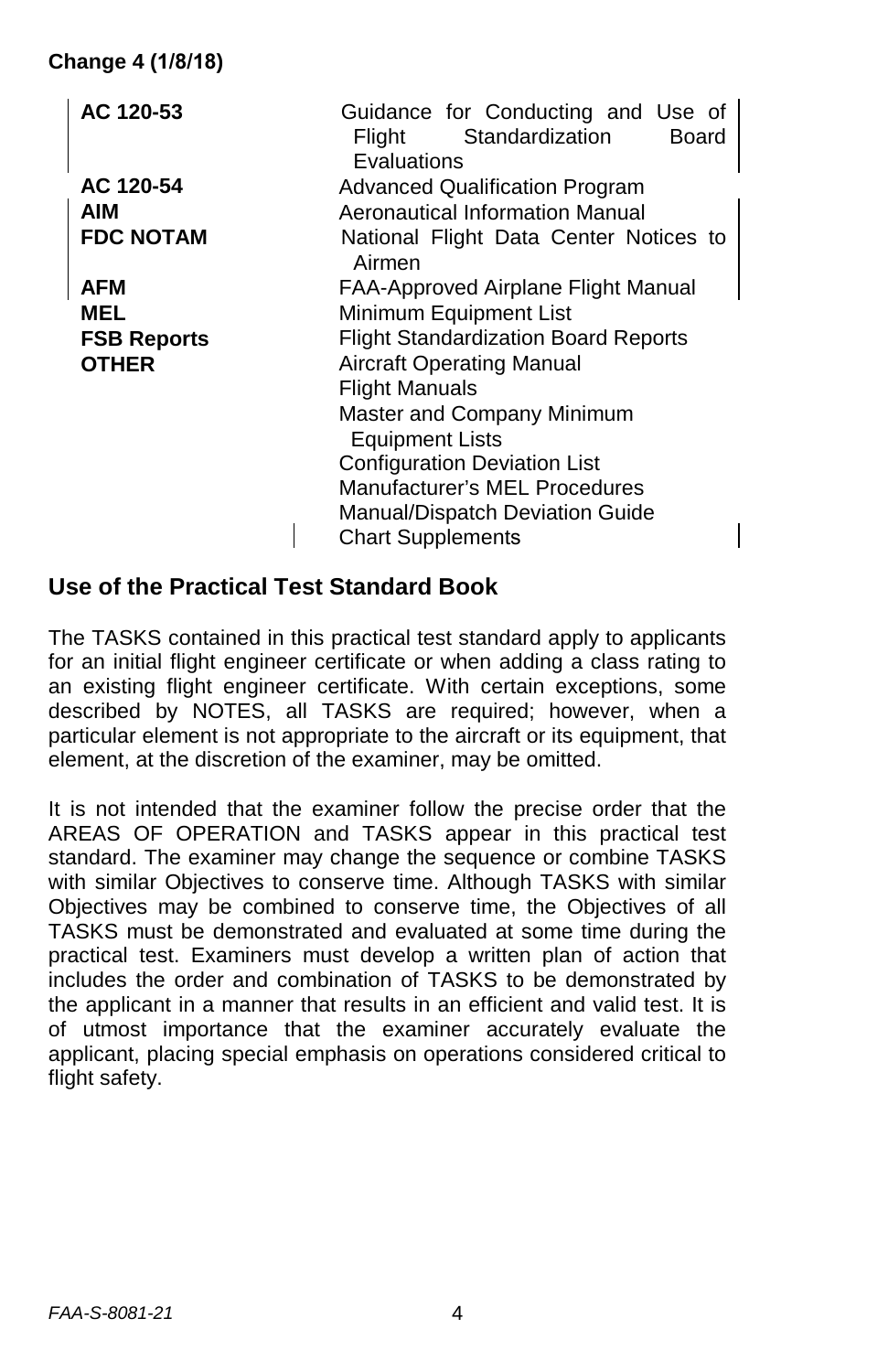## **Flight Engineer Practical Test Prerequisites**

## *Age*

The minimum age to take the flight engineer practical test is 19; however, the minimum age to hold a flight engineer certificate is 21.

**NOTE:** An applicant who is less than 21 years of age and successfully completes the flight engineer practical test will be issued a Letter of Aeronautical Competency by the FAA. The letter will state that the applicant has met all the requirements for a flight engineer certificate except the age requirement. When an applicant presents proof of reaching age 21, and presents a second-class medical certificate or higher, the Letter of Aeronautical Competency may be exchanged for a temporary airman certificate at any Flight Standards District Office (FSDO).

In accordance with the requirements of 14 CFR 63.31(b) and ICAO aviation English Language proficiency requirements, the entire application process and testing procedures must be accomplished fluently enough in the English language such that crew coordination and communication is never in doubt.

### *Medical Certificate*

Applicants must present a current second-class medical certificate or higher before taking the practical test.

### *Knowledge Test Report*

Applicants must present a valid AC Form 8080-2, Airman Written Test Report, or Airman Test Report.

The flight engineer knowledge test report is normally valid for 24-calendar months. When an applicant applies for oral and flight tests, the validity period may be extended in some cases. The following requirements must be met:

- 1. Applicants Employed by Air Carriers. Employment by a 14 CFR part 135 on-demand operator does not qualify an applicant for an extension. Employment by one or more scheduled part 135 operators or by one or more part 121 operators may qualify an applicant for an extension under the following conditions:
	- a. An applicant who is a flightcrew member must have completed initial new-hire training, initial equipment training, or transition training.
	- b. An applicant who is a flightcrew member must currently be participating in a training program that includes a recurrent training curriculum in accordance with part 121 or part 135.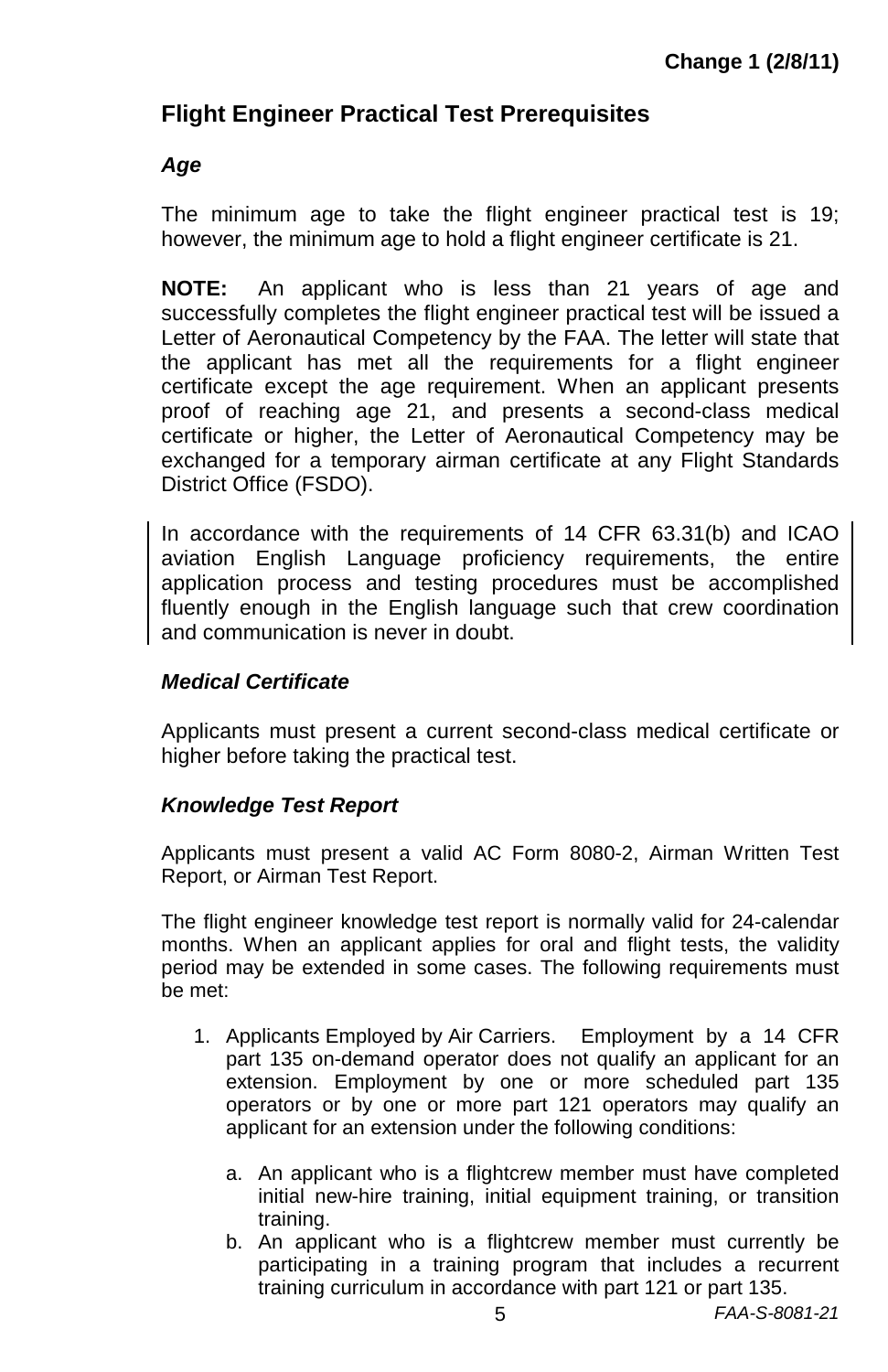- c. An applicant who is a mechanic must meet the currency requirements of 14 CFR part 65.
- d. An applicant must be currently employed by a part 121 or part 135 air carrier; however, an applicant is not required to have been *continuously* employed by a qualified air carrier between the time the applicant passes the knowledge test and the time the applicant applies to take the oral and flight tests.
- 2. Applicants in Military Service. An applicant in military service may qualify for an extension under the following conditions:
	- a. The applicant must currently be participating in a scheduled military transport service.
	- b. The applicant must currently be participating in a military flight engineer or maintenance training program.
	- c. The applicant must have participated in a flight engineer or maintenance training program at the time of passing the knowledge test, or must have begun a flight engineer or maintenance training program within 24-calendar months after passing the knowledge test.

## *Extended Test Report Validity: Documentation*

Examiners shall not accept an expired AC Form 8080-2, Airman Written Test Report, or an expired Airman Test Report, unless the applicant presents written evidence supporting extended validity of the report. When such documentation is presented by the applicant and is found satisfactory by the examiner, the examiner shall enter, date, and sign the following statement on the test report: "The period of validity of this test report has been extended in accordance with the provisions of 14 CFR part 63, section 63.35(d)."

### *Completed FAA Form 8400-3, Application for an Airman Certificate and/or Rating*

The applicant must present a completed FAA Form 8400-3, Application for an Airman Certificate and/or Rating, including an authorized instructor's recommendation in box 7 of the form.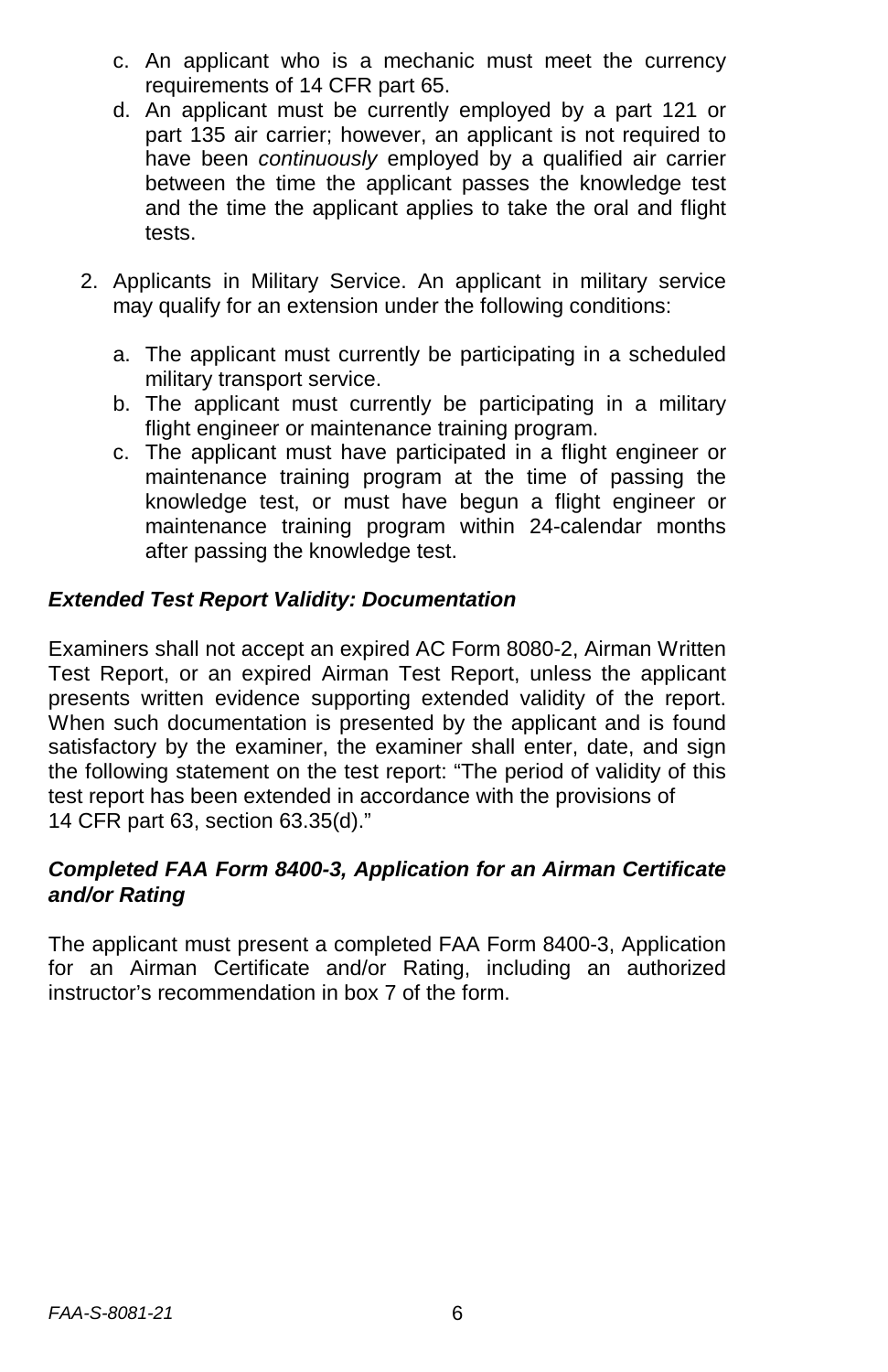### *Other Practical Test Prerequisites: Documentation*

Prerequisites for initial issuance of a flight engineer certificate with a class rating include the seven alternatives shown in 14 CFR part 63, section 63.37(b)(1) through (7). Those seven alternatives specify aeronautical experience requirements and/or training requirements. The applicant must present documentation showing that the requirements have been met in at least one of the seven alternatives, shown in groups 1 through 3 below. Documentation must include satisfactory evidence of the completion of the appropriate flight training in the duties of a flight engineer.

**NOTE:** Any actual airplane training received to meet the provisions of section 63.37(b) or of part 63, appendix C, must not be acquired during revenue operations.

*Group 1:* Applicants who qualify for the practical test under the provisions of section 63.37(b) subparagraphs (1), (2), (3), or (4), must present documentation of receiving a minimum of 5 hours' flight training in the duties of a flight engineer in an actual airplane of the same class that will be used for the practical test.

**NOTE:** The flight time required for the practical test shall not be credited as part of the required flight instruction in an airplane.

*Group 2:* There is no specific requirement for flight training in the duties of a flight engineer in an airplane for applicants qualifying for the practical test under the provisions of section 63.37(b) subparagraphs (5) and (6); consequently, there is no flight training documentation requirement.

**Group 3:** Applicants successfully completing part 63, appendix C, flight engineer ground and flight course of instruction under the provisions of section 63.37(b) subparagraph (7), must provide documentation of having received flight instruction in an airplane (see section 63.37(a)), as specified in part 63, appendix C, (a)(3). All of this flight training must be in the same type of airplane used in the approved course. A flight simulation device may be used for a portion of the flight training as described in the following tables.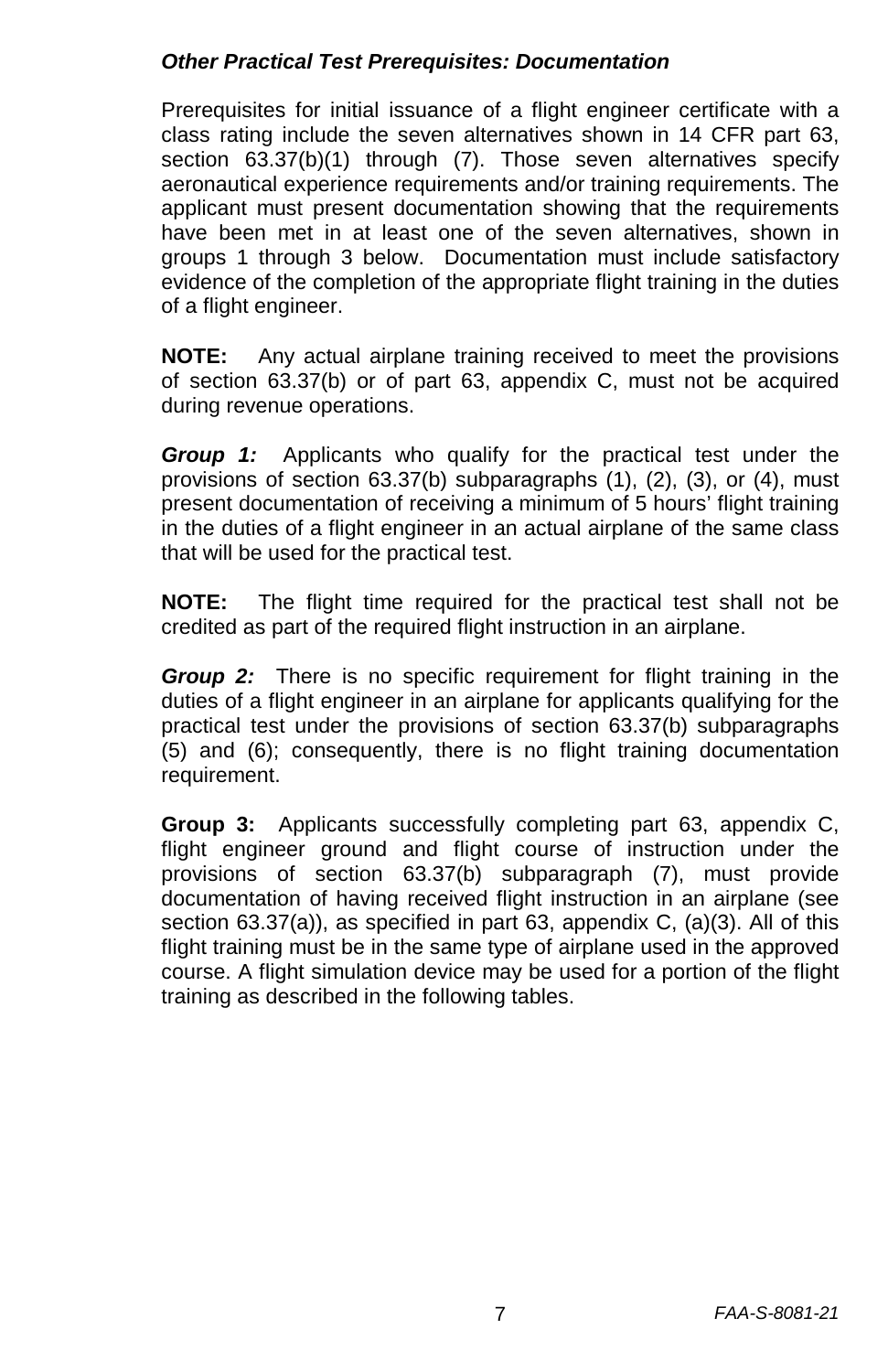**Table 1.** Applicants who do not possess at least a commercial pilot certificate with an instrument rating must receive at least 10 hours of flight training in the duties of a flight engineer. Up to half of that requirement may be satisfied through the use of a flight simulation device as shown in Table 1 below. This training must be in a flight simulation device that accurately reproduces the design, function, and control characteristics, as pertaining to the duties and responsibilities of a flight engineer, of the type of airplane flown.

| <b>Flight Simulation</b><br><b>Device</b>          | <b>Flight Training</b><br><b>Substitution</b><br><b>Ratio (Training</b><br>Device: Airplane) | <b>Substitution Limit</b>                                               |
|----------------------------------------------------|----------------------------------------------------------------------------------------------|-------------------------------------------------------------------------|
| Level A or Higher<br>Flight Simulator (SIM)        | 2:1                                                                                          | 5 hours (50%)<br>(Requires 10 hours in SIM<br>and 5 hours in aircraft.) |
| Level 5 or Higher<br><b>Flight Training Device</b> | 3:1                                                                                          | 5 hours (50%)<br>(Requires 15 hours in FTD<br>and 5 hours in aircraft.) |

*Table 2.* Applicants who have at least a commercial pilot certificate with an instrument rating must receive at least 10 hours of flight training in the duties of a flight engineer. The 10 hours may be entirely satisfied in a flight simulation device as shown in Table 2 below.

| <b>Flight Simulation</b><br><b>Device</b>                   | <b>Flight Training</b><br>Substitution<br><b>Ratio (Training</b><br>Device: Airplane) | <b>Substitution Limit</b>                                                                     |
|-------------------------------------------------------------|---------------------------------------------------------------------------------------|-----------------------------------------------------------------------------------------------|
| Level A or Higher<br>Flight Simulator (SIM)                 | 2:1                                                                                   | 10 hours (100%)<br>(Requires 20 hours in<br>SIM.)                                             |
| Level 5 or Higher<br><b>Flight Training Device</b><br>(FTD) | 3:1                                                                                   | 5 hours (50%)<br>(Requires 15 hours in FTD<br>and 10 hours in SIM or<br>5 hours in aircraft.) |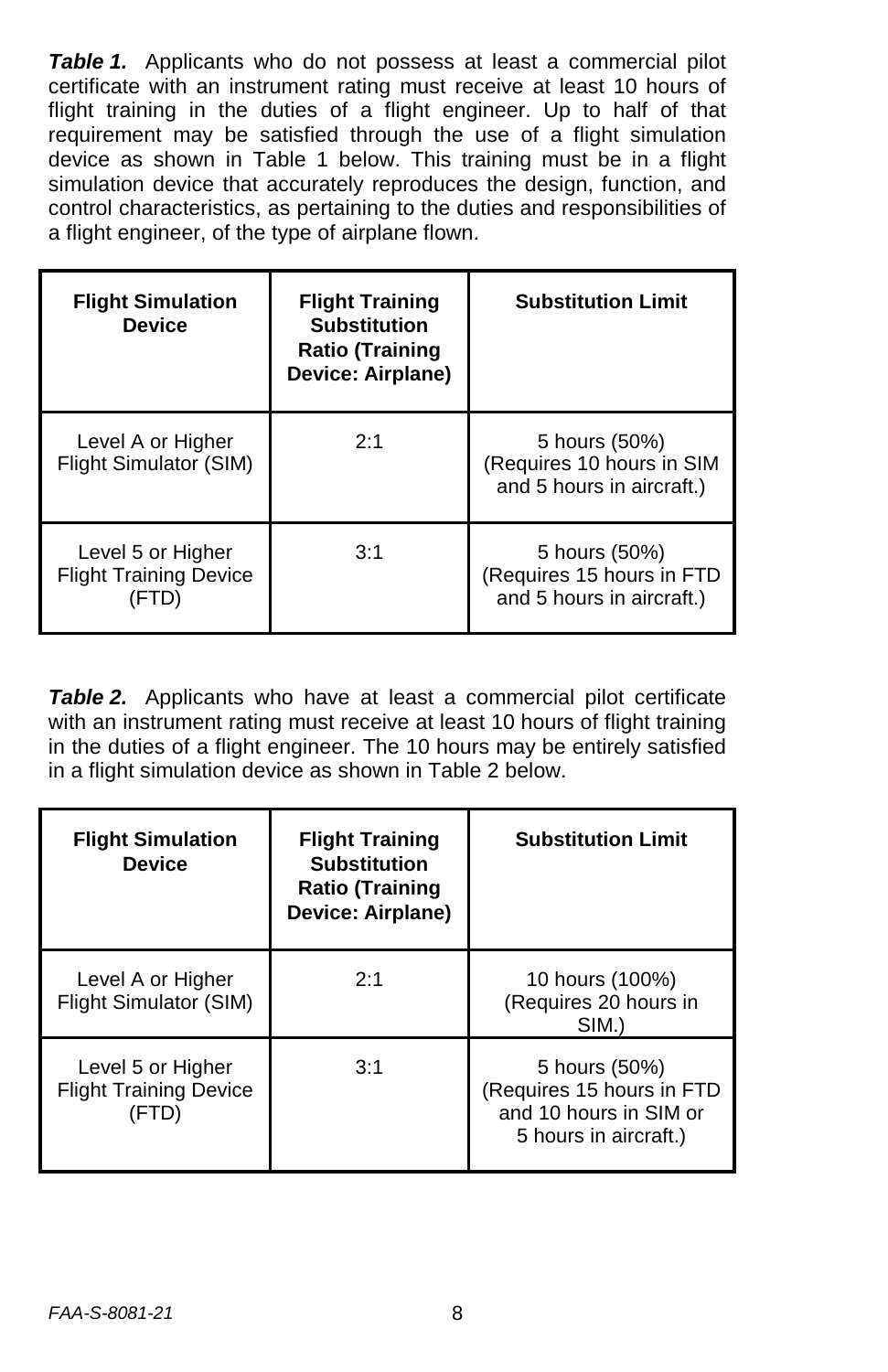### *Retesting After Failure: Documentation*

When retesting within 30 days after failing a practical test, the applicant must present FAA Form 8400-3, Application for an Airman Certificate and/or Rating, including an authorized instructor's recommendation in box 7 of the form and a notation that additional training, to proficiency, has been conducted in the unsatisfactory areas shown on FAA Form 8060-5, Notice of Disapproval of Application. A copy of FAA Form 8060-5 must be attached.

## *Adding a Class Rating to an Existing Flight Engineer Certificate: Documentation*

When seeking to add a class rating to an existing flight engineer certificate, the applicant must additionally present that certificate before taking the practical test.

## **Aircraft and Equipment Requirements for the Practical Test**

If appropriate to a specific task listed in appendix 1 of this practical test standard, the applicant is required to provide an appropriate and airworthy aircraft for the practical test. Its operating limitations must not prohibit the TASKS required on the practical test. The aircraft and crew complement must require a flight engineer.

## **Use of FAA-Approved Flight Simulators and Flight Training Devices for Testing**

14 CFR part 63 permits, under certain conditions, the use of approved flight engineer training devices for testing emergency and abnormal procedures during the flight portion of the practical test as set forth in the appropriate table of appendix 1 of this practical test standard.

**NOTE 1:** Any Level 5 or higher FTD equipped with all relevant systems and approved by the FAA, or any level flight simulator so equipped and approved, may be used to meet the flight engineer training device allowances of part 63.

**NOTE 2:** A Principle Operation Inspector's (POI) approval of a Level 5 flight training device must be coordinated with the National Simulator Program Manager in accordance with AC 120-45, Airplane Flight Training Device Qualification, paragraph 7(L)(2).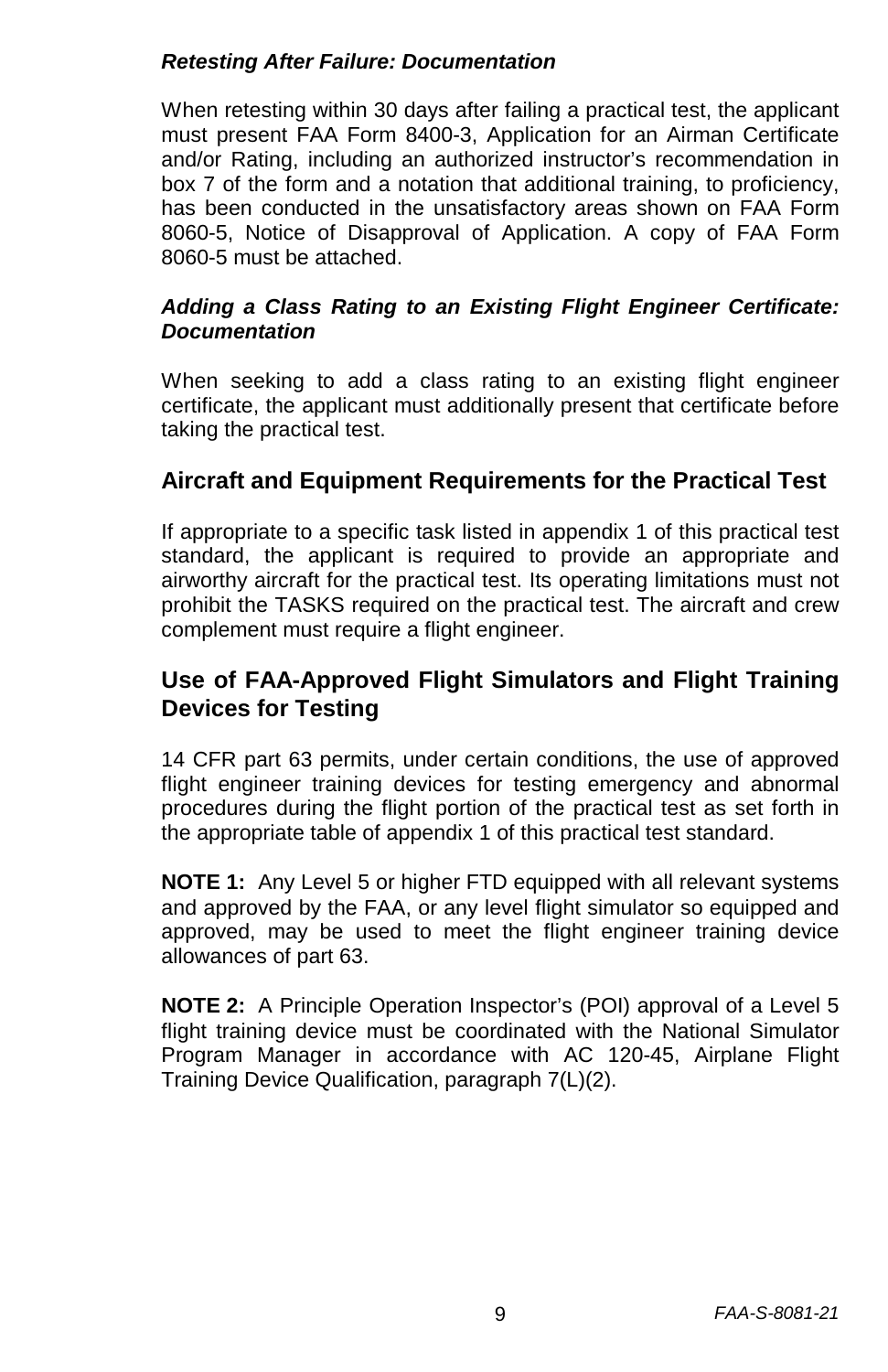### **Change 4 (1/8/18)**

In SECTION TWO, the aircraft "PREFLIGHT INSPECTION" TASKS must be accomplished using the appropriate training equipment, in accordance with the appropriate table in appendix 1.

Each inflight procedure must be performed by the flight engineer applicant in an FTD, flight simulator, or an aircraft. Appendix 1 of this practical test standard must be consulted to identify the procedures that may be accomplished in, and the qualification level of, an FTD or flight simulator.

## **Testing in TASKS and in Normal, Abnormal, and Emergency Procedures**

When the practical test is accomplished in an aircraft, certain TASK elements may be accomplished through simulated actions in the interest of safety and practicality, but when accomplished in an FTD or flight simulator, these same actions would not be simulated. For example, when in an aircraft, a simulated engine fire may be addressed by retarding the throttle to idle, simulating the shutdown of the engine, simulating the discharge of the fire suppression agent, simulating the disconnection of the associated electronics, hydraulics, pneumatics, etc.; however, when the same emergency condition is addressed in an FTD or a flight simulator, all TASK elements must be accomplished as would be expected under actual circumstances. It is important to understand that whether accomplished in an FTD, flight simulator, or aircraft, all TASKS and TASK elements for each procedure will have the same performance criteria applied in evaluating an applicant's performance.

Inspectors and examiners should be guided by the following when conducting the flight test phase of the practical test:

- 1. *Practical Test Standards.* The TASKS and procedures that must be evaluated are shown in the practical test standards, as amended.
- 2. *Operator's Manual or Airplane Flight Manual.*The specific manner that TASKS and procedures must be accomplished by the applicant are shown in the operator's manual or airplane flight manual.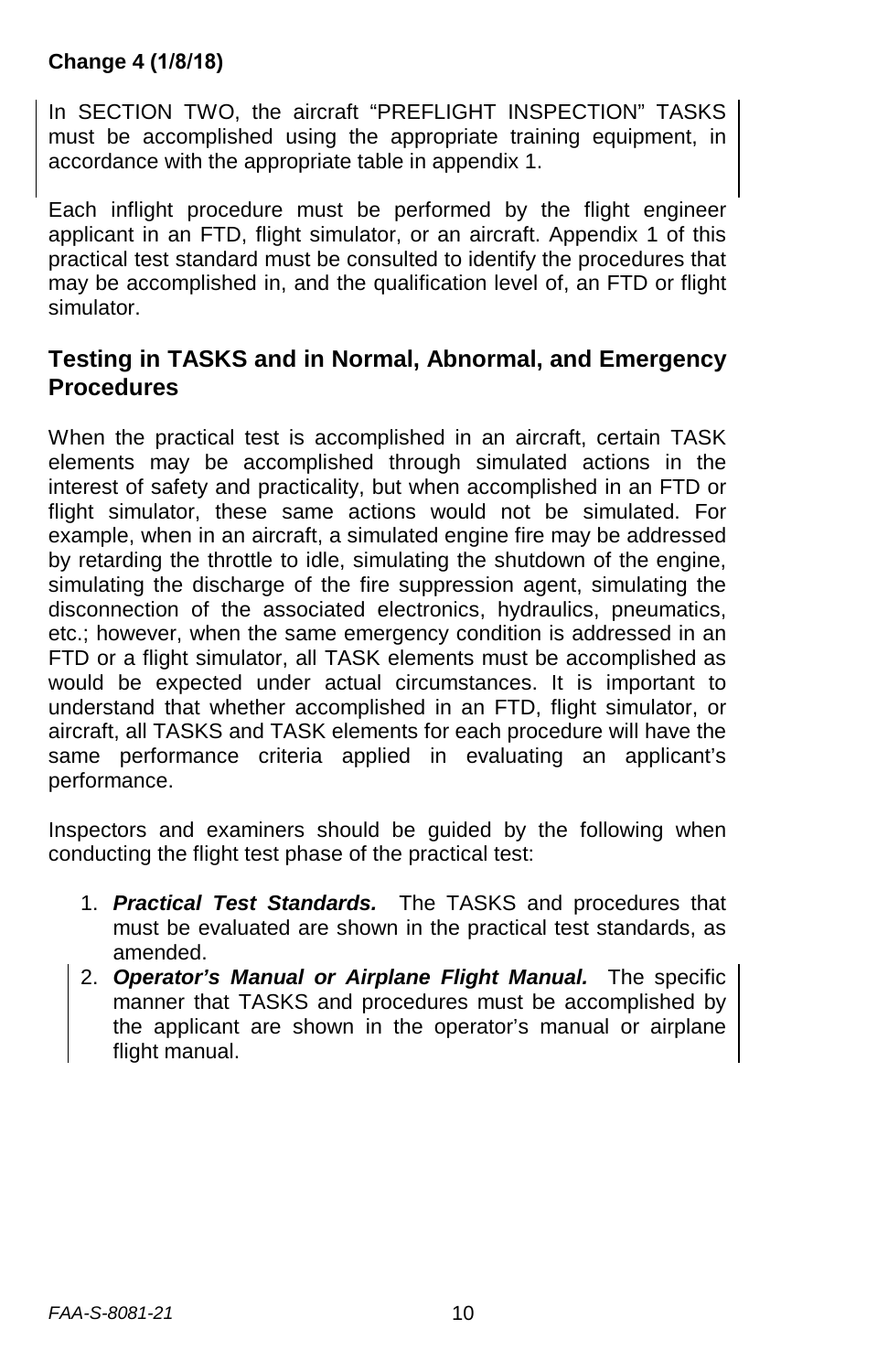- 3. *Selection of Procedures.* Examiners shall evaluate as many procedures as necessary to determine that the applicant meets the knowledge and skill set forth in the Objective of each TASK. Examiners shall vary the selection and sequence of procedures on successive flight tests in order to evaluate the effectiveness of the operator's training program.
- 4. *Combining, Compounding, and Overloading.* Good judgment is essential to avoid overloading the applicant with unrealistic combinations of TASKS. On the other hand, if the applicant should fail to accomplish a TASK or procedure satisfactorily, it would be realistic to introduce an additional problem that would logically result from the unsatisfactory accomplishment of an earlier TASK. This guideline confines the compounding of problems to a particular aircraft system or related systems.

## **Inspector and Examiner Responsibility**

The inspector or examiner conducting the practical test is responsible for determining that the applicant meets the prerequisites for certification and the standards outlined in this practical test standard. The examiner shall meet this responsibility by determining that the applicant's knowledge and skill meet the Objectives in all required TASKS.

In accordance with the requirements of 14 CFR 63.31(b) and ICAO English Language proficiency requirements, the examiner must accomplish the entire application process and test in the English language. The English language component of crew coordination and communication skills can never be in doubt for the satisfactory outcome of the test. Normal restatement of questions as would be done for a native English speaking applicant is still permitted and NOT grounds for disqualification."

## **Practical Test Administered To Applicants Eligible Under 14 CFR part 63, section 63.37(b)(1), (2), (3), or (4)**

The practical test is divided into three phases.

**Phase 1—Equipment Examination.** Phase 1 is conducted on the ground as an oral exam, written exam, or a combination of both, to determine the applicant's knowledge of the aircraft systems, required operating procedures, performance, and limitations.

**Phase 2—Preflight.** Phase 2 is conducted on the ground using an aircraft consisting of an inspection of the aircraft exterior, cabin interior, and the flight deck.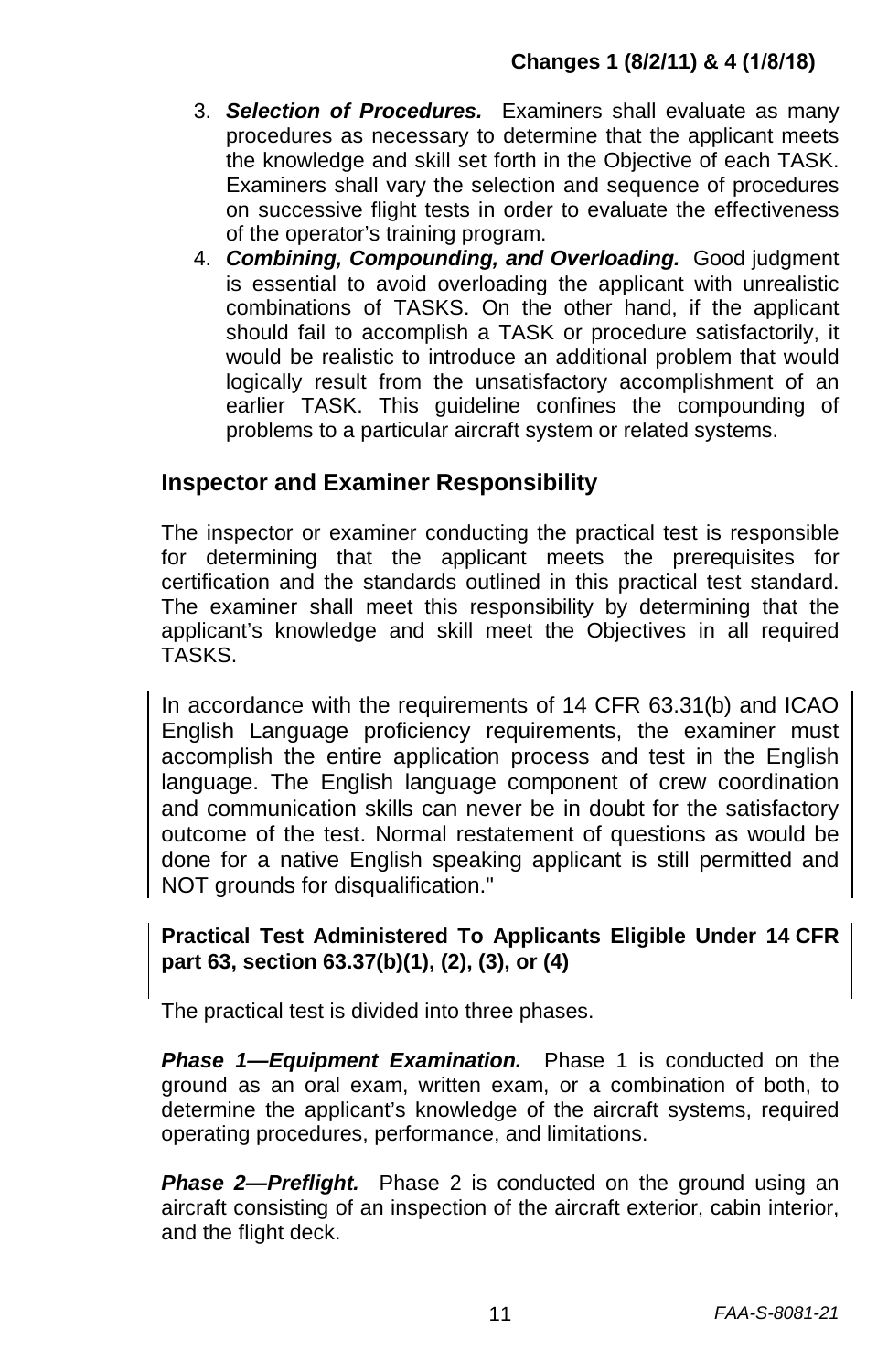### **Change 4 (1/8/18)**

**Phase 3—Flight.** Phase 3 begins on the ground and includes flight phases that must be in an aircraft. This phase includes: flight deck setup; engine start; taxi; before takeoff checks; after takeoff checks; inflight procedures; approach and landing checks; after-landing procedures; parking and securing; and normal, abnormal, and emergency procedures. The flight portion of the practical test may be conducted in as little as 1.5 to 2 hours in instances when the examiner prepares and conducts the flight check scenario effectively and when the applicant performs well.

**NOTE:** Certain portions of Phase 3, limited to emergency procedure(s) may be conducted in an approved flight engineer training device (Level 5 or higher FTD or any approved flight simulator).

## **Satisfactory Performance**

The practical test is passed if, in the judgment of the examiner, the applicant demonstrates satisfactory performance with regard to:

- 1. executing TASKS within the aircraft's performance capabilities and limitations, including use of its systems;
- 2. executing normal, abnormal, and emergency procedures TASKS appropriate to the aircraft;
- 3. executing procedures expeditiously and accurately;
- 4. demonstrating crew resource management;
- 5. applying systems knowledge; and
- 6. showing mastery of the aircraft systems and procedures, within the standards outlined in this practical test standard, with the successful outcome of a TASK never in doubt.

## **Unsatisfactory Performance**

Consistently exceeding tolerances or limitations stated in the TASK, Objective, or aircraft operating manual(s), or failure to take prompt corrective action when tolerances or limitations are exceeded, are indicative of unsatisfactory performance. Any action, or lack thereof, by the applicant that requires corrective intervention by the examiner or another crewmember to maintain safe flight, shall be disqualifying.

**NOTE:** It is vitally important that the applicant, other crewmembers, and the examiner use proper and effective scanning techniques to observe other traffic in the area throughout the flight regime.

If, in the judgment of the examiner, the applicant's performance of any TASK is unsatisfactory, the associated AREA OF OPERATION is failed; therefore, the practical test is failed. Examiners shall not repeat TASKS that have been attempted and failed. The examiner or the applicant may discontinue the test at any time after the failure of a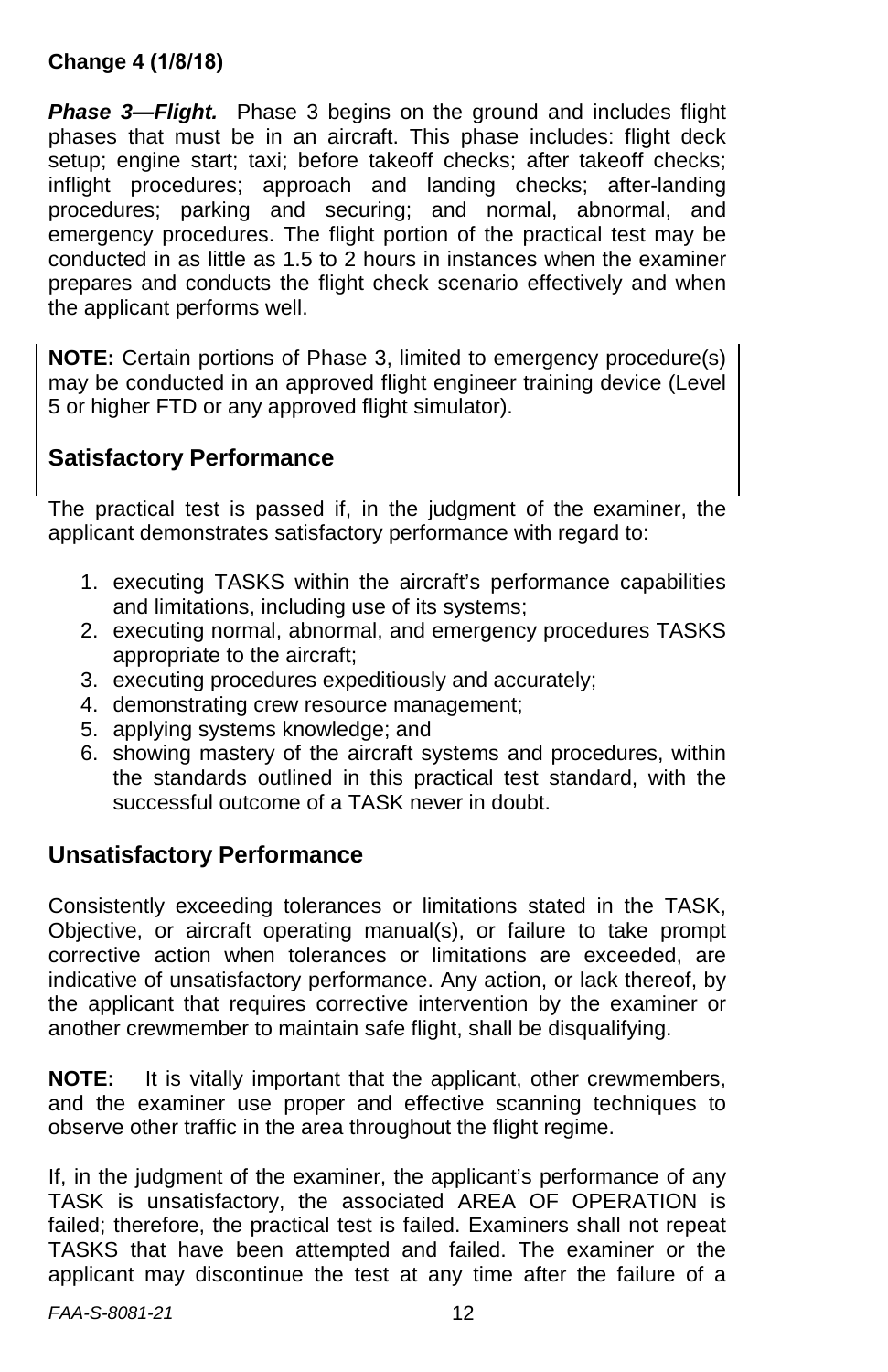TASK makes the applicant ineligible for the certificate or rating sought. The practical test will be continued only with the consent of the applicant. In such cases, it is usually better for the examiner to continue with the practical test to complete the other TASKS. If the examiner determines that the entire practical test must be repeated, the practical test should not be continued, but should be terminated immediately. If the practical test is either continued or discontinued, the applicant is entitled to credit for AREAS OF OPERATION satisfactorily completed; however, during a retest, and at the discretion of the examiner, any TASK may be reevaluated including those previously passed. Whether the remaining parts of the practical test are continued or not after a failure, a notice of disapproval must be issued.

When the examiner determines that a TASK is incomplete, or the outcome uncertain, the examiner may require the applicant to repeat that TASK, or portions of that TASK. This provision has been made in the interest of fairness and does not mean that instruction or practice is permitted during the certification process. When practical, the remaining TASKS of the practical test phase should be completed before repeating the questionable TASK. If the second attempt to perform a questionable TASK is not clearly satisfactory, the examiner shall consider it unsatisfactory.

If the practical test must be terminated for unsatisfactory performance and there are other TASKS that have not been tested or still need to be repeated, a notice of disapproval shall be issued listing the AREAS OF OPERATION that have not been successfully completed.

When a practical test is discontinued for reasons other than unsatisfactory performance (i.e., equipment failure, weather, air sickness), FAA Form 8400-3, Application for an Airman Certificate and/or Rating, and if applicable, the applicant's knowledge test report, should be returned to the applicant. The examiner at that time should prepare, sign, and issue a Letter of Discontinuance to the applicant. The Letter of Discontinuance should identify the portions of the practical test that were successfully completed.

## **Recording Unsatisfactory Performance**

This practical test standard uses the terms AREA OF OPERATION and TASK to denote areas in which competency must be demonstrated. When a disapproval notice is issued, the examiner must record the applicant's unsatisfactory performance in terms of AREA OF OPERATION and TASK appropriate to the practical test conducted. In addition, the examiner should document the date of satisfactory completion of the oral evaluation. Recording the date of successful oral completion on the disapproval notice is essential for determining when the oral must be reaccomplished.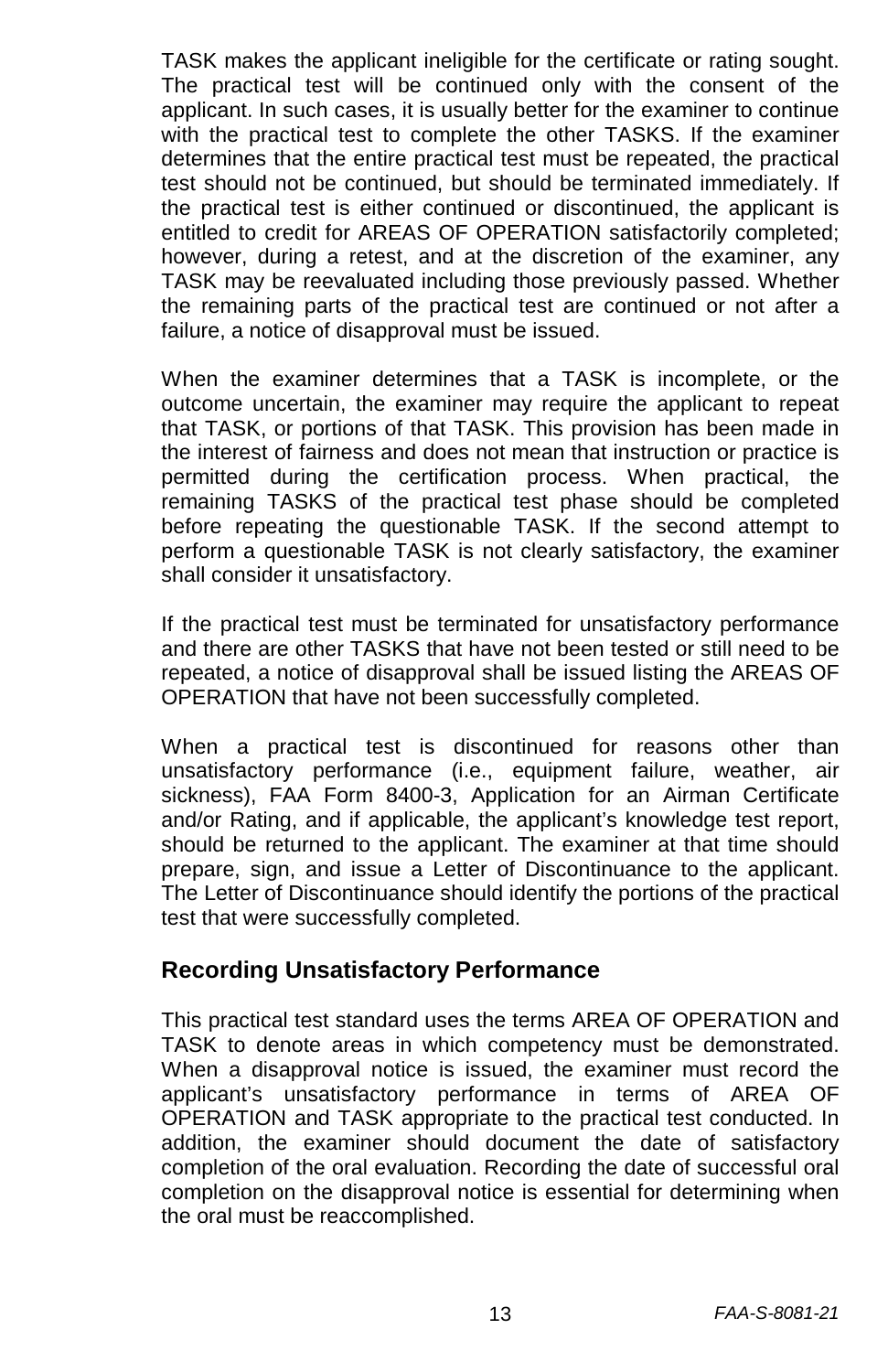## **Crew Resource Management (CRM)**

CRM refers to the effective use of all available resources; human resources, hardware, and information. Human resources include all groups routinely working with the cockpit crew who are involved in decisions that are required to operate a flight safely. These groups include, but are not limited to: aircraft dispatchers, cabin crewmembers, maintenance personnel, and air traffic controllers. CRM is not a single TASK. CRM is a set of competencies relating to communication and crew coordination which must be evident in all TASKS. CRM competencies may be grouped into three clusters of observable behavior, as follows.

- 1. COMMUNICATION PROCESSES AND DECISIONS
	- a. Briefing
	- b. Inquiry/Advocacy/Assertiveness
	- c. Self-Critique
	- d. Communication with Available Personnel Resources
	- e. Decision Making
- 2. BUILDING AND MAINTENANCE OF A FLIGHT TEAM
	- a. Leadership/Followership
	- b. Interpersonal Relationships
- 3. WORKLOAD MANAGEMENT AND SITUATIONAL AWARENESS
	- a. Preparation/Planning
	- b. Vigilance
	- c. Workload Distribution
	- d. Distraction Avoidance
	- e. Wake Turbulence Avoidance

## **How the Examiner Applies CRM**

Examiners must exhibit good CRM in conducting tests while requiring the same from applicants undergoing those tests.

The majority of aviation accidents and incidents are due, at least in part, to CRM-related human failures. Valid and reliable criteria have not yet been developed for objective evaluation of CRM competencies; therefore, evaluations of performance in respect to CRM are often largely subjective. Pass/Fail judgments based on CRM-related performance issues must be made carefully.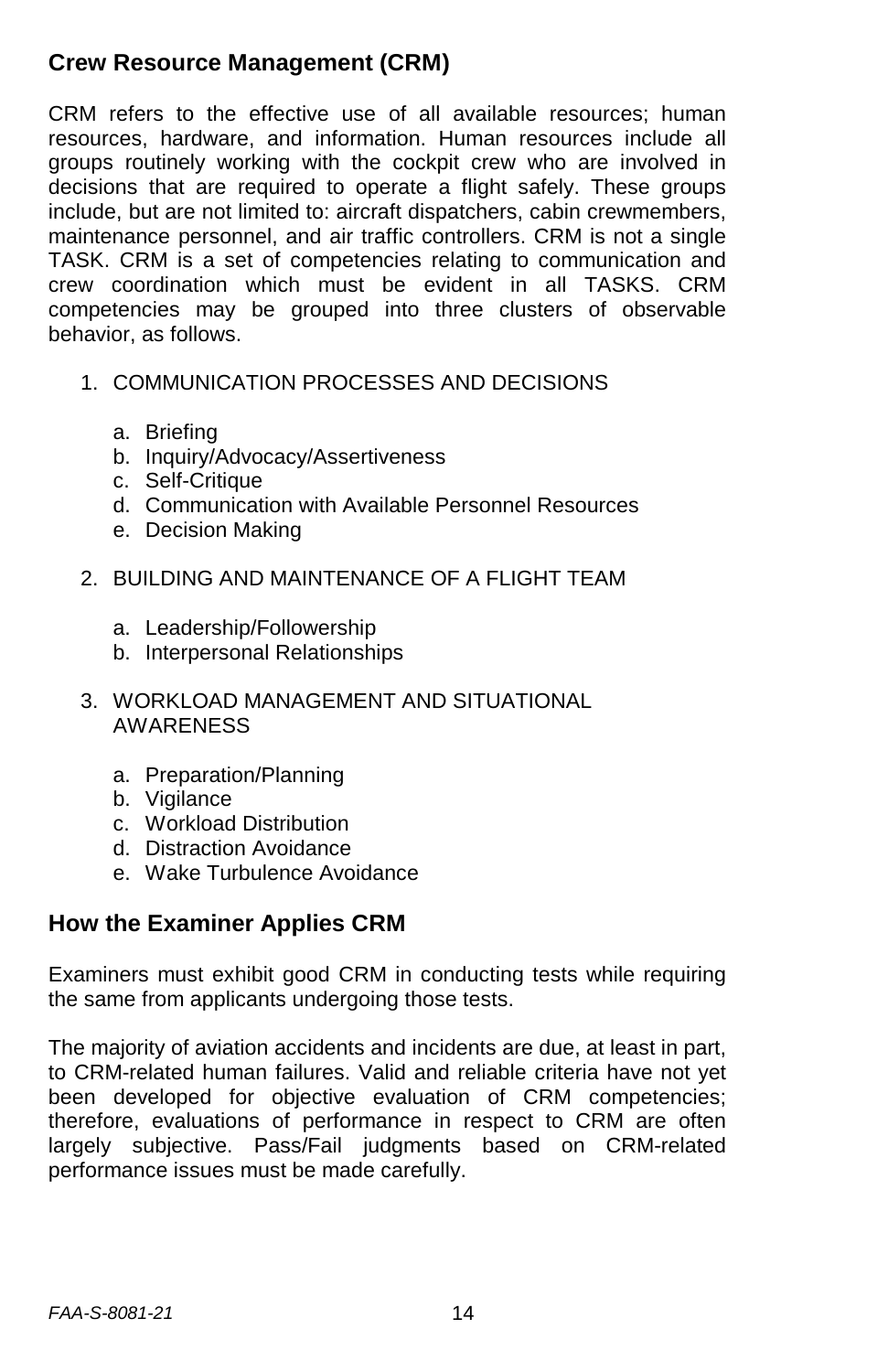Some Pass/Fail judgments relating to CRM are entirely objective and simple to make. Judgments about required communications procedures, such as required briefings and required call-outs are good examples. In such cases, the operator or the aircraft manufacturer specifies what should be briefed and when the briefings should occur. The examiner simply makes an objective judgment as to whether the required communications procedure was or was not performed correctly.

Deficiencies in CRM competencies almost always contribute to unsatisfactory TASK performance; therefore, these competencies provide an extremely valuable framework for debriefing. For debriefing purposes, an amplified list of these competencies, expressed as behavioral markers, may be found in AC 120-51, Crew Resource Management Training, as amended.

## **Applicant's Use of Checklists**

Throughout the practical test, the applicant is evaluated on the use of each appropriate checklist. Proper use is dependent on the specific TASK being evaluated. The situation may be that the use of the checklist, while accomplishing elements of an Objective, would be either unsafe or impractical. In this case, a review of the checklist after the elements have been accomplished would be considered appropriate.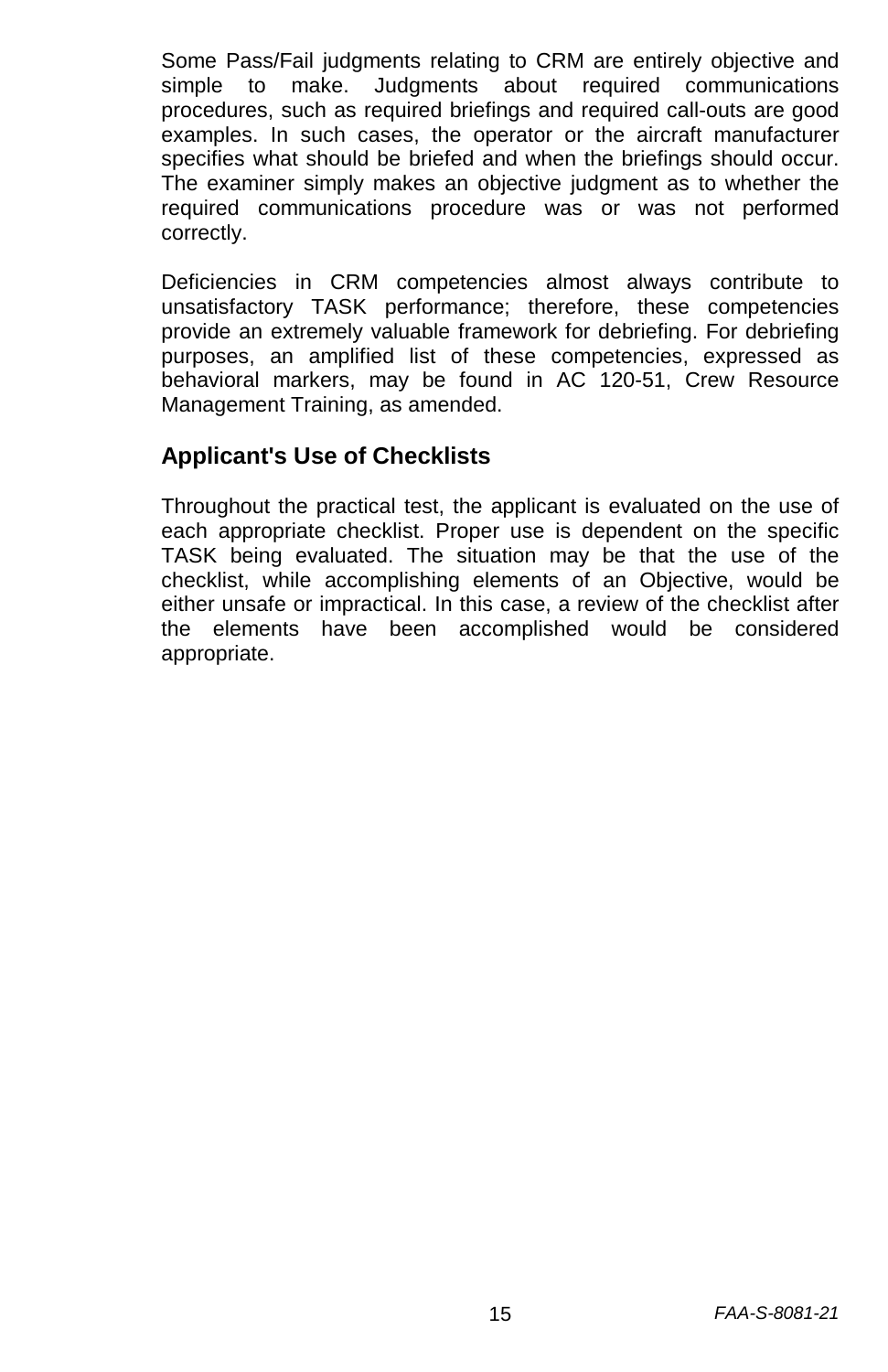## **EXAMINER'S PRACTICAL TEST CHECKLIST FLIGHT ENGINEER**

|                  | <b>APPLICANT'S NAME</b>          |                                                                                                                                                                               |  |  |  |  |  |
|------------------|----------------------------------|-------------------------------------------------------------------------------------------------------------------------------------------------------------------------------|--|--|--|--|--|
|                  |                                  |                                                                                                                                                                               |  |  |  |  |  |
|                  | <b>DATE/TIME</b>                 |                                                                                                                                                                               |  |  |  |  |  |
| ı.               | <b>PREFLIGHT PREPARATION</b>     |                                                                                                                                                                               |  |  |  |  |  |
| П<br>П           | А.<br><b>B.</b>                  | Equipment Examination-Systems Knowledge<br>Aircraft Handbooks, Manuals, Minimum Equipment<br>List (MEL), Configuration Deviation List (CDL),<br>and Operations Specifications |  |  |  |  |  |
| П                | C.                               | Performance and Limitations                                                                                                                                                   |  |  |  |  |  |
| Н.               |                                  | <b>PREFLIGHT PROCEDURES</b>                                                                                                                                                   |  |  |  |  |  |
| П<br>П           | А.<br>В.                         | Preflight Inspection and Cockpit Setup<br>Preflight Inspection-Exterior                                                                                                       |  |  |  |  |  |
| III.             | <b>GROUND OPERATIONS</b>         |                                                                                                                                                                               |  |  |  |  |  |
| п<br>П           | А.<br>В.                         | <b>Powerplant Start</b><br><b>Taxi and Pretakeoff Checks</b>                                                                                                                  |  |  |  |  |  |
| IV.              |                                  | <b>NORMAL PROCEDURES</b>                                                                                                                                                      |  |  |  |  |  |
| П<br>П<br>П<br>П | А.<br>В.<br>C.<br>D.             | Takeoff<br>Inflight<br>Approach and Landing<br><b>Engine and Systems Monitoring</b>                                                                                           |  |  |  |  |  |
| ۷.               |                                  | <b>ABNORMAL AND EMERGENCY PROCEDURES</b>                                                                                                                                      |  |  |  |  |  |
| П<br>П<br>п<br>□ | А.<br>В.<br>$\mathbf{C}$ .<br>D. | Takeoff<br>Inflight<br>Approach and Landing<br><b>Engine and Systems Monitoring</b>                                                                                           |  |  |  |  |  |
| VI.              |                                  | <b>POSTFLIGHT PROCEDURES</b>                                                                                                                                                  |  |  |  |  |  |

- **A.** After Landing
- **B.** Parking and Securing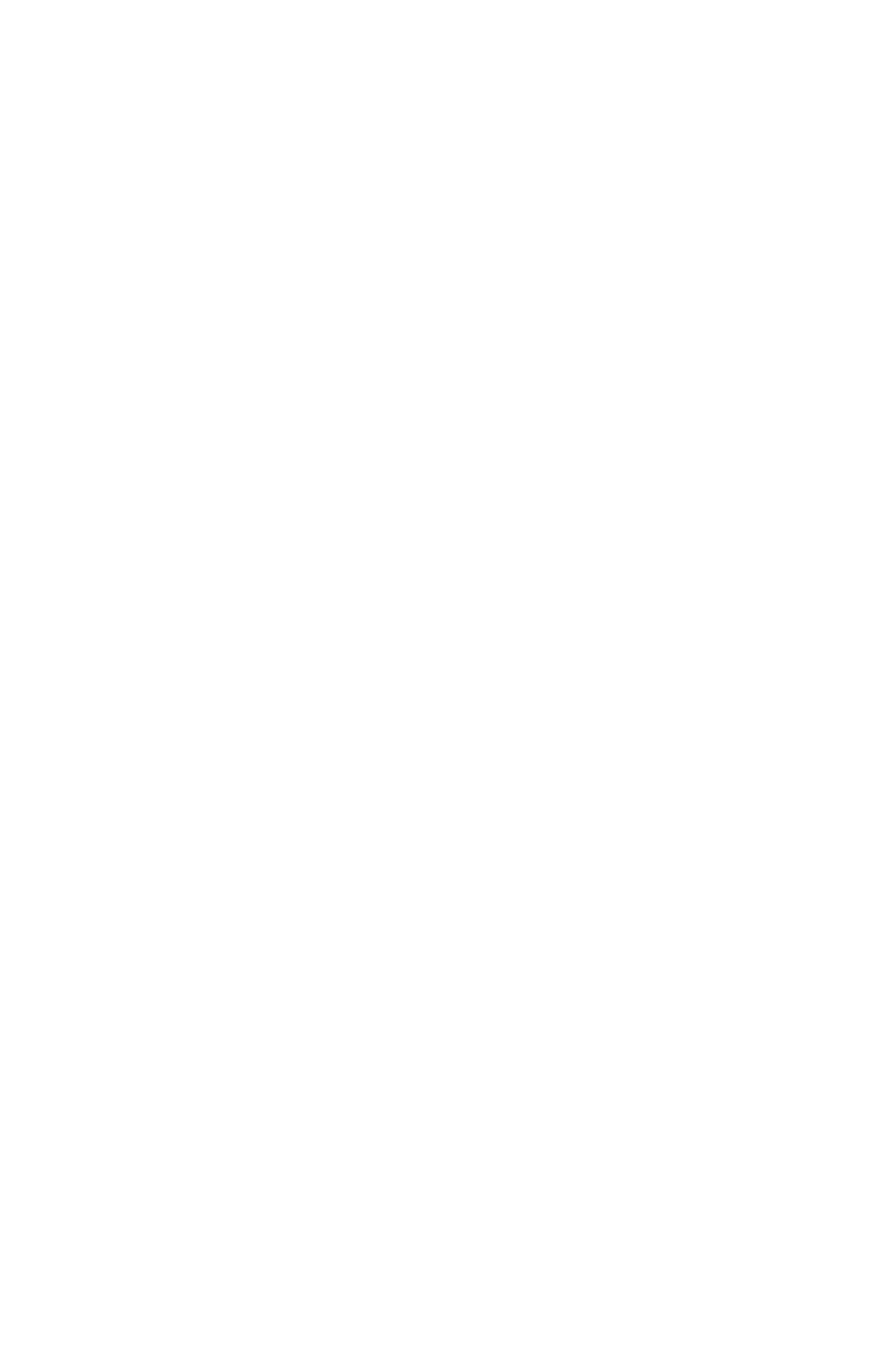## **SECTION 1 — PREFLIGHT PREPARATION**

## **CONTENTS**

## **AREA OF OPERATION:**

|  | A. EQUIPMENT EXAMINATION-SYSTEMS               |  |
|--|------------------------------------------------|--|
|  |                                                |  |
|  | <b>B.</b> AIRCRAFT HANDBOOKS, MANUALS, MINIMUM |  |
|  | EQUIPMENT LIST (MEL), CONFIGURATION            |  |
|  | DEVIATION LIST (CDL), AND OPERATIONS           |  |
|  |                                                |  |
|  |                                                |  |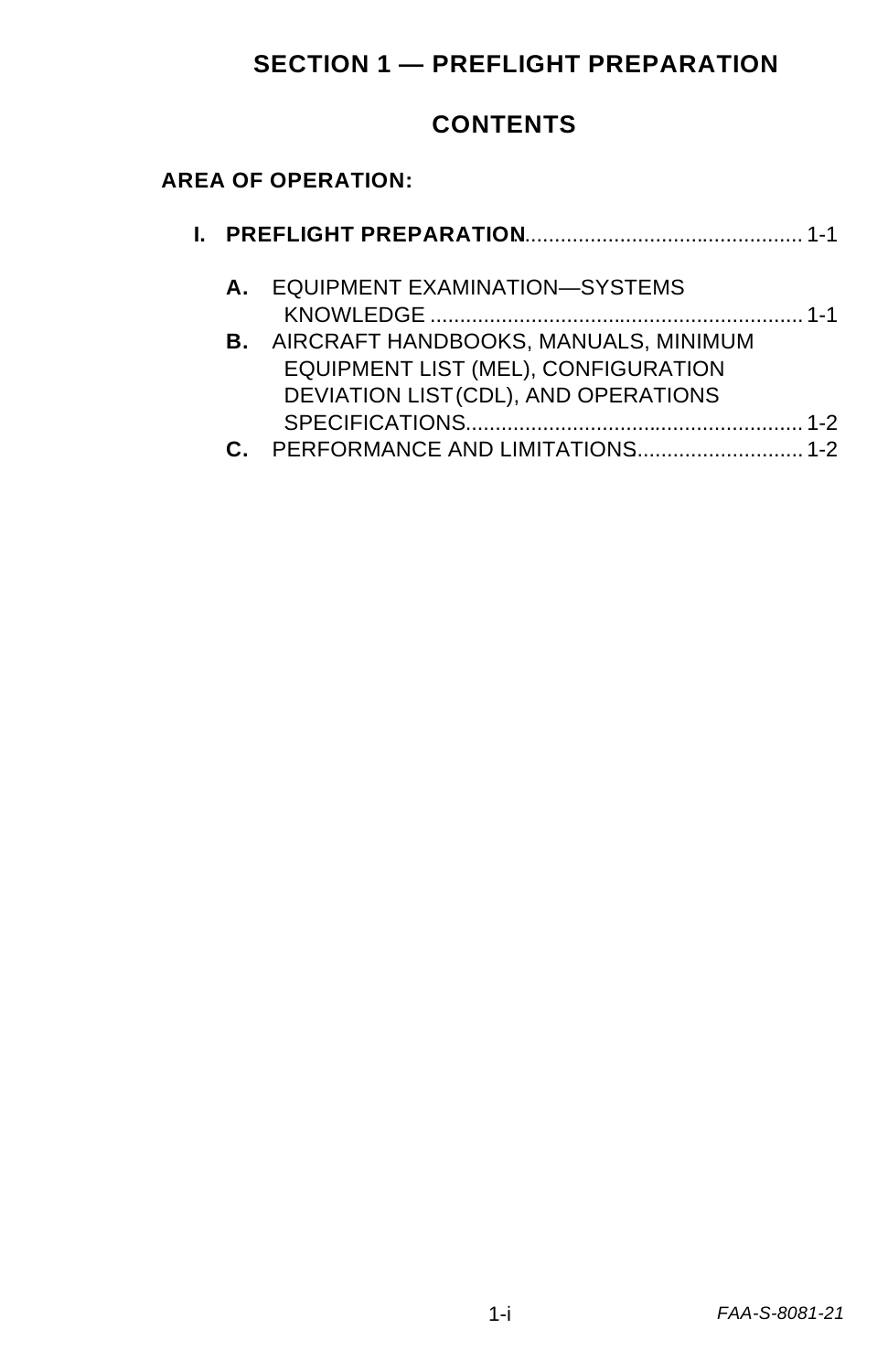### **I. AREA OF OPERATION: PREFLIGHT PREPARATION**

### **A. TASK: EQUIPMENT EXAMINATION—SYSTEMS KNOWLEDGE**

REFERENCES: 14 CFR part 63; Aircraft Operating Manual, AFM.

**Objective.** To determine that the applicant exhibits adequate knowledge appropriate to the aircraft; its systems and components; its normal, abnormal, and emergency procedures; and uses the correct terminology with regard to the following items:

- 1. Flight controls—ailerons, elevator(s), rudder(s), control tabs, stabilizer, flaps, spoilers, leading edge flaps/slats, and trim systems.
- 2. Landing gear—indicators, brakes, antiskid, tires, nosewheel steering, and shock absorbers.
- 3. Powerplant—controls and indicators, induction system, carburetor and fuel injection, turbocharging, cooling, fire detection and protection, mounting points, thrust reversers, turbine wheels, compressors, deicing, anti-icing, and other related components.
- 4. Propellers—type, controls, feathering/unfeathering, autofeather, negative torque sensing, synchronizing, and synchrophasing.
- 5. Fuel system—capacity, drains, pumps, controls, indicators, crossfeeding, transferring, jettison, fuel grade, color and additives, fueling and defueling procedures, and substitutions, if applicable.
- 6. Oil system—capacity, grade, quantities, and indicators.
- 7. Hydraulic system—capacity, pumps, pressure, reservoirs, grade, and regulators.
- 8. Electrical system—alternators, generators, battery, circuit breakers and protection devices, controls, indicators, external and auxiliary power sources, and priority of electrical power distribution and ratings.
- 9. Environmental systems—heating, cooling, ventilation, oxygen and pressurization, controls, indicators, and regulating devices.
- 10. Pneumatic systems.
- 11. Avionics and communications—autopilot, flight director, Electronic Flight Indicating Systems (EFIS), Flight Management System(s) (FMS), Long Range Navigation (LORAN) systems, Doppler Radar, Inertial Navigation Systems (INS), Global Positioning System (GPS/DGPS/WGPS), VOR, NDB, ILS/MLS, RNAV systems and components, indicating devices, transponder, and emergency locator transmitter.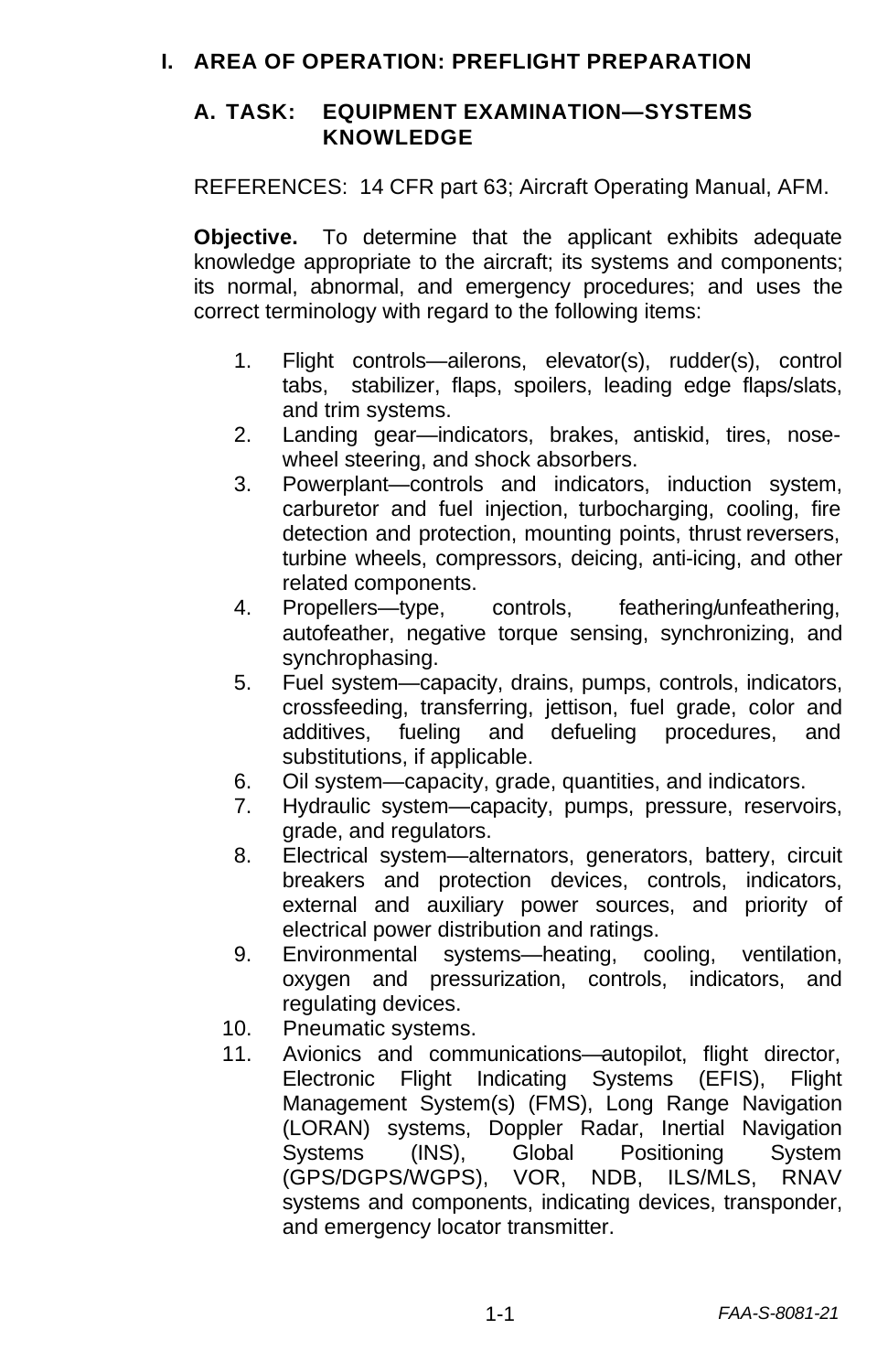12. Crewmember and passenger equipment—oxygen system(s), survival and emergency equipment and exits, smoke and fire fighting equipment, evacuation procedures and crew duties, and quick donning oxygen mask for crewmembers and passengers.

#### **B. TASK: AIRCRAFT HANDBOOKS, MANUALS, MINIMUM EQUIPMENT LIST (MEL), CONFIGURATION DEVIATION LIST (CDL), AND OPERATIONS SPECIFICATIONS**

REFERENCES: 14 CFR parts 63, 91, 121; Aircraft Operating Manual, AFM, Master and Company MEL, CDL, Manufacturer's MEL Procedures, Manual/Dispatch Deviation Guide.

**Objective.** To determine that the applicant exhibits adequate knowledge of the contents of the Aircraft Operating Manual or AFM with regard to the systems and components listed in TASK A (above), the MEL and CDL, the MEL Procedures Manual or Dispatch Deviation Guide, if appropriate, and the Operations Specifications, if applicable.

## **C. TASK: PERFORMANCE AND LIMITATIONS**

REFERENCES: 14 CFR parts 1, 63, 91, 121; Aircraft Operating Manual, AFM.

**Objective.** To determine that the applicant:

- 1. Exhibits adequate knowledge of performance and limitations, including a thorough knowledge of the adverse effects of exceeding any limitation.
- 2. Demonstrates proficient use of (as appropriate to the aircraft) performance charts, tables, graphs, or other data relating to items such as
	- a. accelerate-stop distance.
	- b. accelerate-go distance.
	- c. takeoff performance and calculations, all engines and engine(s) inoperative.
	- d. climb performance, including segmented climb performance, with all engines operating, with one or more engine(s) inoperative, and with other engine malfunctions as may be appropriate.
	- e. service ceiling, all engines, engine(s) inoperative, including drift down, if appropriate.
	- f. cruise performance.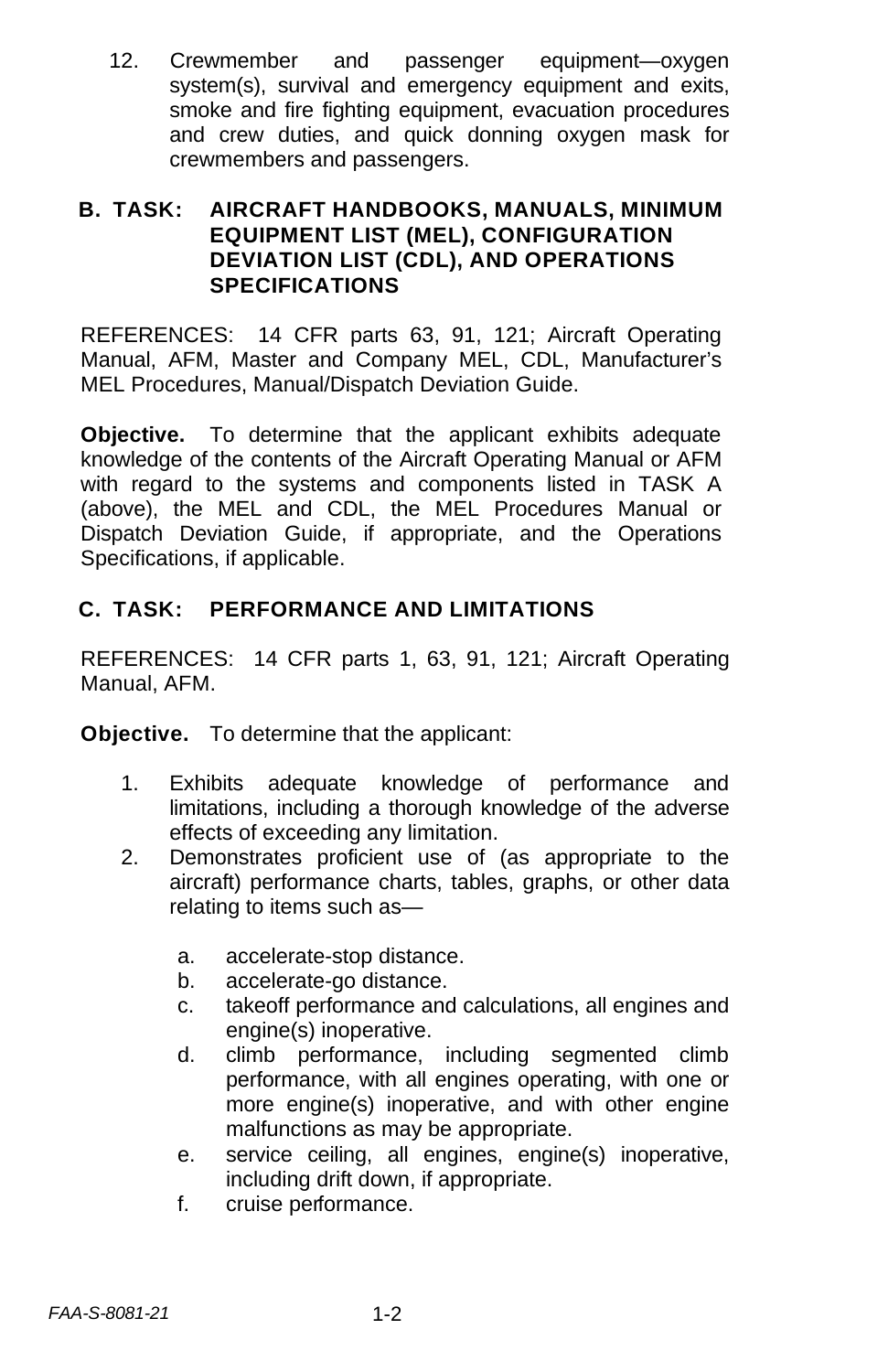- g. fuel planning, loading, consumption, range, and endurance.
- h. descent performance.
- i. go-around performance.
- j. other performance data (appropriate to the aircraft).
- 3. Describes (as appropriate to the aircraft) the airspeeds used during specific phases of flight.
- 4. Describes the effects of meteorological conditions upon performance characteristics and correctly applies these factors to a specific chart, table, graph, or other performance data. Demonstrates the ability to read METAR weather data and interpret ATIS.
- 5. Computes the weight and balance and center-of-gravity location for a specific load condition (as specified by the examiner), including adding, removing, or shifting weight.
- 6. Determines if the computed center of gravity is within the forward and aft center-of-gravity limits, and that lateral fuel balance is within limits for takeoff, cruise, and landing.
- 7. Demonstrates good planning and knowledge of procedures in applying operational factors affecting aircraft performance, such as high altitude airports, cluttered/contaminated runways, ground and inflight icing precautions, and MEL/CDL corrections.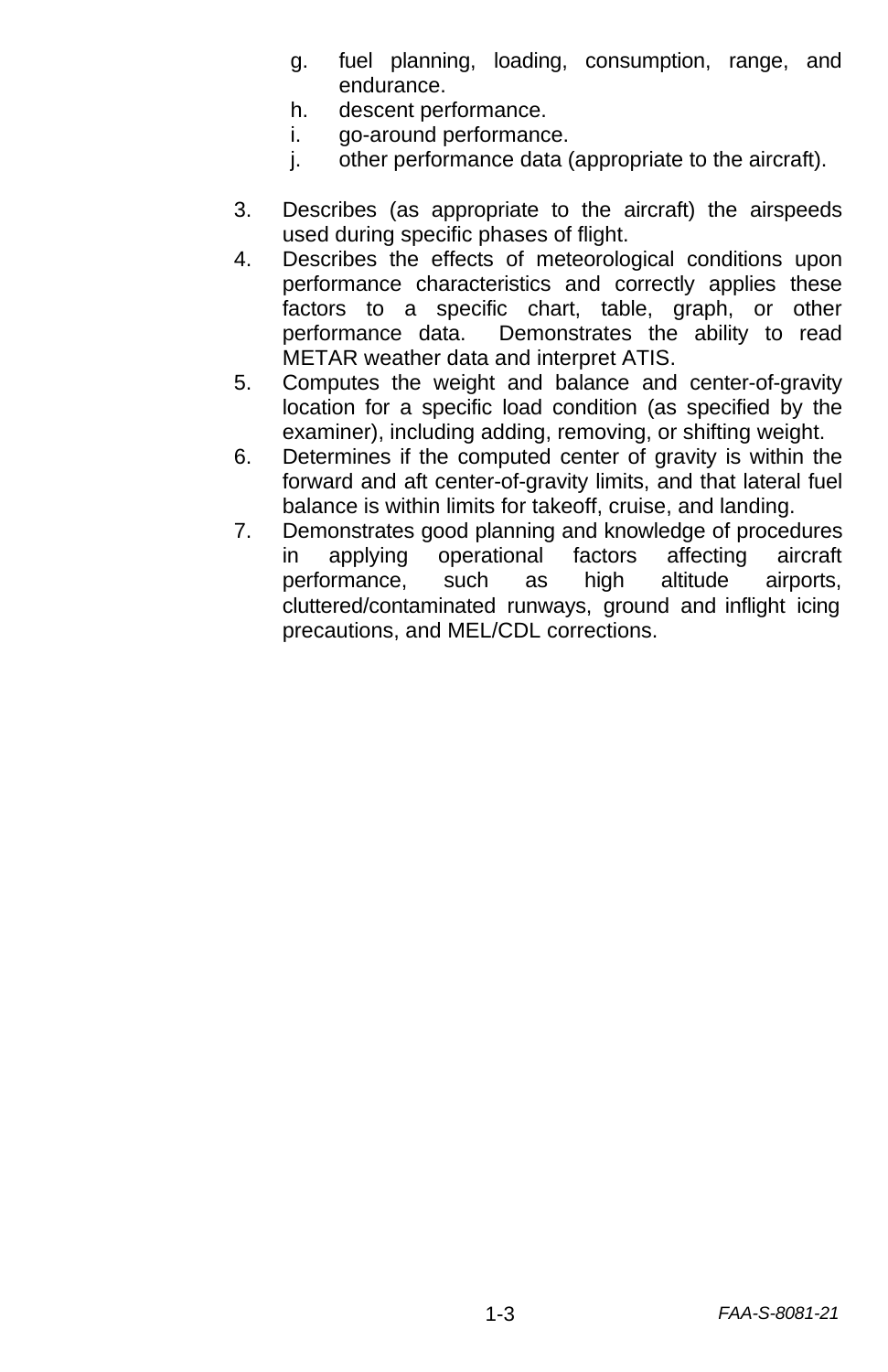# **SECTION 2**

# **PREFLIGHT, GROUND, FLIGHT, AND POSTFLIGHT PROCEDURES**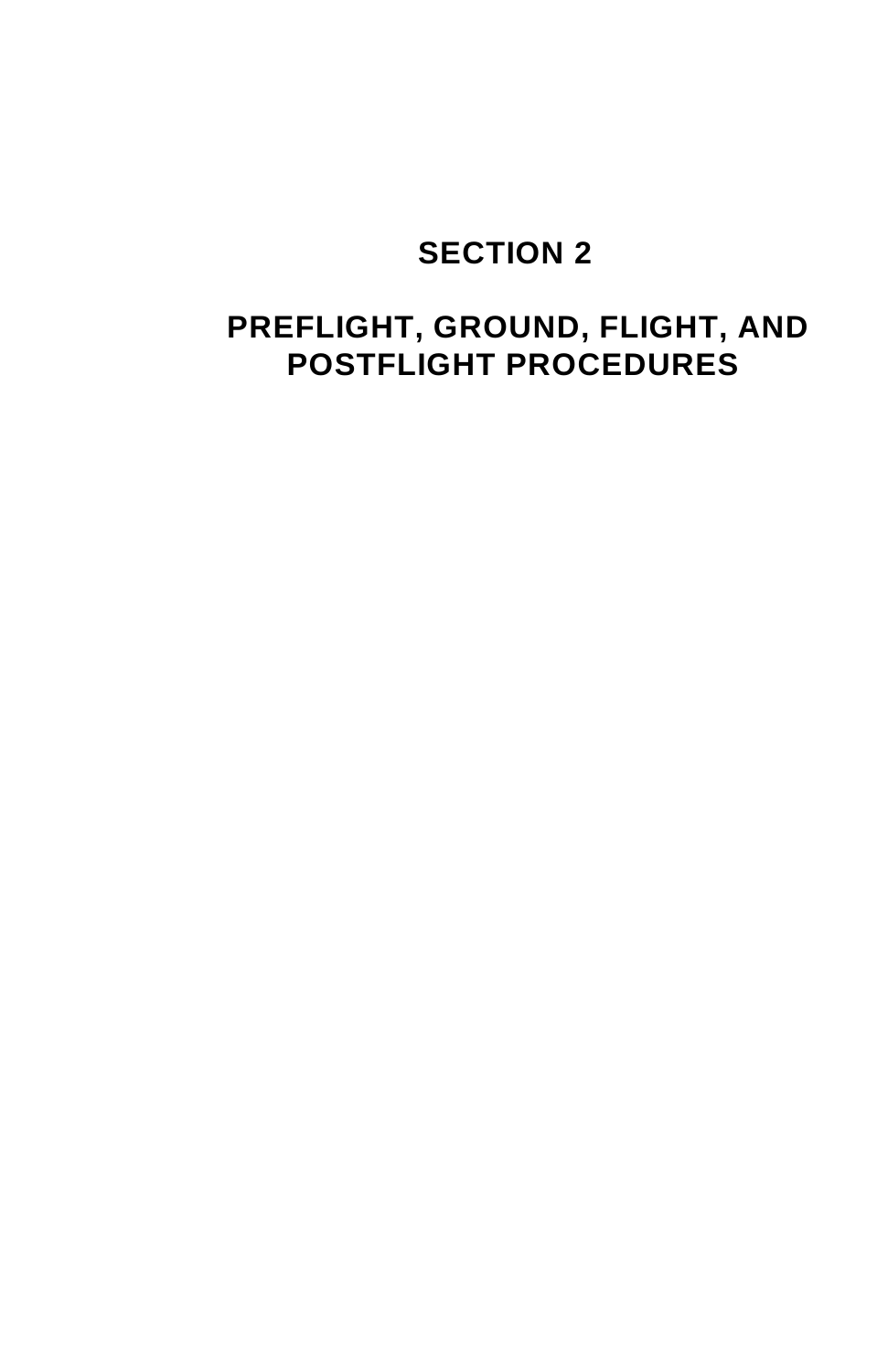## **SECTION 2 — PREFLIGHT, GROUND, FLIGHT, AND POSTFLIGHT PROCEDURES**

## **CONTENTS**

|                                  | <b>AREAS OF OPERATION:</b>                    |  |
|----------------------------------|-----------------------------------------------|--|
|                                  |                                               |  |
| <b>B.</b>                        | A. PREFLIGHT INSPECTION AND COCKPIT SETUP 2-1 |  |
|                                  |                                               |  |
| R.                               |                                               |  |
|                                  |                                               |  |
| A.<br>B.<br>$\mathbf{C}$ .<br>D. |                                               |  |
|                                  | V. ABNORMAL AND EMERGENCY PROCEDURES2-10      |  |
| А.<br>B.<br>$\mathbf{C}$ .<br>D. | ENGINE AND SYSTEMS MONITORING2-12             |  |
|                                  |                                               |  |
|                                  |                                               |  |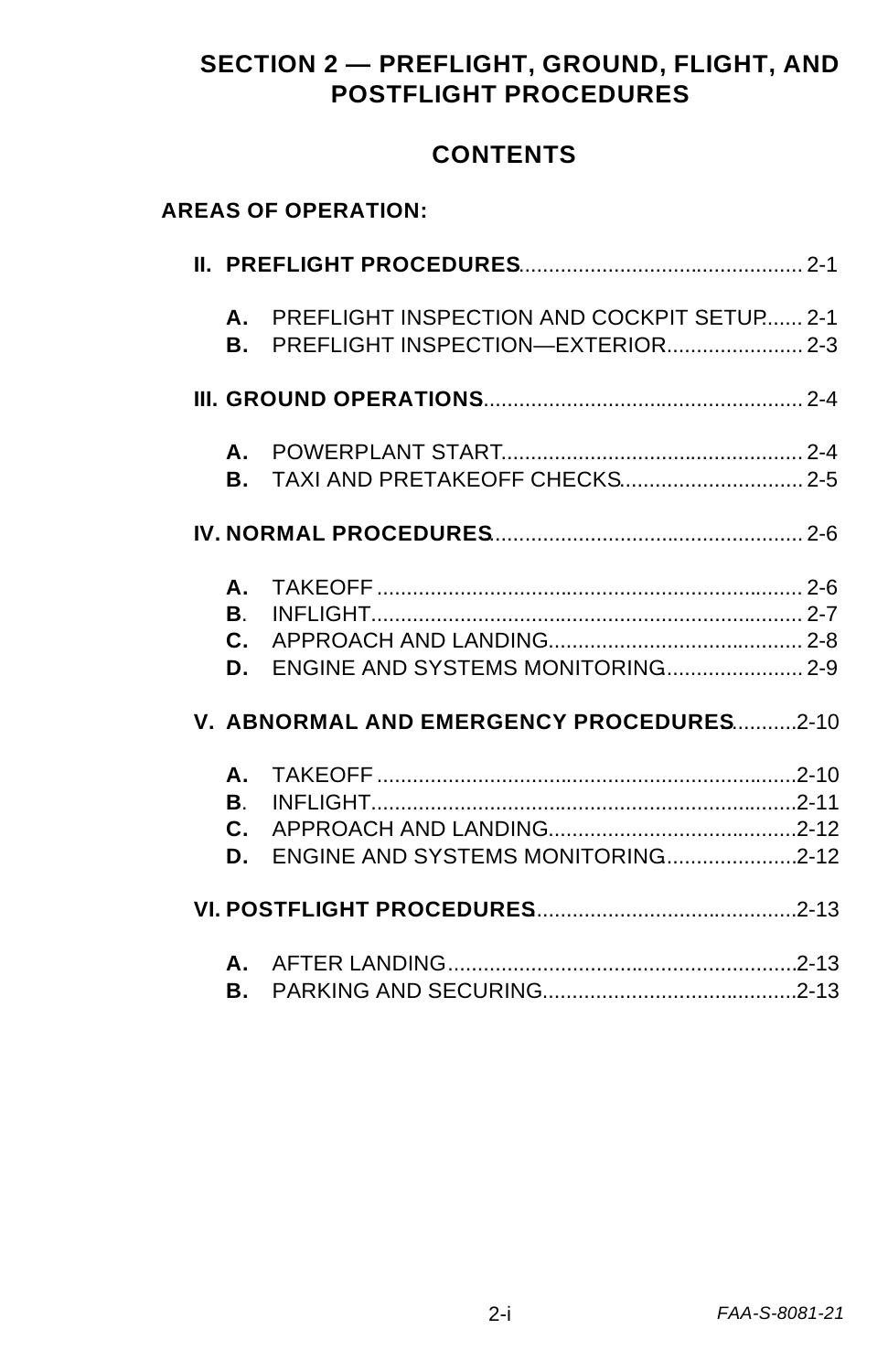## **II. AREA OF OPERATION: PREFLIGHT PROCEDURES**

## **A. TASK: PREFLIGHT INSPECTION AND COCKPIT SETUP**

REFERENCES: 14 CFR parts 63, 91; Aircraft Operating Manual, AFM.

**NOTE**: When the cockpit preflight is accomplished in a flight training device (FTD) or flight simulator, the examiner should include typical failures and inoperative items.

**Objective.** To determine that the applicant:

- 1. Exhibits adequate knowledge of the preflight inspection procedures, while explaining briefly
	- a. the purpose of inspecting the items which must be checked;
	- b. how to detect possible defects; and
	- c. the corrective action to take.
- 2. Exhibits adequate knowledge of the operational status of the aircraft by locating and explaining the significance and importance of related documents such as
	- a. airworthiness and registration certificates and radio station license;
	- b. operating limitations, handbooks, and manuals;
	- c. minimum equipment list (MEL) and configuration deviation list (CDL), if appropriate;
	- d. weight and balance data, aircraft performance data, and airport analysis information, as appropriate; and
	- e. maintenance requirements, tests, and appropriate records applicable to the proposed flight or operation, and maintenance that may be performed by the pilot or other designated crewmember.
- 3. Uses the approved checklist to inspect the aircraft internally, including the passenger cabin, and configures the aircraft in preparation for flight.
- 4. Uses the challenge-and-response (or other approved) method with the other crewmembers, where applicable, to accomplish the checklist procedures.
- 5. Verifies the aircraft is safe for flight by emphasizing (as appropriate) the need to look at and explain the purpose of inspecting items such as
	- a. powerplant—including controls and indicators;
	- b. fuel quantity—grade, type, contamination safeguards, and normal and alternate servicing procedures;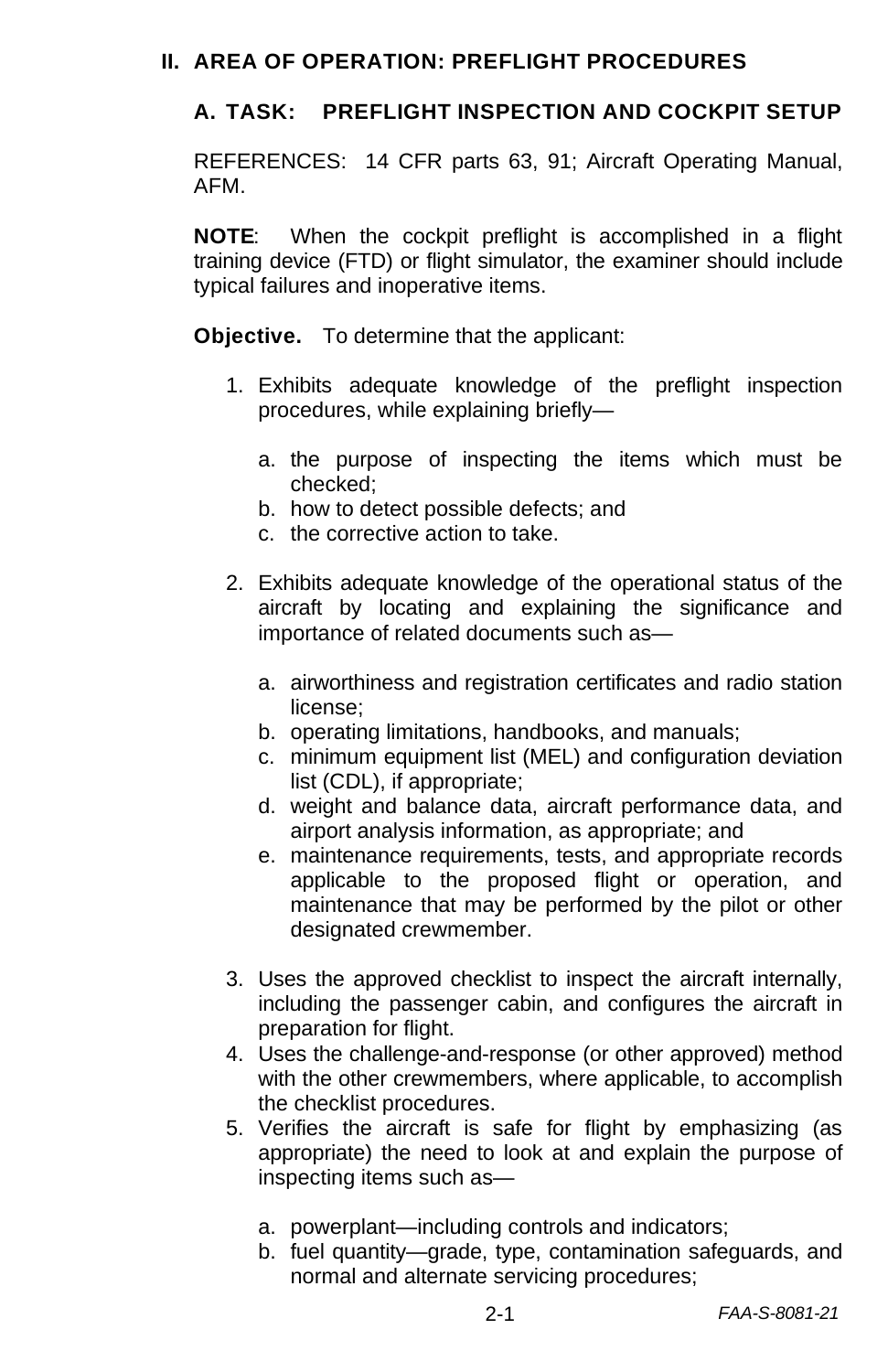- c. oil quantity—grade and type;
- d. hydraulic fluid quantity—grade, type, and servicing procedures;
- e. oxygen quantity—pressures, servicing procedures, and associated systems and equipment for crew and passengers;
- f. landing gear—brakes and steering system;
- g. tires—condition, inflation, and correct mounting, where applicable;
- h. fire protection/detection systems—proper operation, servicing, pressures, and discharge indications;
- i. pneumatic system—pressures and servicing;
- j. ground environmental systems—proper servicing and operation;
- k. auxiliary power unit (APU)—servicing and operation;
- l. flight control systems—trim, spoilers, and leading/trailing edge devices; and
- m. anti-ice, deice systems—servicing and operation.
- 6. Coordinates with ground crew and ensures adequate clearance prior to powering any system which results in device movement such as door hatches and flight control surfaces.
- 7. Complies with the provisions of the appropriate Operations Specifications, if applicable, as they pertain to the particular aircraft and operation.
- 8. Demonstrates proper operation of all applicable aircraft systems.
- 9. Notes any discrepancies, determines if the aircraft is airworthy and safe for flight, or takes the proper corrective action.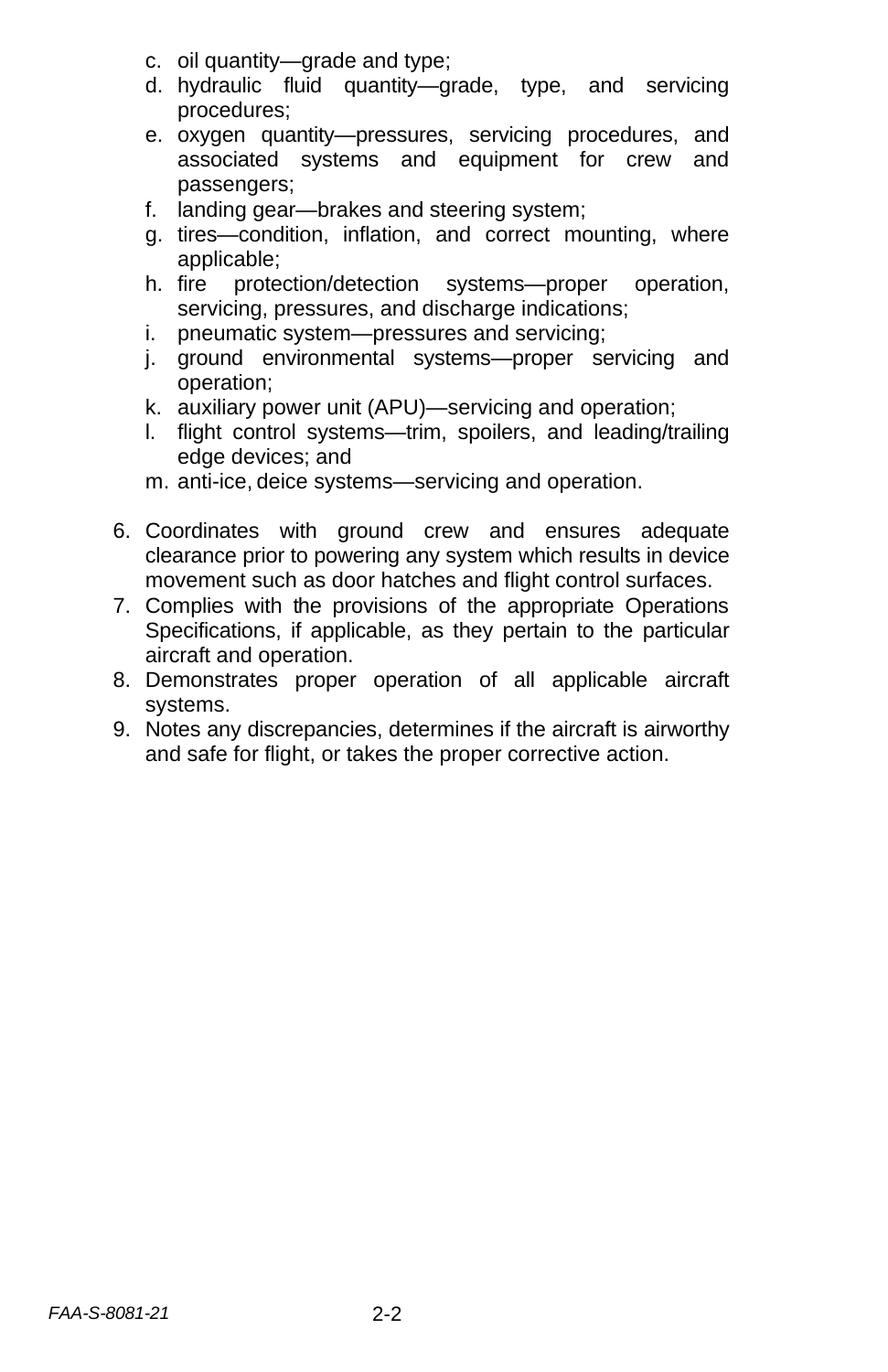## **B. TASK: PREFLIGHT INSPECTION—EXTERIOR**

REFERENCES: 14 CFR parts 63, 91; Aircraft Operating Manual, AFM.

**Objective.** To determine that the applicant:

- 1. Exhibits adequate knowledge of the preflight inspection procedures, while explaining briefly
	- a. the purpose of inspecting the items that must be checked;
	- b. how to detect possible defects; and
	- c. the corrective action to take.
- 2. Exhibits adequate knowledge of the operational status of the aircraft by locating and explaining the significance and importance of exterior aircraft components.
- 3. Checks the general area around the aircraft for hazards to the safety of the aircraft and personnel.

**NOTE**: For initial certification, the exterior and interior preflight must be observed by the examiner or inspector on an actual, airworthy aircraft of the type used during training.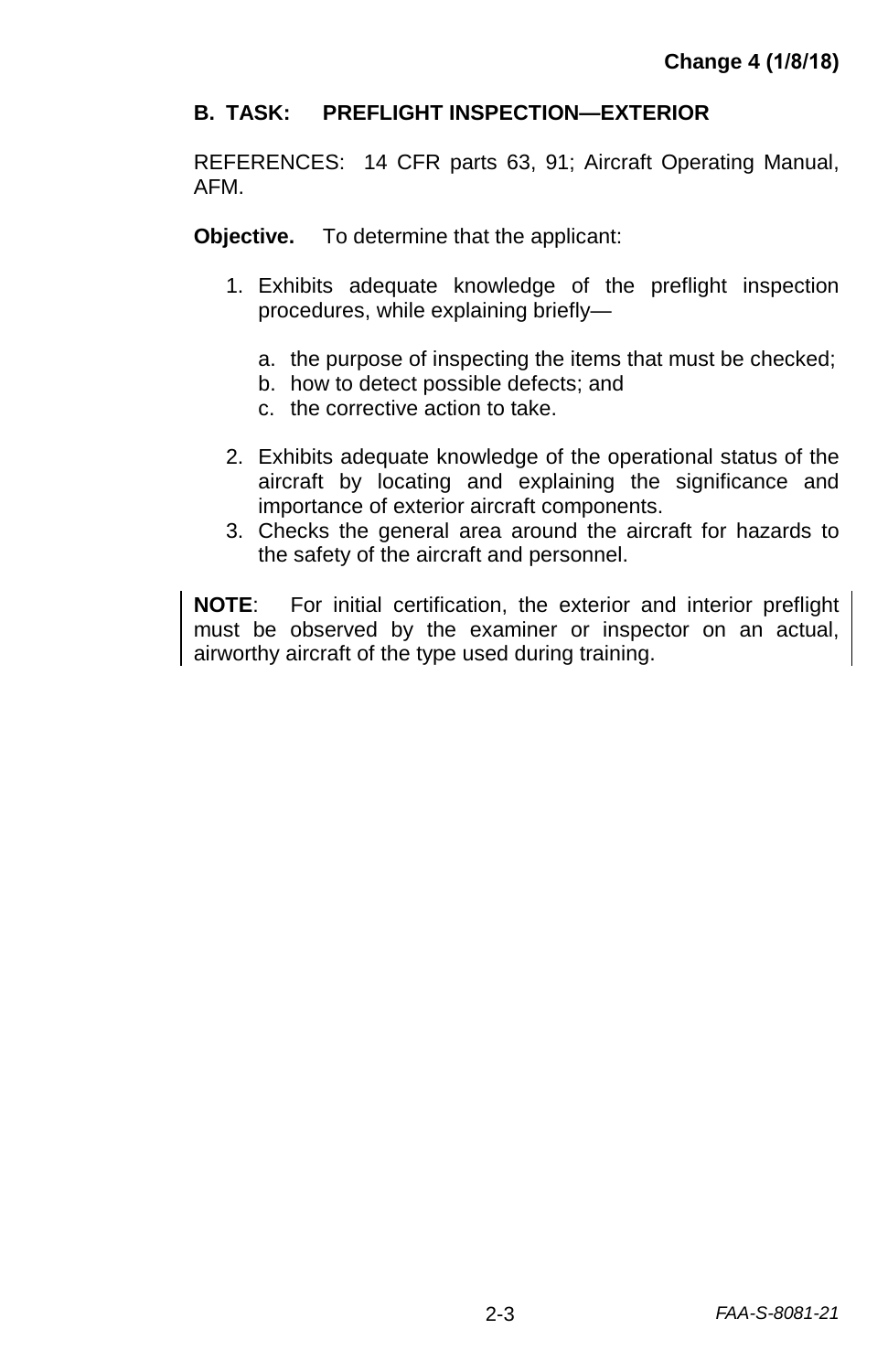## **III. AREA OF OPERATION: GROUND OPERATIONS**

## **A. TASK: POWERPLANT START**

REFERENCES: 14 CFR part 63; Aircraft Operating Manual, AFM.

**Objective** To determine that the applicant:

- 1. Exhibits adequate knowledge of the correct powerplant start procedures, including the use of an auxiliary power unit (APU) or external power source, starting under various atmospheric conditions, normal and abnormal starting limitations, and the proper action required in the event of a malfunction.
- 2. Exhibits adequate knowledge of normal starts, battery starts, bottle starts, cross-bleed starts, start valve failures, ignition failure, hot/hung starts, fire during start, and APU failure during start.
- 3. Ensures the ground safety procedures are followed during the before-start, start, and after-start phases.
- 4. Ensures the use of appropriate ground crew personnel during the start procedures.
- 5. Performs all items of the start procedures by systematically following the approved checklist items for the before-start, start, and after-start phases.
- 6. Demonstrates sound judgment and operating practices in those instances where specific instructions or checklist items are not published.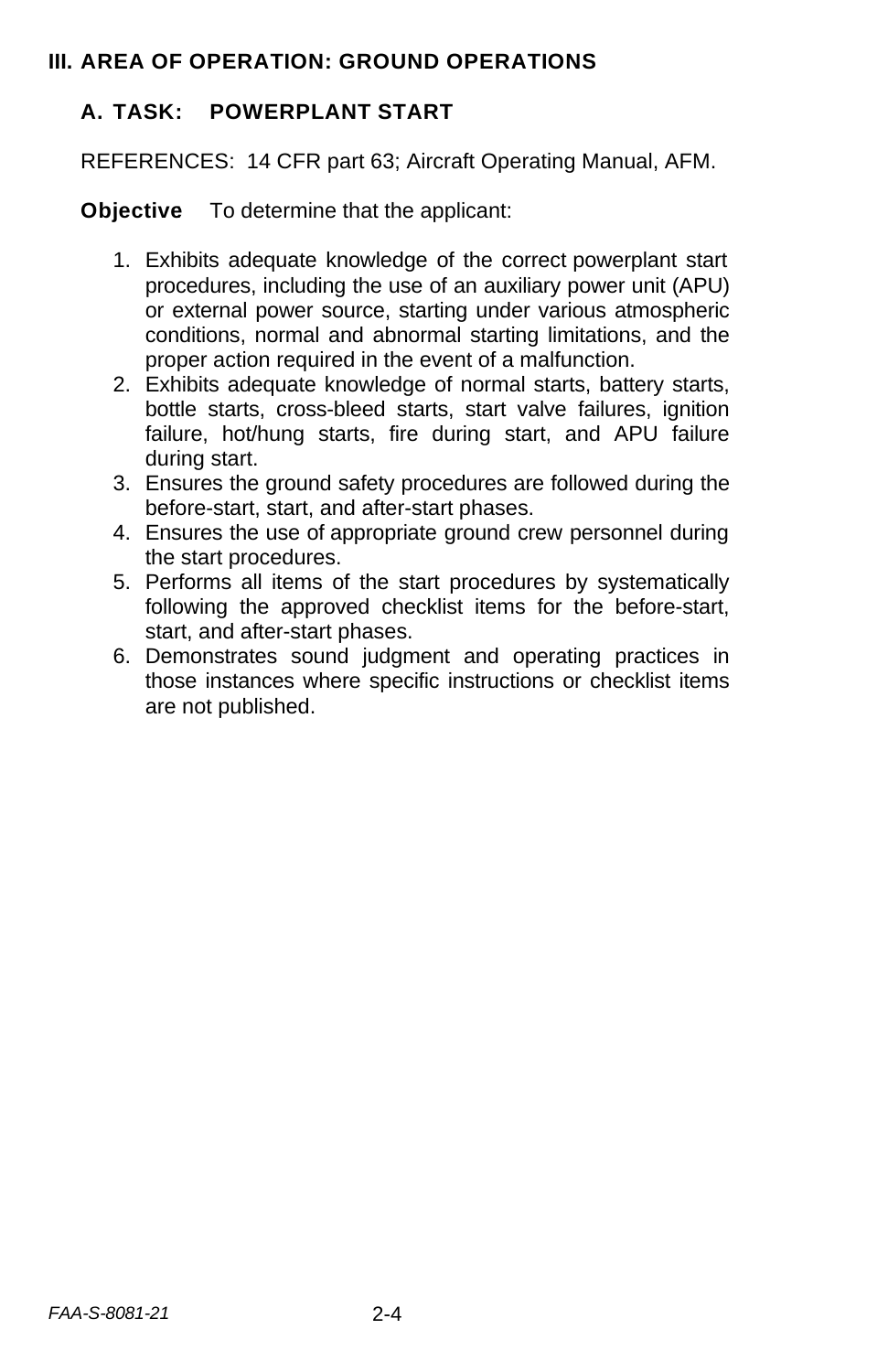## **B. TASK: TAXI AND PRETAKEOFF CHECKS**

REFERENCES: 14 CFR part 63; Aircraft Operating Manual, AFM.

**Objective.** To determine that the applicant:

- 1. Exhibits adequate knowledge of the correct taxi and pretakeoff procedures (as appropriate to the aircraft), including pushback or powerback, as applicable, by stating the reason for checking the items outlined on the approved checklist, and explaining how to detect possible malfunctions.
- 2. Accomplishes the applicable checklist items and performs the recommended procedures.
- 3. Ensures that all systems are within their normal operating range prior to beginning, during the performance of, and at the completion of those checks required by the approved checklist.
- 4. Explains, as may be requested by the examiner, any normal or abnormal system operating characteristic or limitation, and the corrective action for a specific malfunction.
- 5. Determines if the aircraft is safe for the proposed flight or requires maintenance.
- 6. Determines the aircraft's takeoff performance, considering such factors as wind, density altitude, weight, temperature, pressure altitude, and runway condition and length.
- 7. Determines airspeeds/V-speeds and properly sets all applicable instrument and systems references.
- 8. Upon request, reviews procedures for emergency and abnormal situations which may be encountered during takeoff, and states the corrective action required of the other concerned crewmembers.
- 9. Monitors and correctly interprets the takeoff and departure clearance as issued by ATC and other radio communications.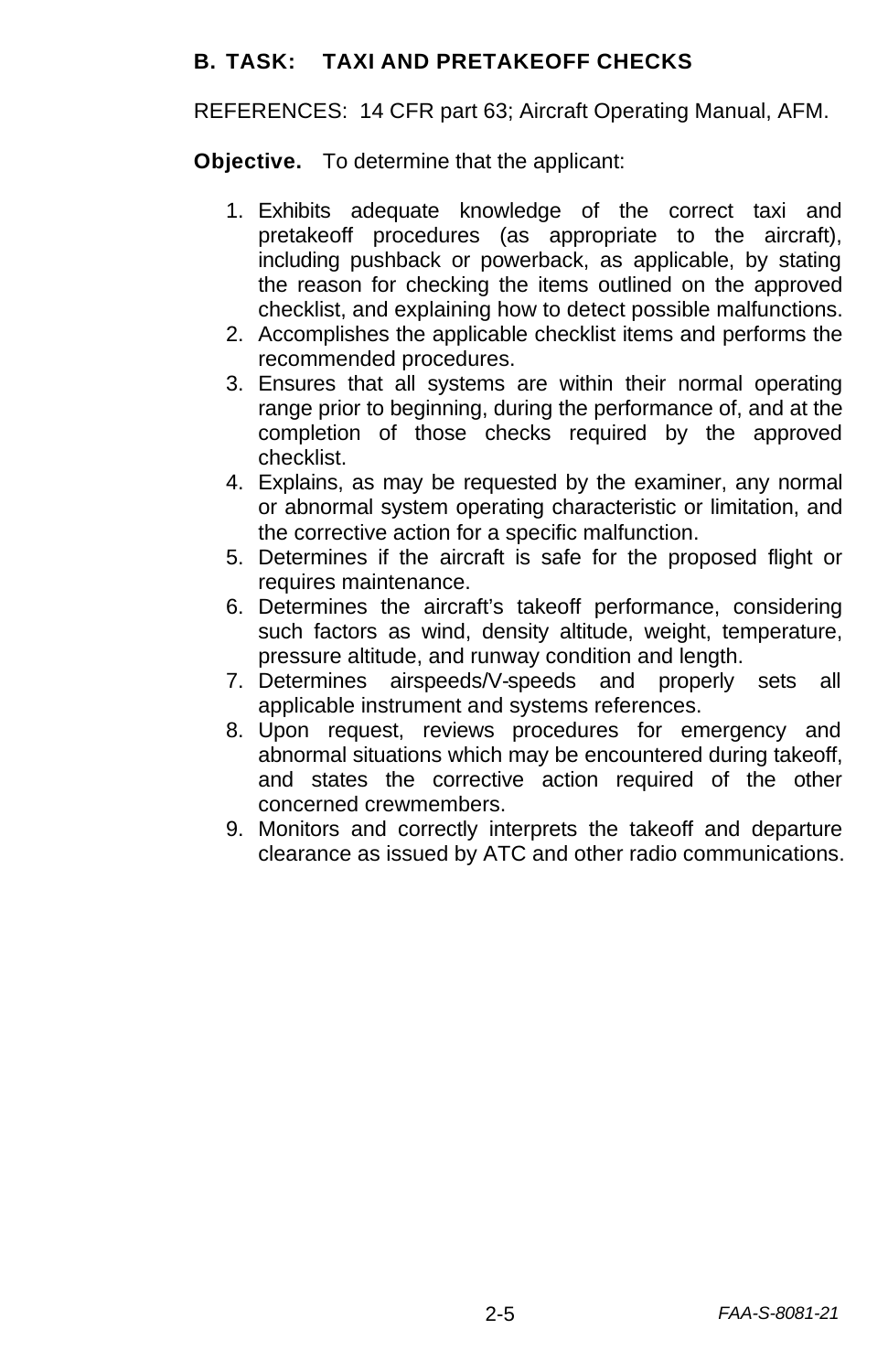## **IV. AREA OF OPERATION: NORMAL PROCEDURES**

## **A. TASK: TAKEOFF**

REFERENCES: 14 CFR parts 63, 91; Aircraft Operating Manual, AFM.

**Objective.** To determine that the applicant:

- 1. Exhibits adequate knowledge of normal takeoff and climbs, including (as appropriate to the aircraft), airspeeds, configurations, meteorological considerations, and normal procedures.
- 2. Takes into account, prior to beginning the takeoff, operational factors that could affect the maneuver such as Takeoff Warning Inhibit Systems or other aircraft characteristics; runway length, surface condition, obstructions, and other hazards; wind, wake turbulence, and other related factors that could adversely affect safety.
- 3. Verifies and correctly computes takeoff performance requirements and applies correction for the existing wind component to the aircraft speeds.
- 4. Adjusts the powerplant controls as recommended by the FAAapproved guidance for the existing conditions.
- 5. Accomplishes or calls for and verifies the accomplishment of the appropriate checklist items to ensure that the aircraft systems are operating properly.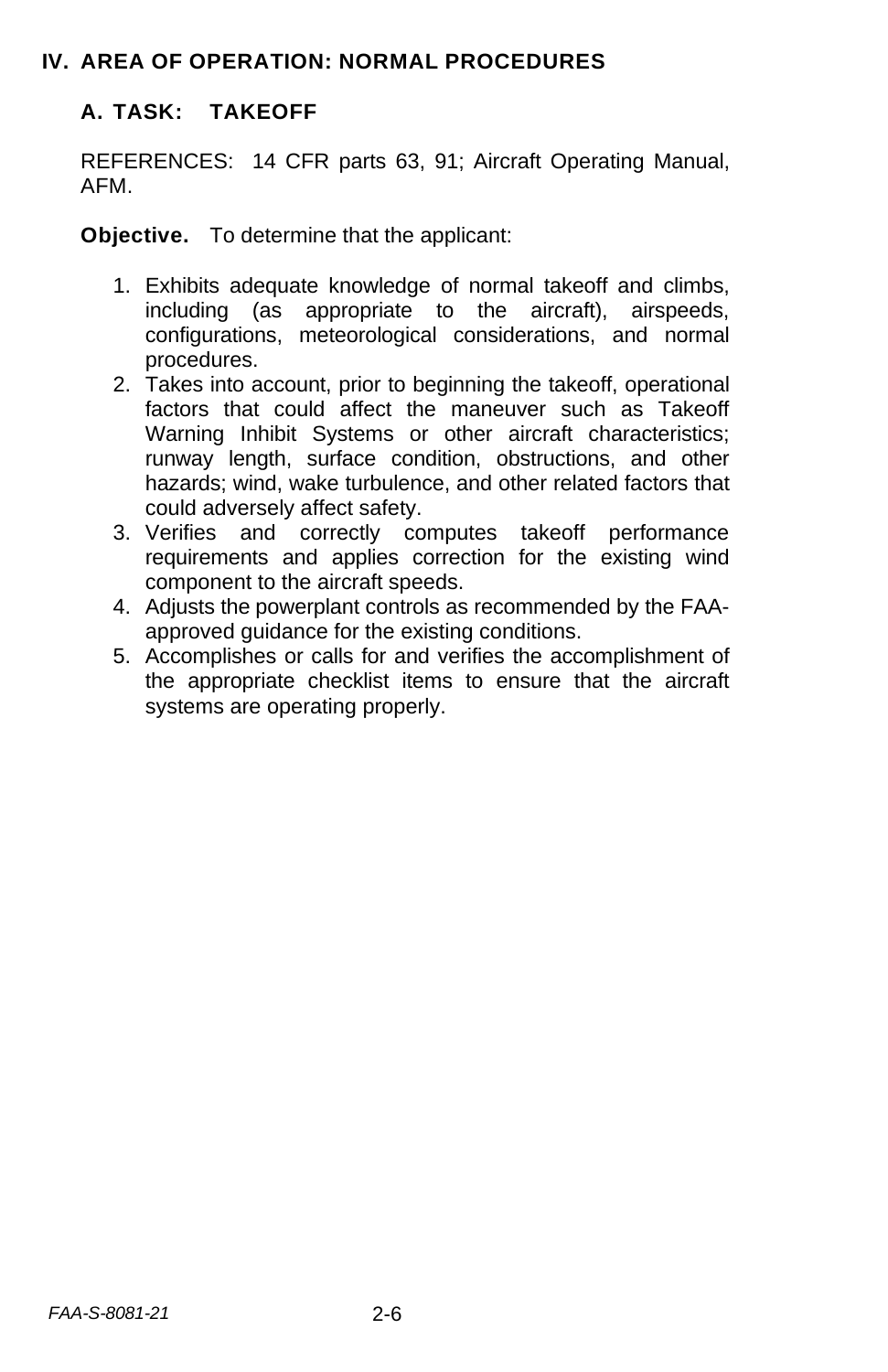## **B. TASK: INFLIGHT**

REFERENCES: 14 CFR parts 63, 91; AC 61-27; Aircraft Operating Manual, AFM.

**Objective** To determine that the applicant:

1. Exhibits adequate knowledge of instrument procedures, including SID's, Low and High Altitude Charts, STAR's and related pilot/crew/controller responsibilities.

**NOTE:** Although not explicitly required by part 63, knowledge of this Objective is necessary by flightcrew positions, including flight engineers.

- 2. Accomplishes or calls for and verifies the accomplishment of the appropriate checklist items to ensure that the aircraft systems are operating properly.
- 3. Exhibits adequate knowledge of high altitude performance and specific flight characteristics appropriate to the specific aircraft. FSB reports should be used when applicable.
- 4. Possesses adequate knowledge of the aircraft systems, subsystems, and devices relative to the aircraft type (as determined by the examiner).
- 5. Demonstrates the proper use of the aircraft systems, subsystems, and devices (as determined by the examiner) appropriate to the aircraft such as
	- a. powerplant.
	- b. fuel system.
	- c. electrical system.
	- d. hydraulic system.
	- e. environmental and pressurization systems.
	- f. fire detection and extinguishing systems.
	- g. navigation and avionics systems.
	- h. automatic flight control system, electronic flight instrument system, and related subsystems.
	- i. flight control systems.
	- j. anti-ice and deice systems.
	- k. aircraft and personal emergency equipment.
	- l. other systems, subsystems, and devices specific to the type aircraft, including make, model, and series.
	- m. pneumatic system(s).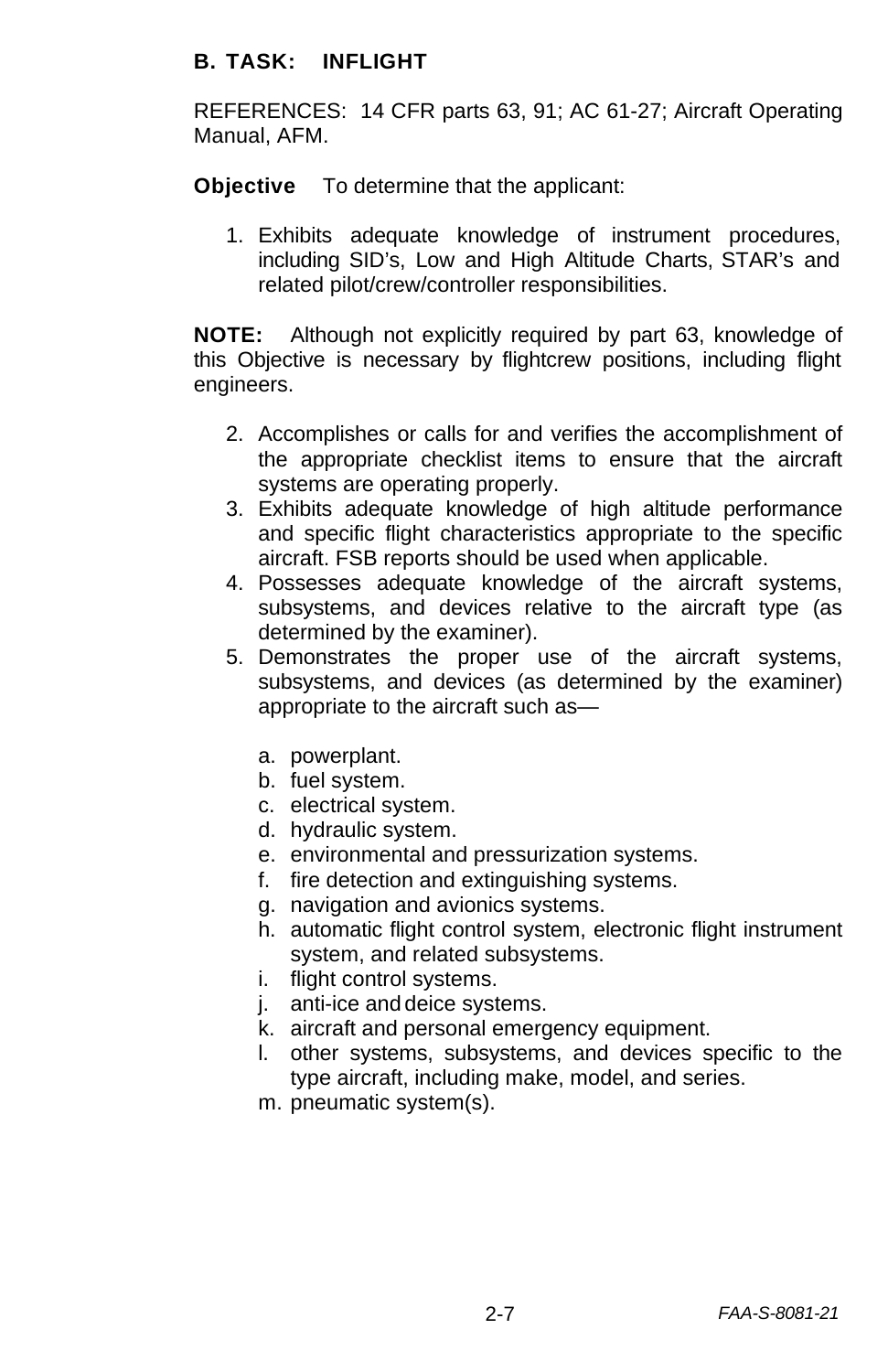## **C. TASK: APPROACH AND LANDING**

REFERENCES: 14 CFR parts 63, 91; AC 61-27; Aircraft Operating Manual, AFM.

**Objective** To determine that the applicant:

1. Exhibits adequate knowledge of descents, precision and nonprecision instrument approaches, visual approaches, missed approach, and other procedures; and aircraft performance requirements, including (as appropriate to the specific aircraft), airspeeds, configurations, meteorological considerations, and normal procedures.

**NOTE:** Although not explicitly required by part 63, knowledge of this Objective is necessary by flightcrew positions, including flight engineers.

- 2. Takes into account, prior to beginning the descent, approach and/or landing, operational factors that could affect the maneuver such as inoperative aircraft systems or other aircraft characteristics; runway length, surface condition, obstructions, and other hazards; and wind, wake turbulence, and other related factors that could adversely affect safety.
- 3. Verifies and correctly computes approach and landing performance requirements, and applies correction for the existing wind component and aircraft configuration to the aircraft speeds.
- 4. Adjusts the powerplant controls and aircraft systems as recommended by the FAA-approved guidance for the existing conditions.
- 5. Accomplishes or calls for and verifies the accomplishment of the appropriate checklist items to ensure that the aircraft systems are operating properly.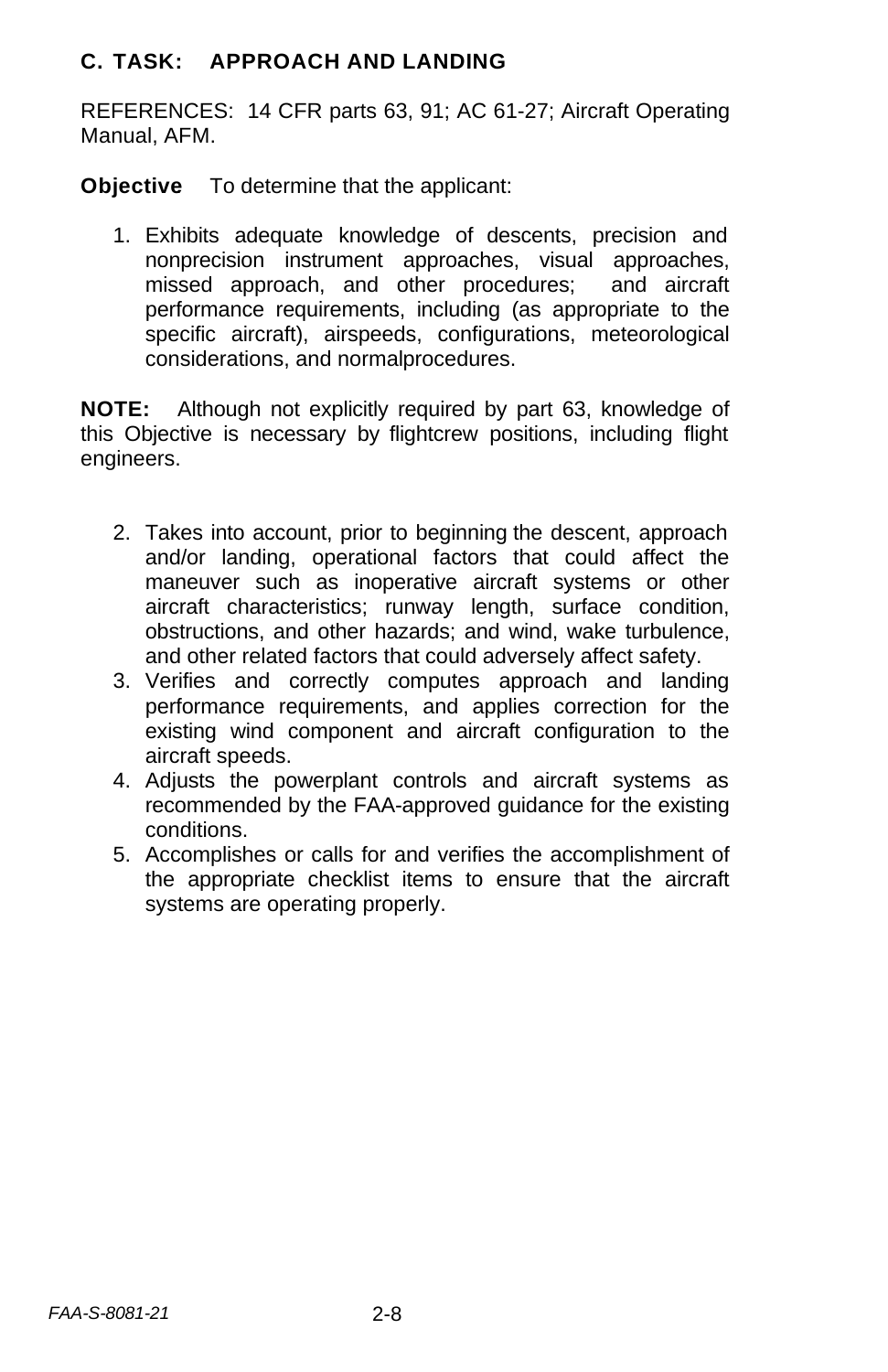## **D. TASK: ENGINE AND SYSTEMS MONITORING**

REFERENCES: 14 CFR parts 63, 91; Aircraft Operating Manual, AFM.

**Objective.** To determine that the applicant:

- 1. Exhibits adequate knowledge of the aircraft systems, including normal procedures and checklists.
- 2. Adjusts the powerplant controls and aircraft systems, as recommended by the FAA-approved guidance, for the existing conditions.
- 3. Accomplishes or calls for and verifies the accomplishment of the appropriate checklist items to ensure that the aircraft systems are operating properly.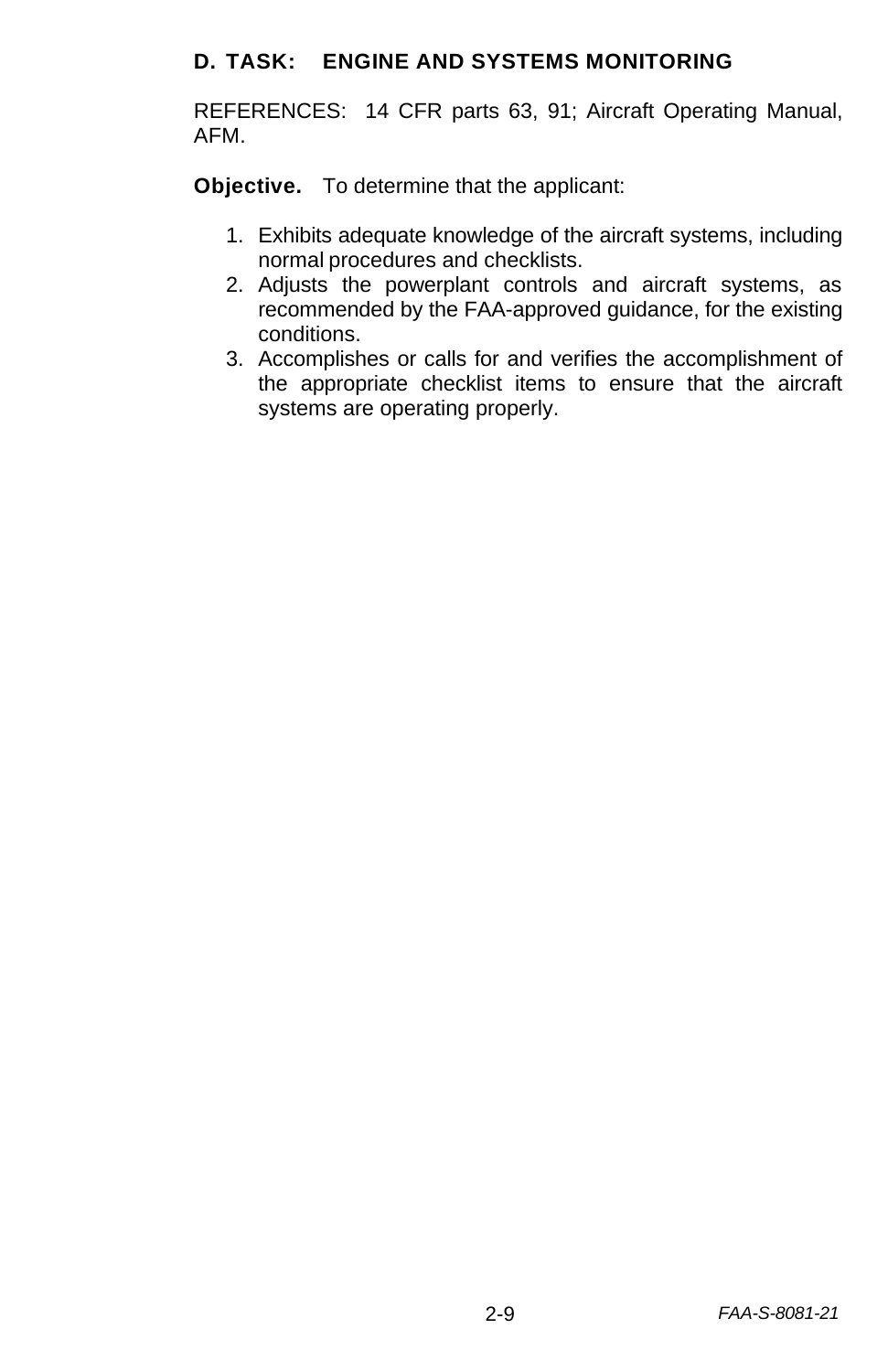#### **V. AREA OF OPERATION: ABNORMAL AND EMERGENCY PROCEDURES**

**NOTE:** Abnormal or emergency procedures should be tested for engines and each major system such as hydraulic, pneumatic, and electrical.

### **A. TASK: TAKEOFF**

REFERENCES: 14 CFR parts 63, 91; Aircraft Operating Manual, AFM.

**Objective.** To determine that the applicant:

- 1. Exhibits adequate knowledge of the technique and procedure for accomplishing a rejected takeoff after powerplant/system(s) failure/warnings, and related safety factors.
- 2. Exhibits adequate knowledge of the procedures used during powerplant failure on takeoff, the appropriate reference airspeeds, aircraft performance requirements, and the specific crew actions required.
- 3. Exhibits adequate knowledge of abnormal and emergency procedures, including, as appropriate, airspeeds, configurations, and meteorological considerations.
- 4. Adjusts the powerplant controls as recommended by the FAAapproved guidance for the existing conditions.
- 5. Accomplishes immediate action items; calls for and verifies the accomplishment of the appropriate checklist.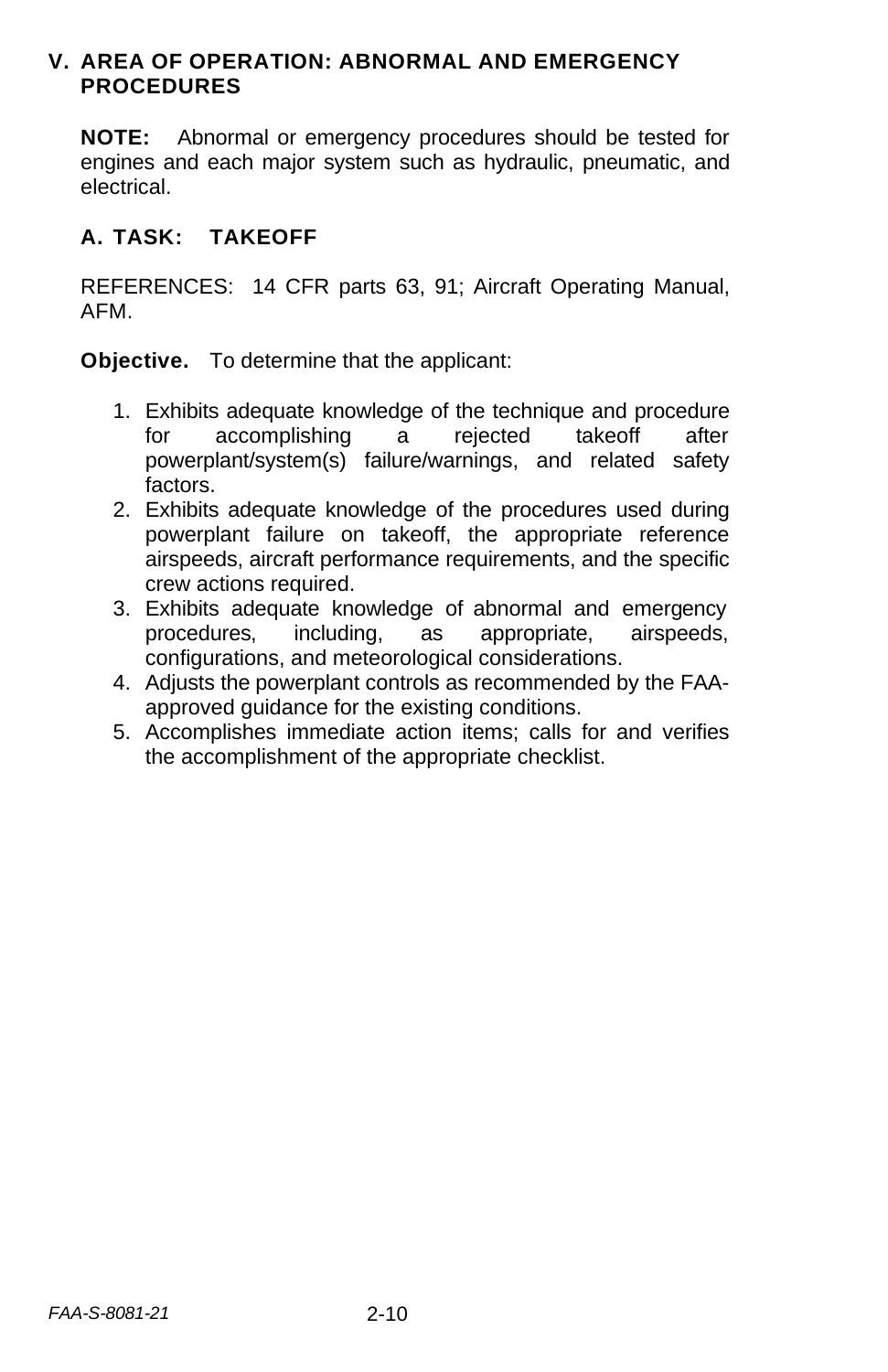## **B. TASK: INFLIGHT**

REFERENCES: 14 CFR parts 63, 91; AC 61-27; Aircraft Operating Manual, AFM.

**Objective** To determine that the applicant:

- 1. Exhibits adequate knowledge of the emergency procedures relating to the particular aircraft type (as may be determined by the examiner).
- 2. Exhibits adequate knowledge of two-way radio communication failure procedures.
- 3. Identifies malfunctions and applies the proper procedure relating to abnormal operation of aircraft systems, subsystems, and devices relative to the aircraft type (as determined by the examiner) such as
	- a. powerplant.
	- b. fuel system.
	- c. electrical system.
	- d. hydraulic system.
	- e. environmental and pressurization systems.
	- f. fire detection and extinguishing systems.
	- g. navigation and avionics systems.
	- h. automatic flight control system, electronic flight instrument system, and related subsystems.
	- i. flight control systems.
	- j. anti-ice and deice systems.
	- k. aircraft and personal emergency equipment.
	- l. other systems, subsystems, and devices specific to the type aircraft, including make, model, and series.
	- m. pneumatic system(s).
- 4. Demonstrates the proper emergency procedures relating to the particular aircraft type, including
	- a. emergency descent.
	- b. inflight fire and smoke removal.
	- c. rapid decompression.
	- d. emergency evacuation.
	- e. engine fire.
	- f. others (as required by the AFM).
- 5. Adjusts the powerplant controls, as recommended by the FAA-approved guidance, for the existing conditions.
- 6. Accomplishes immediate action items; calls for and verifies the accomplishment of the appropriate checklist.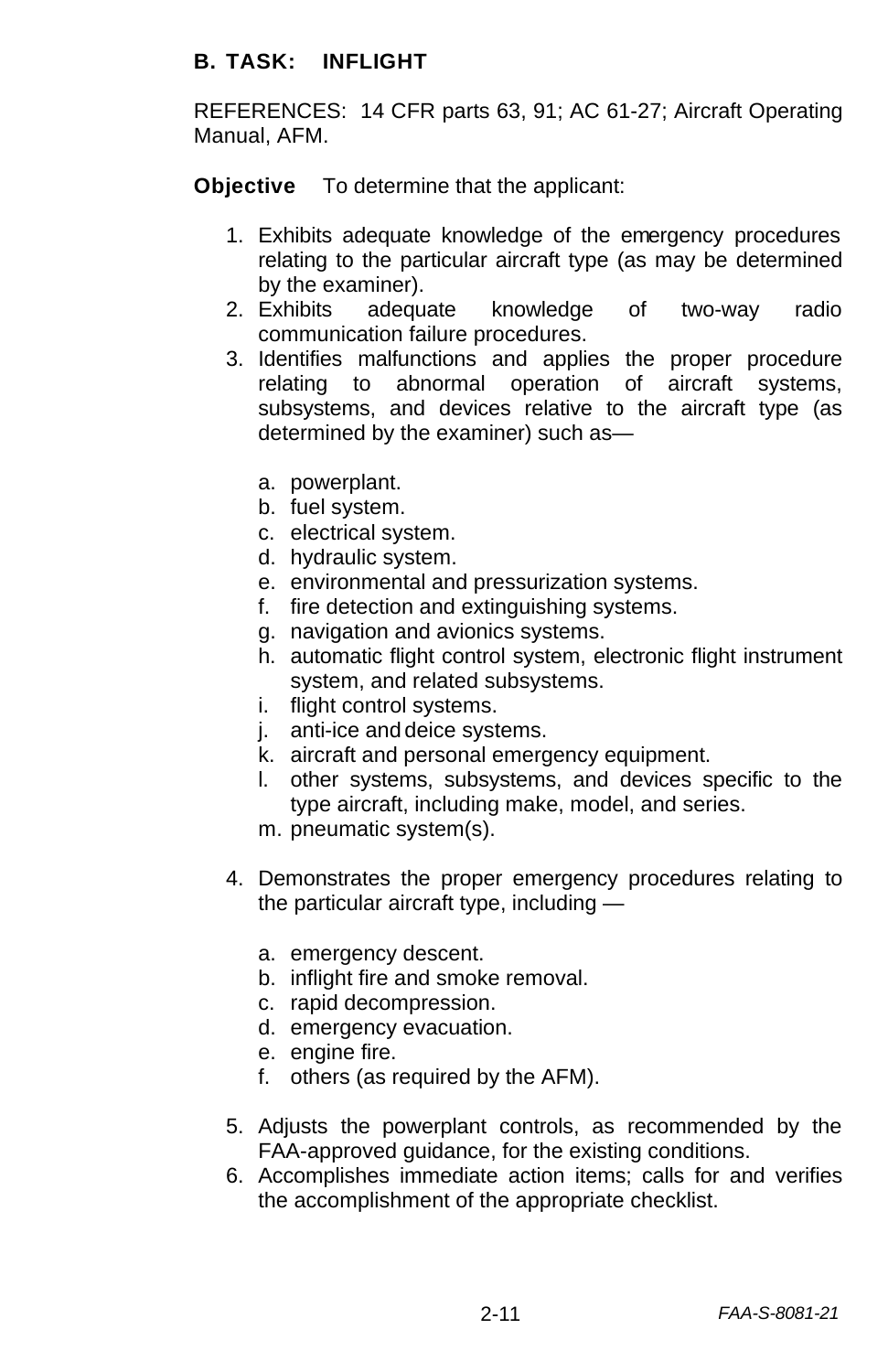## **C. TASK: APPROACH AND LANDING**

REFERENCES: 14 CFR parts 63, 91; AC 61-27; Aircraft Operating Manual, AFM.

**Objective** To determine that the applicant:

- 1. Exhibits adequate knowledge of the emergency procedures relating to the particular aircraft type (as determined by the examiner).
- 2. Correctly computes approach and landing performance requirements taking into account operational factors that may affect the maneuver such as malfunctioning aircraft systems, abnormal or emergency situations, or other related factors that could adversely affect safety.
- 3. Adjusts the powerplant controls and aircraft systems as recommended by the FAA-approved guidance for the existing conditions.
- 4. Accomplishes or calls for and verifies the accomplishment of the appropriate checklist items to ensure that the aircraft systems are operating properly.

## **D. TASK: ENGINE AND SYSTEMS MONITORING**

REFERENCES: 14 CFR parts 63, 91; Aircraft Operating Manual, AFM.

**Objective.** To determine that the applicant:

- 1. Exhibits adequate knowledge of the aircraft systems, including malfunctions, abnormal and emergency procedures, and checklists.
- 2. Identifies and applies the appropriate procedure relating to subtle system failures such as slow leaks in the lubricating or hydraulics system(s), minor electrical overloads, inadequate pressurization, fuel imbalance/transfer/jettison, and abnormal procedures specified by the AFM.
- 3. Adjusts the powerplant controls and aircraft systems as recommended by the FAA-approved guidance for the existing conditions.
- 4. Accomplishes or calls for and verifies the accomplishment of the appropriate checklist items to ensure that the aircraft systems are operating properly.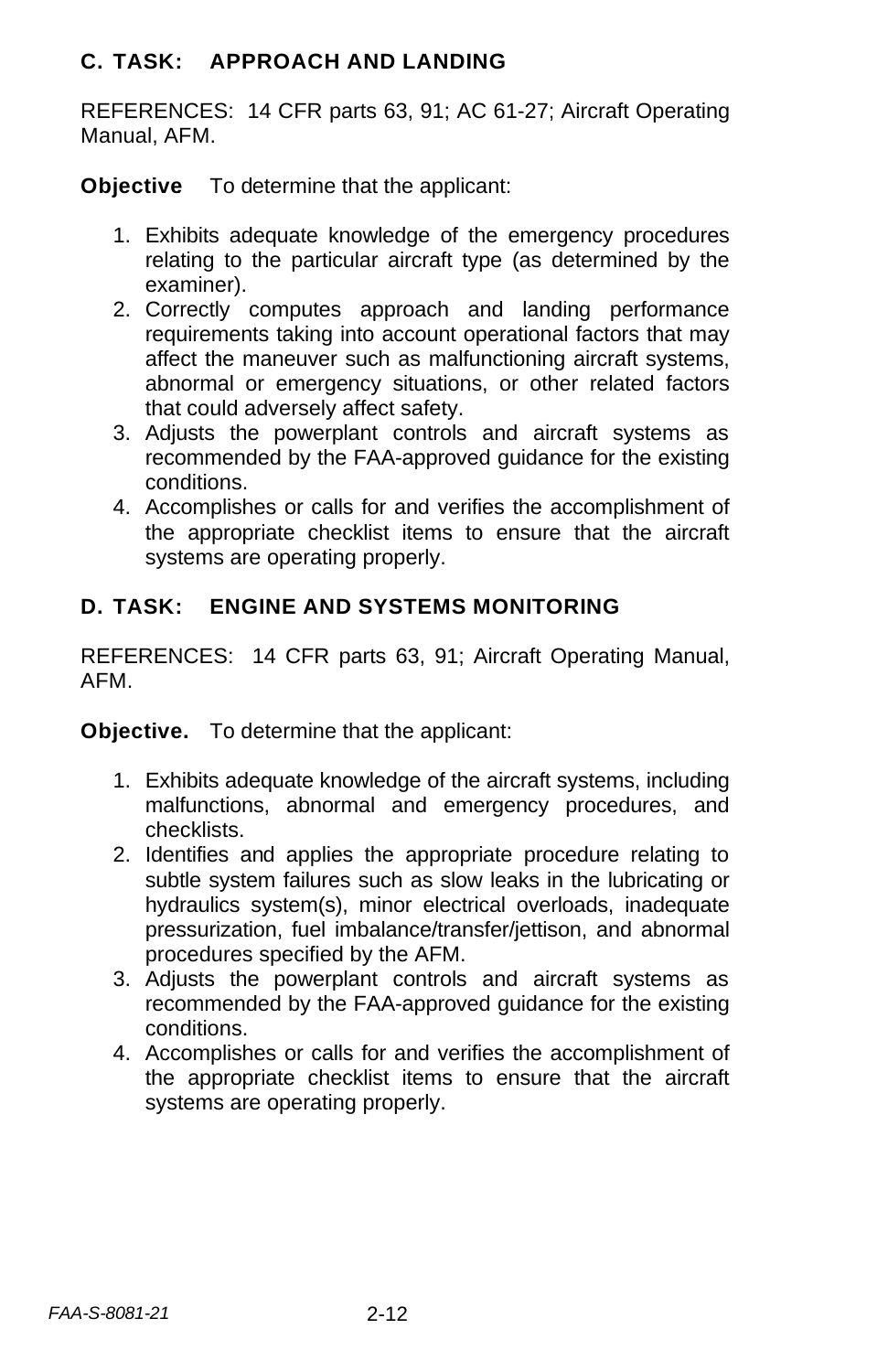## **VI. AREA OF OPERATION: POSTFLIGHT PROCEDURES**

## **A. TASK: AFTER LANDING**

REFERENCES: Aircraft Operating Manual, AFM.

**Objective.** To determine that the applicant:

- 1. Exhibits adequate knowledge of safe after-landing/taxi procedures, as appropriate.
- 2. Accomplishes the applicable checklist items and performs the recommended procedures.

## **B. TASK: PARKING AND SECURING**

REFERENCES: Aircraft Operating Manual, AFM.

**Objective.** To determine that the applicant:

- 1. Exhibits adequate knowledge of the parking and the securing aircraft procedures.
- 2. Accomplishes the applicable checklist items and performs the recommended procedures.
- 3. Has adequate knowledge of the aircraft forms/logs to record the flight time and discrepancies.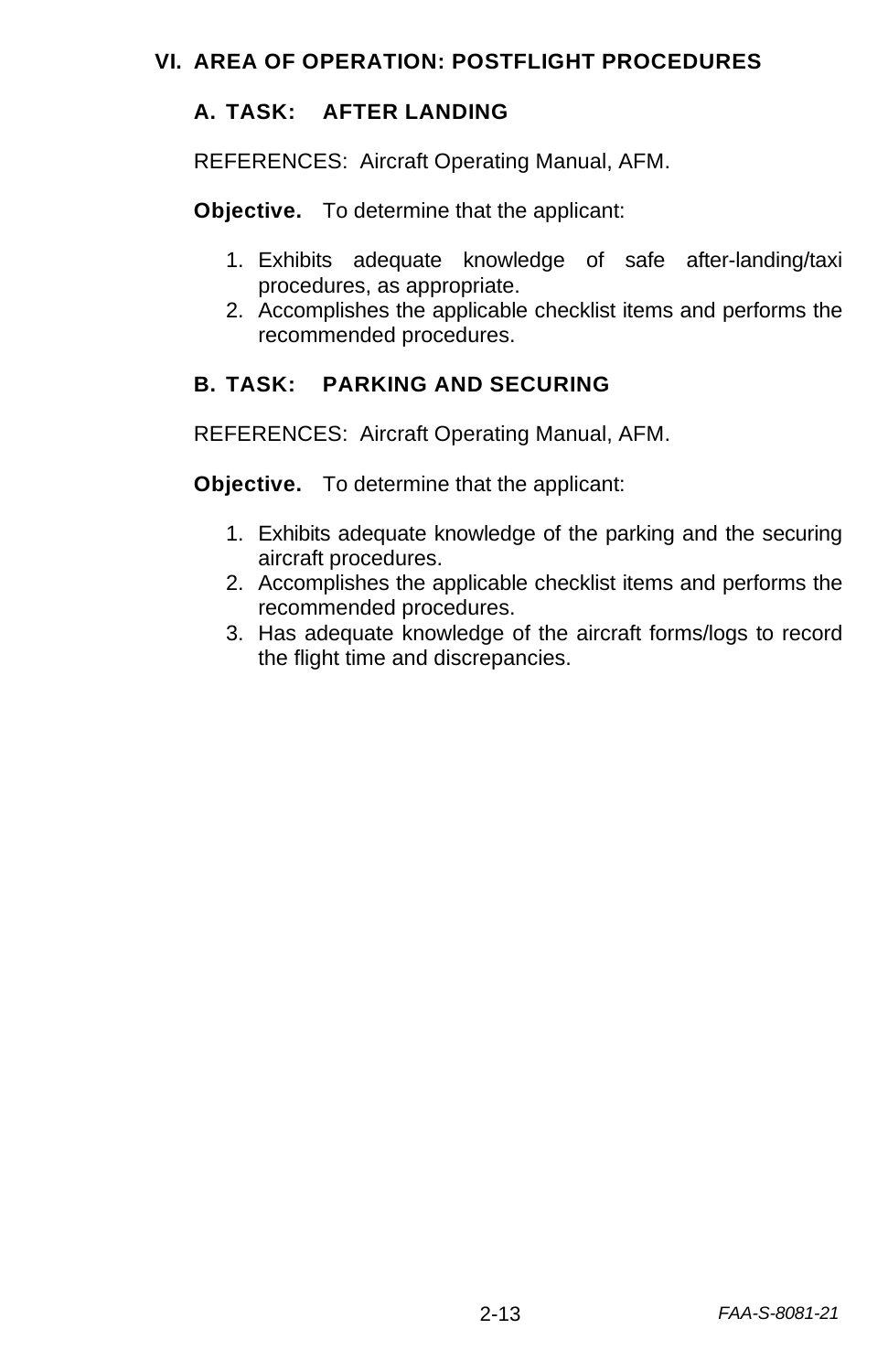## **APPENDIX 1**

## **TASK VS. SIMULATION DEVICE CREDIT**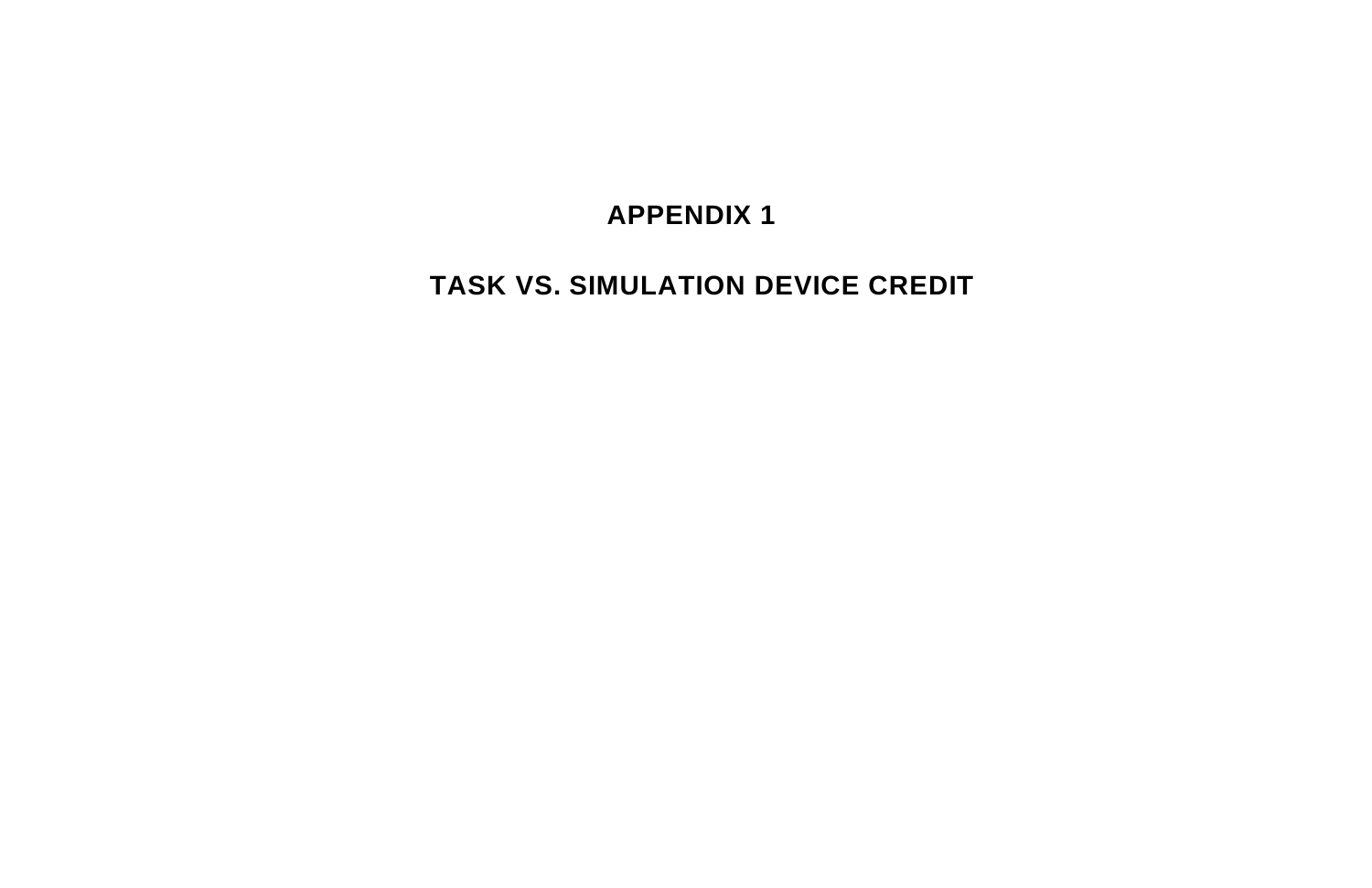# **APPENDIX 1 — TASK VS. SIMULATION DEVICE CREDIT**

## **CONTENTS**

| TASK VS. SIMULATION DEVICE CREDIT  Appendix 1-1 |  |
|-------------------------------------------------|--|
|                                                 |  |
|                                                 |  |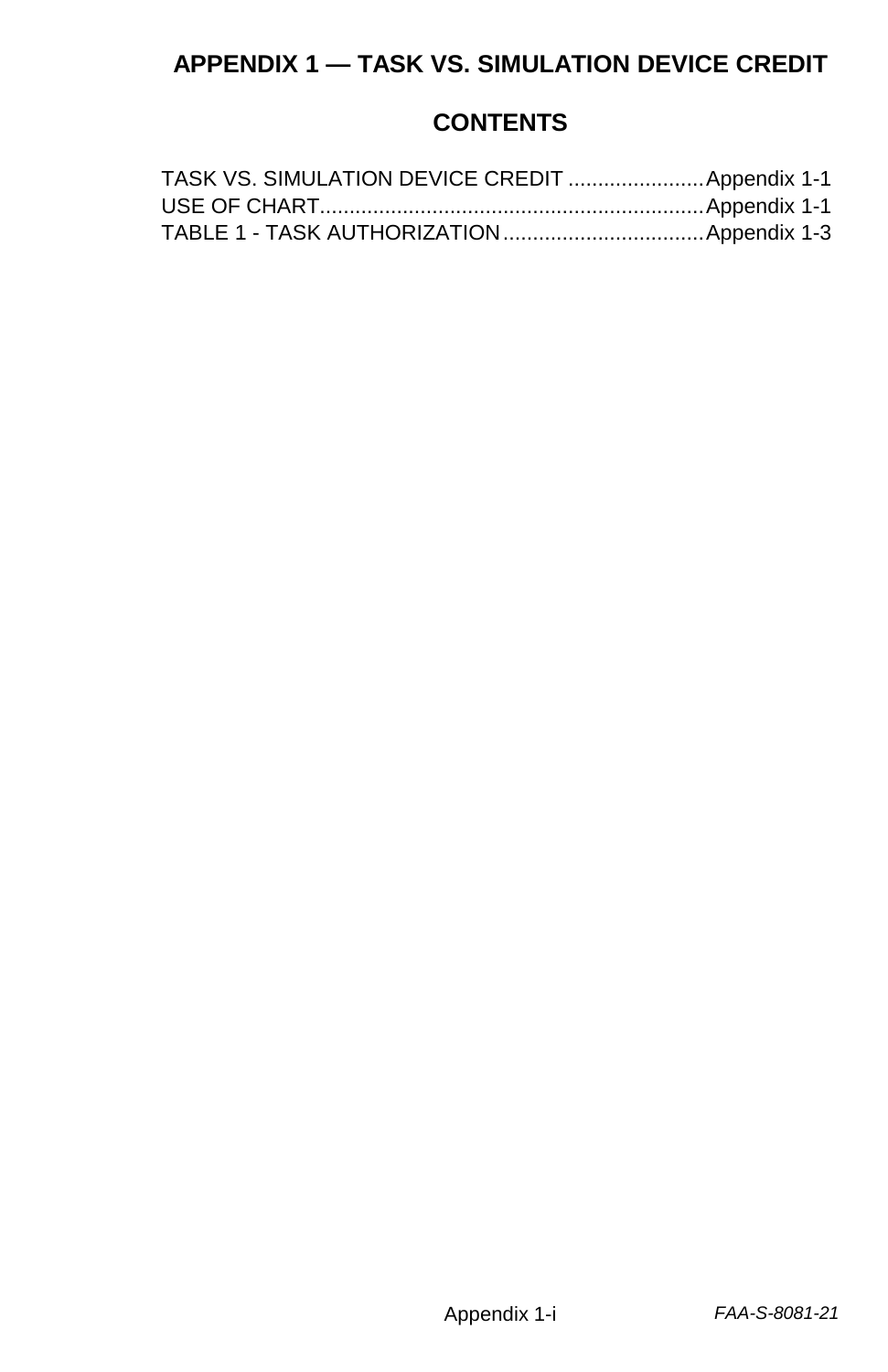#### **TASK VS. SIMULATION DEVICE CREDIT**

Examiners conducting flight engineer practical tests with simulation devices should consult appropriate documentation to ensure that the device has been approved for training and checking the TASKS in question. The documentation for each device should reflect that the following activities have occurred:

1. The device must be evaluated, determined to meet the appropriate standards, and assigned the appropriate qualification level by the National Simulator Program Manager. The device must continue to meet the qualification standards through continuing evaluations as outlined in the appropriate advisory circular (AC). For aircraft flight training devices (TD's), AC 120-45 (as amended), Airplane Flight Training Device Qualification, will be used. For simulators, AC 120-40 (as amended), Airplane Simulator Qualification, will be used.

2. The FAA must approve the device for specific TASKS.

3. The device must continue to support the level of student or applicant performance required by this practical test standard.

**NOTE:** Users of the following chart are cautioned that use of the chart alone is incomplete.

#### **USE OF CHART**

- **X** Creditable
- **A** Creditable if appropriate systems are installed and operating.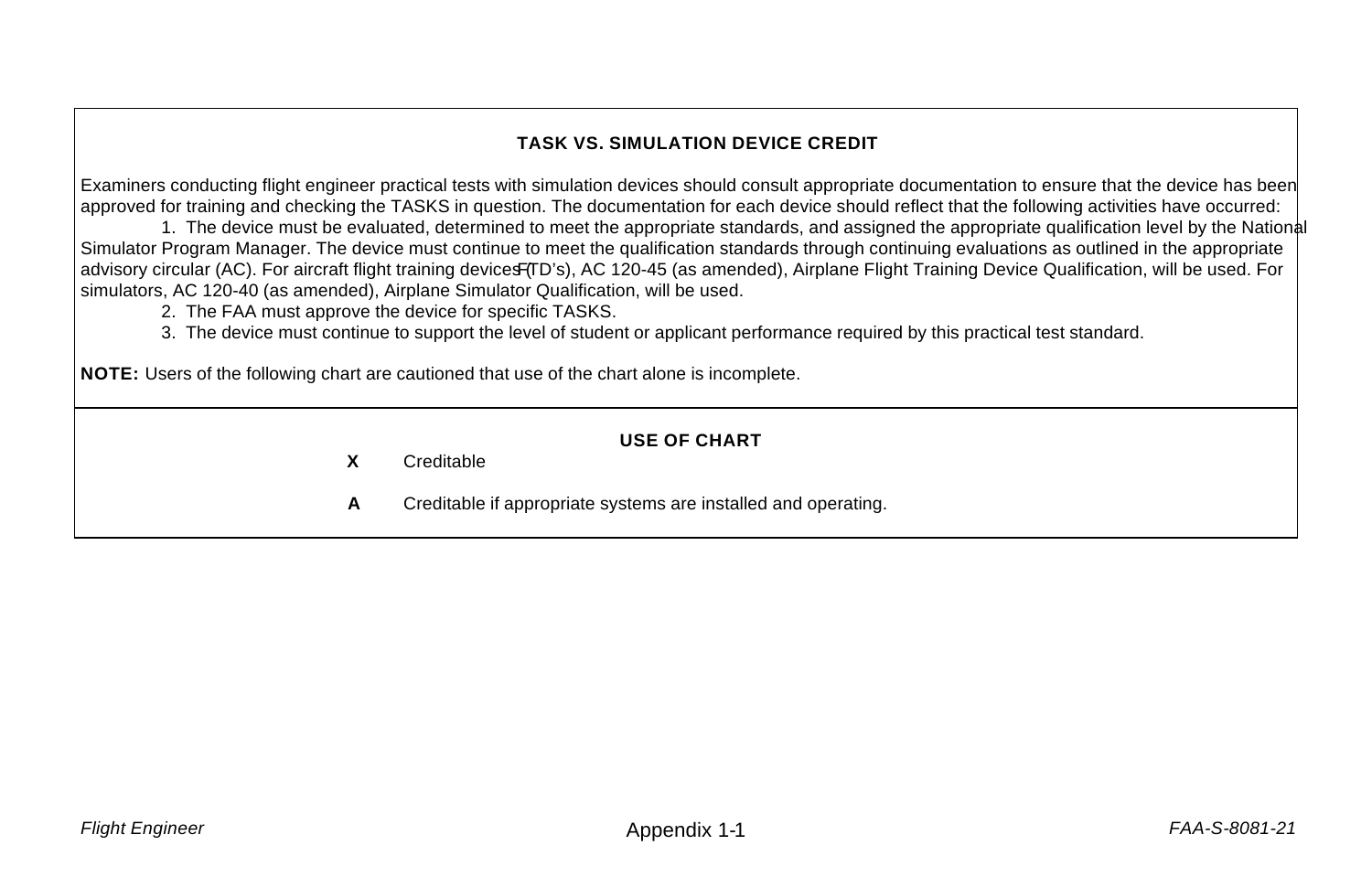Flight Engineer **Appendix 1-2 FAA-S-8081-21** *FAA-S-8081-21*